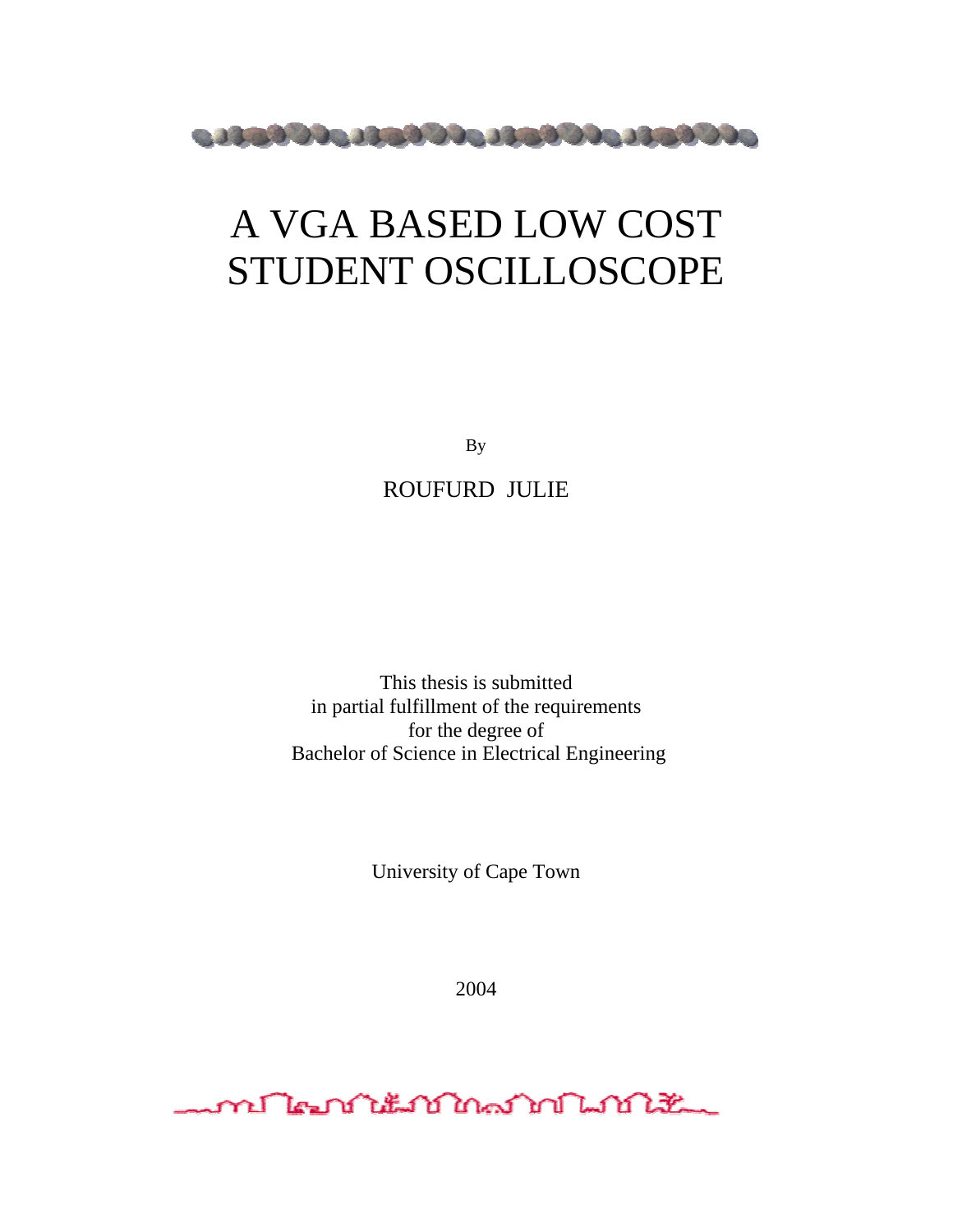## Declaration

I hereby declare that:

1) this is my own unaided work.

2)Any aid used was referenced.

and that,

This work is being submitted for the award of the BSc(ENG) degree at the University of Cape Town in 2004, and has not been submitted for this degree elsewhere.

Signature of Author

RPM Julie date: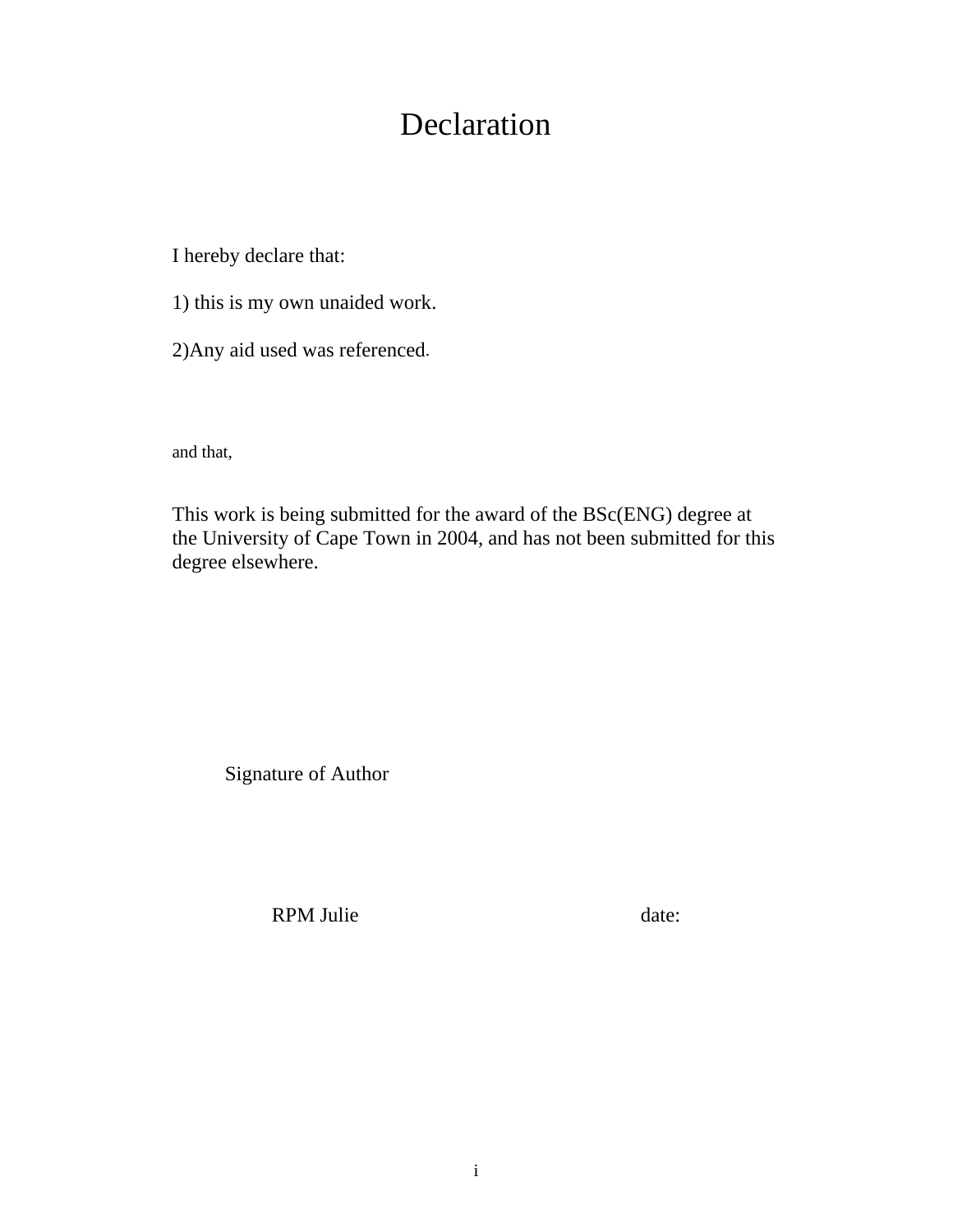## Acknowledgements

I would like to thank the following people for their timely support in the completion of this thesis.

- 1) Theola for keeping me from losing my childish enthusiasm for life.
- 2) Sweeney and Edlauer, for distracting me at critical times. This enabled me to gain different perspectives on the problem I was working on when distracted.
- 3) The same people, for various other non-academic reasons.
- 4) My Supervisor, Samuel Ginsberg, for providing me with very clever perspectives on some of the problems experienced during my thesis.
- 5) Mr Watermeyer, for his once off critical bit of perspective on which was at the time a dead end problem. This enabled me to complete the thesis.
- 6) God, for his Just In Time (JIT) biasing of the results in my favour
- 7) and all the other people who I have forgotten to mention.

Thanks. I could not have done it without you.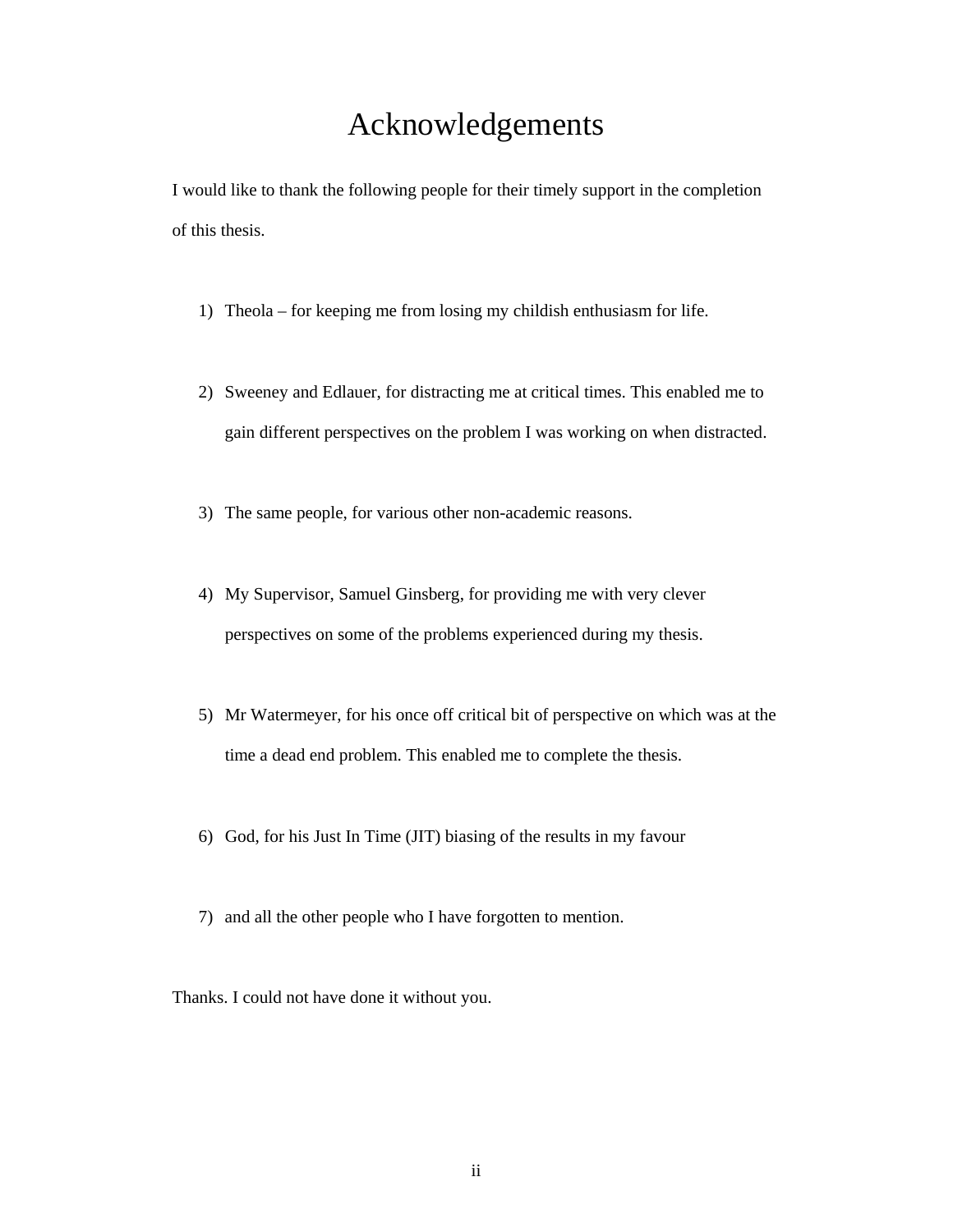## Abstract

The oscilloscope is the most versatile electronic instrument one can have on ones work table today. It is a very expensive instrument however. I propose a new kind of an oscilloscope. A box of electronics, with a CPLD at its heart and VGA monitor as its visual output, that provides the functionality of an oscilloscope. This instrument should also be a fraction of the cost of conventional oscilloscopes.

This thesis produces an instrument that fulfils this objective – A cheap oscilloscope that uses a VGA monitor as its output. It does not have the complete functionality of conventional scopes, but it can be significantly improved. It can be used in educational laboratories where financial resources do not permit the purchasing of the commercial oscilloscopes.

During the design process, literature was read of the various parts of the prototype system. The UP2 Development Board and QuartusII were the primary tools used in the design.

Experiments, Simulations and Research were the primary methods used to facilitate the design process.

The prototype design consisted of 3 main processes. These processes could however be broken down in many other process. This is an indication of the top-down design process followed.

The thesis was a successful in that it produces a trace of the input signal on the VGA monitor. The input signal was a saw-tooth waveform.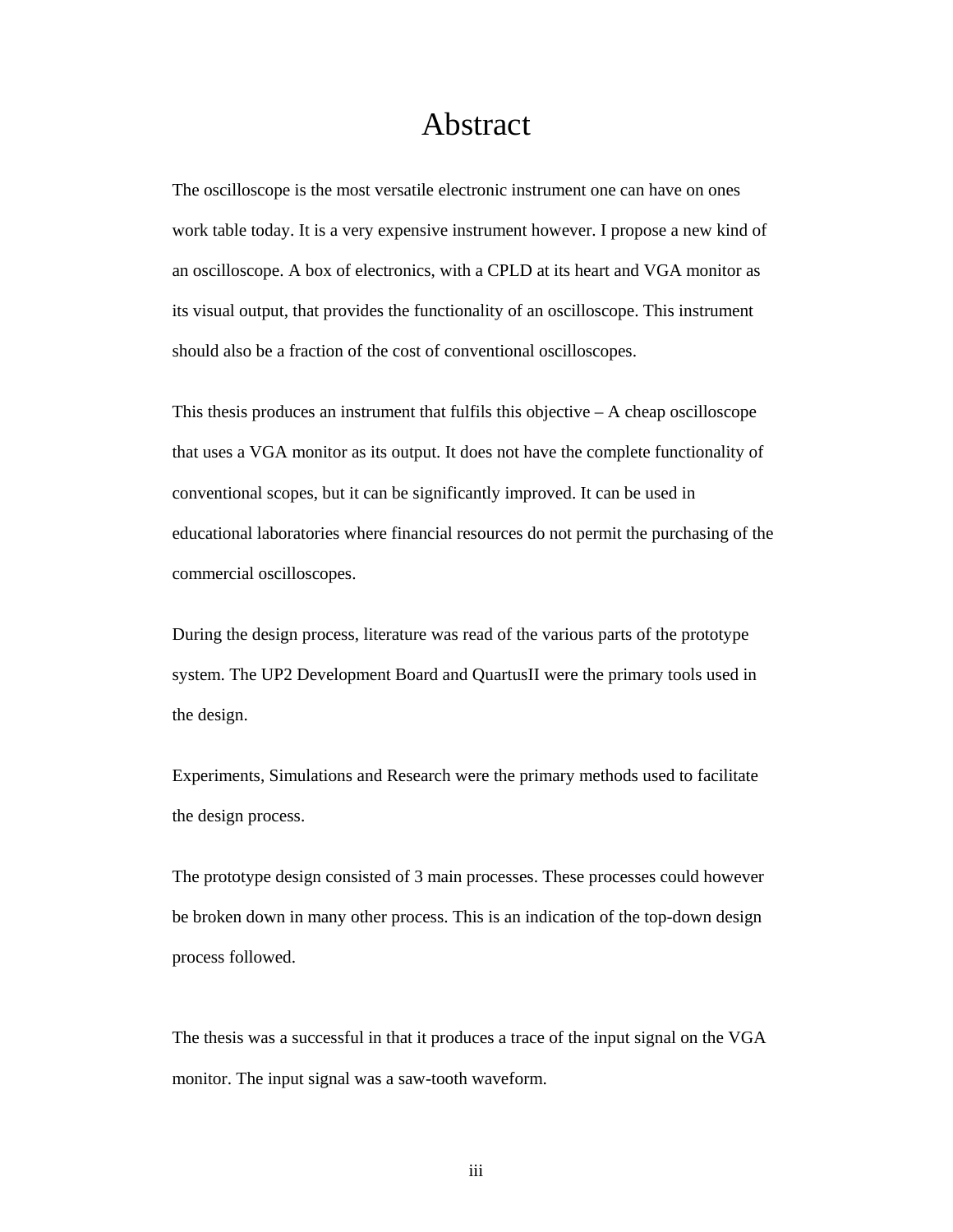# Table of Contents

| <b>DECLARATION</b>                                                                                                                                                         | $\mathbf i$                                 |
|----------------------------------------------------------------------------------------------------------------------------------------------------------------------------|---------------------------------------------|
| <b>ACKNOWLEDGEMENTS</b>                                                                                                                                                    | ii                                          |
| <b>ABSTRACT</b>                                                                                                                                                            | iii                                         |
| <b>TABLE OF CONTENTS</b>                                                                                                                                                   | iv                                          |
| <b>LIST OF FIGURES</b>                                                                                                                                                     | vii                                         |
| 1.1 Subject of this Thesis                                                                                                                                                 | 1                                           |
| 1.2 Background to this Thesis                                                                                                                                              | 1                                           |
| 1.3 Objectives of this Thesis                                                                                                                                              | $\overline{2}$                              |
| 1.4 Limitations and scope of this Thesis                                                                                                                                   | $\overline{2}$                              |
| 1.5 Plan of Development                                                                                                                                                    | $\overline{2}$                              |
| 2.1 The Oscilloscope<br>2.1.1 The analogue Oscilloscope<br>2.1.2 The Digital Oscilloscope<br>2.2 VGA monitors<br>2.2.1 VGA technology<br>2.2.2 Controlling the VGA monitor | $\mathfrak{Z}$<br>3<br>11<br>12<br>12<br>13 |
| 2.3 FPLDs                                                                                                                                                                  | 15                                          |
| 3.1 Research                                                                                                                                                               | 17                                          |
| 3.2 Simulations                                                                                                                                                            | 17                                          |
| 3.3 Experiments<br>3.4 General aspects of my approach                                                                                                                      | 18<br>18                                    |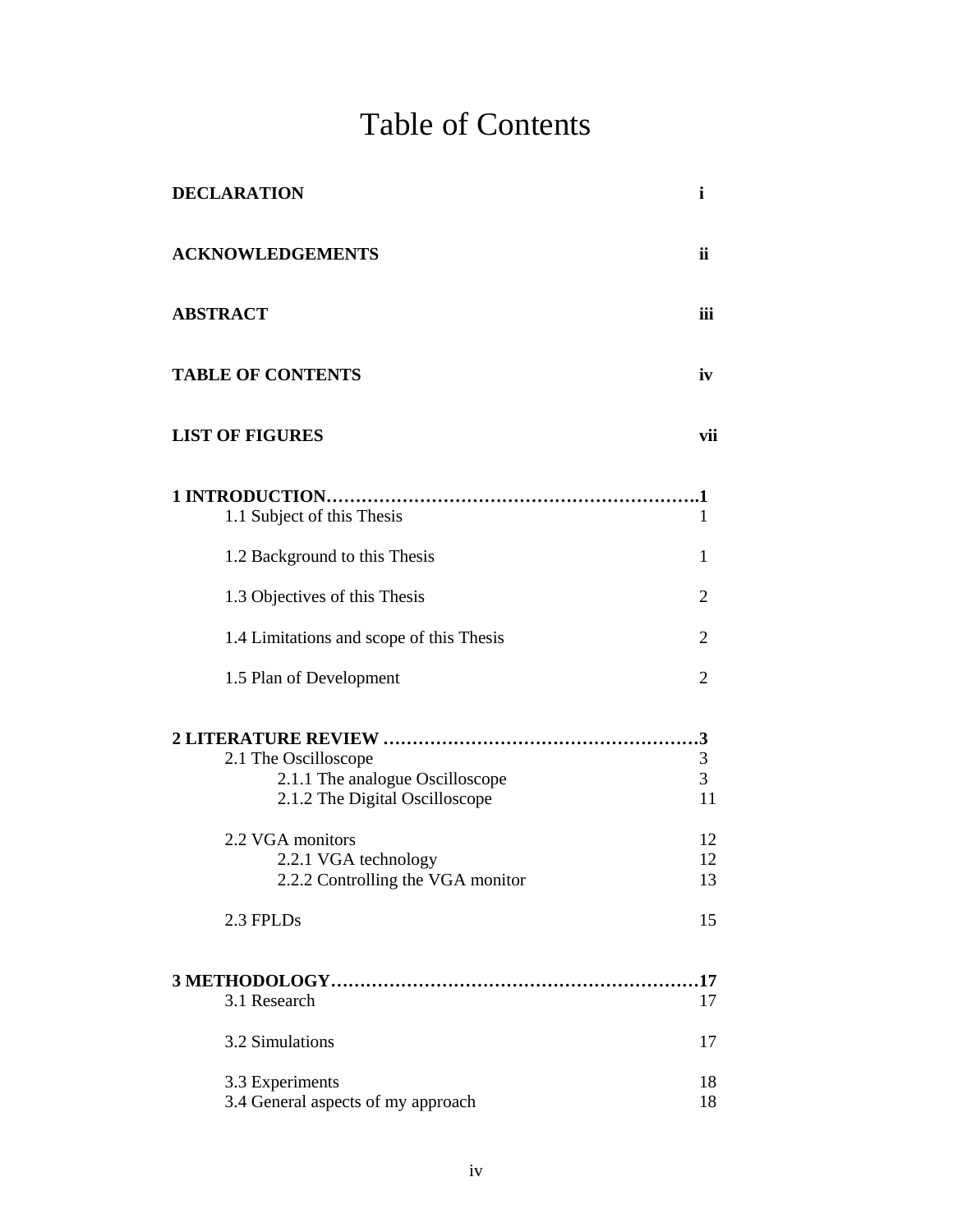| 4.1 The QuartusII 4.1 software                          | 19  |
|---------------------------------------------------------|-----|
| 4.1.1 Design entry of software to be programmed         | 19  |
| 4.1.2 The Compiler                                      | 21  |
| 4.1.3 The Simulator                                     | 21  |
| 4.1.4 The Assignment Editor                             | 22  |
| 4.1.5 The Programming tool                              | 22  |
| 4.1.6 The Mega Wizard Plugin manager                    | 23  |
| 4.2 The UP 2 Development board                          | 23  |
| 4.2.1 The Peripherals                                   | 24  |
| <b>5 MISCELLANEOUS EXPERIMENTS MADE DURING THESIS26</b> |     |
| 5.1 Testing the ADC 1                                   | 26  |
| 5.1.1 Description of the ADC                            | 26  |
|                                                         | 26  |
| 5.1.2 The Experimental setup and results                |     |
| 5.1.3 Motivation for the length of the trigger pulse    | 27  |
| 5.2 Testing the ADC 2                                   | 27  |
| 5.2.1 The Experimental Setup and Results                | 28  |
| 5.3 Development Board experiment                        | 28  |
| 5.3.1 The Experimental Setup and Results                | 29  |
| 5.4 General discussion of Experiments                   | 29  |
|                                                         |     |
| 6.1 Definition of the problem                           | 31  |
| 6.2 Initial Assumptions                                 | 32  |
| 6.3 Initial Considerations                              | 32  |
| 6.4 The Design                                          | 33  |
| 7 SAMPLER MODULE OF CPLD SYSTEM                         | .36 |
| 7.1 General description of Sampler                      | 36  |
| 7.2 ControlADC process                                  | 37  |
| 7.2.1 Breakdown of controlADC                           | 37  |
| 7.3 Data to Memory process (data2mem)                   | 39  |
| 7.4 Discussion                                          | 39  |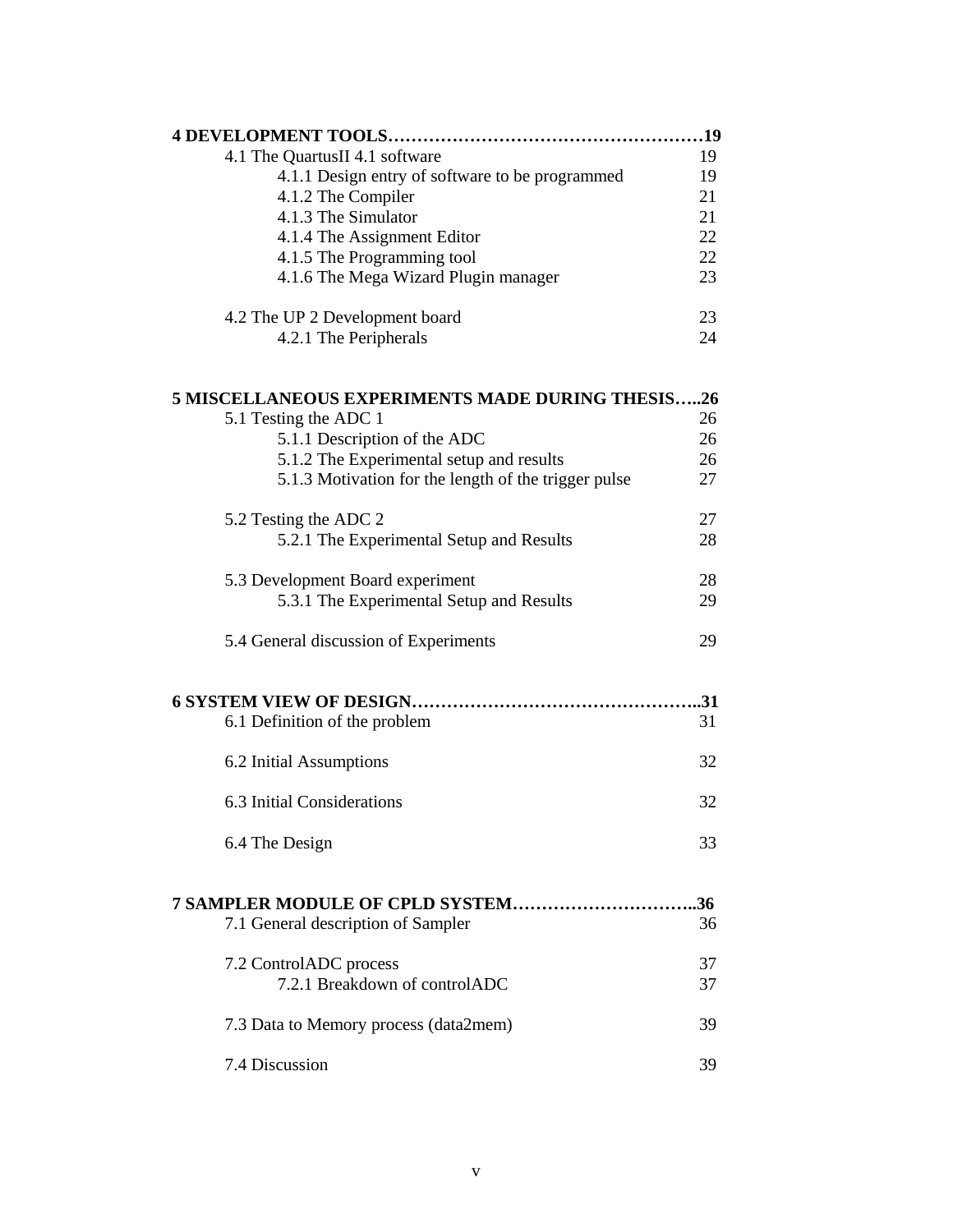| 8.1 Description of the RAM                                                      | 41        |
|---------------------------------------------------------------------------------|-----------|
| 8.2 General description of the Memory module                                    | 41        |
| 9 DISPLAYER MODULE OF THE CPLD SYSTEM42                                         |           |
| 9.1 Description of VGA monitor                                                  | 42        |
| 9.2 General description of Displayer module<br>9.2.1 A special note on VGA_SYNC | 42<br>43  |
| 9.3 Discussions                                                                 | 44        |
| 10 THE CPLD SYSTEM - IN RETROSPECT45                                            |           |
| 10.1 The CPLD system $-$ a system description                                   | 45        |
| 10.1.1 The Sampler module                                                       | 45        |
| 10.1.2 The Memory module                                                        | 46        |
| 10.1.3 The Displayer module                                                     | 46        |
| 10.2 Discussions                                                                | 47        |
|                                                                                 | .48       |
| 11.1 The trigger system                                                         | 48        |
| 11.2 The demo circuit                                                           | 48        |
|                                                                                 |           |
| 12.1 The trace                                                                  | 49        |
| <b>13 CONCLUSIONS</b>                                                           | 50        |
| <b>14 RECOMMENDATIONS</b>                                                       | 51        |
| <b>15 REFERENCES</b>                                                            | 52        |
|                                                                                 |           |
| <b>16 APPENDIX</b><br>16.1 Circuit Diagram of demo circuit connected to the ADC | .53<br>53 |
| 16.2 Circuit Diagram of the triggering circuit                                  | 54        |
| 16.3 Cover page of the ADC0820                                                  | 55        |
| 16.4 The Design software                                                        | 56        |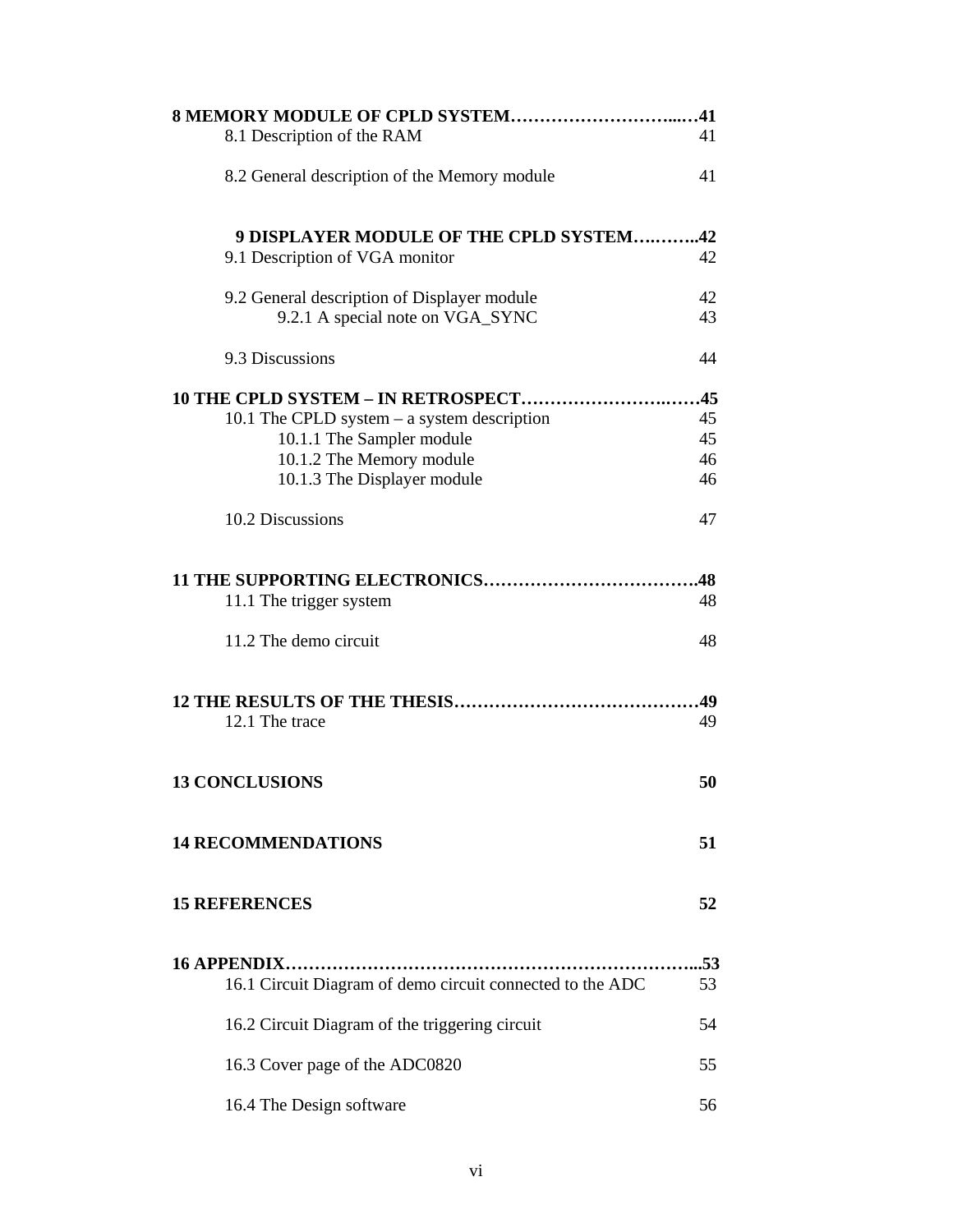## List of Figures

### **CHAPTER 2 – LITERATURE REVIEW**

| Figure 2.1 – Simplified diagram of an Analogue Oscilloscope3 |    |
|--------------------------------------------------------------|----|
| Figure $2.2$ – Block diagram of the vertical circuitry       |    |
| Figure $2.3$ – Block diagram of the horizontal circuitry     | 6  |
| Figure $2.4$ – Triggering illustration                       |    |
| Figure $2.5$ – Events after triggering pulse                 | 8  |
| Figure 2.6 – Block diagram of a Digital oscilloscope         |    |
| Figure 2.7 – Updating of pixels on a VGA monitor             | 13 |
| Figure 2.8 – Horizontal refresh on application of HSYNC      | 14 |
| Figure 2.9 – frame refresh on application of VSYNC           | 15 |
|                                                              |    |

## **CHAPTER 3 – METHODOLOGY**

(no figures)

## **CHAPTER 4 – DEVELOPMENT TOOLS**

| Figure $4.1$ – Typical schematic entry file       |  |
|---------------------------------------------------|--|
| Figure 4.2 – Picture of the UP2 Development board |  |

### **CHAPTER 5 – MISCELLANEOUS EXPERIMENTS MADE DURING THESIS**

| Figure $5.1$ – Test 2 demonstration                              |     |
|------------------------------------------------------------------|-----|
| Figure 5.2 – Experimental setup for development board experiment | 29. |

## **CHAPTER 6 – SYSTEMS VIEW OF DESIGN**

| Figure 6.1 - The problem statement                                 | -31 |
|--------------------------------------------------------------------|-----|
| Figure $6.2$ – Two process architecture                            | 32. |
| Figure $6.3$ – Block diagram of the complete system                | 33  |
| Figure 6.4 – Block diagram of the internals of the CPLD controller | 35  |

## **CHAPTER 7 – THE SAMPLER MODULE OF THE CPLD SYSTEM**

| Figure 7.1 – Input and Output ports of Sampler     | 36  |
|----------------------------------------------------|-----|
| Figure 7.2 - sampler $-2$ process system           | 36  |
| Figure $7.3$ – controlADC's input and output ports | 37  |
| Figure 7.4 – Breakdown of controlADC               | 38  |
| Figure $7.5 - data2$ mem's input and output ports  | 39. |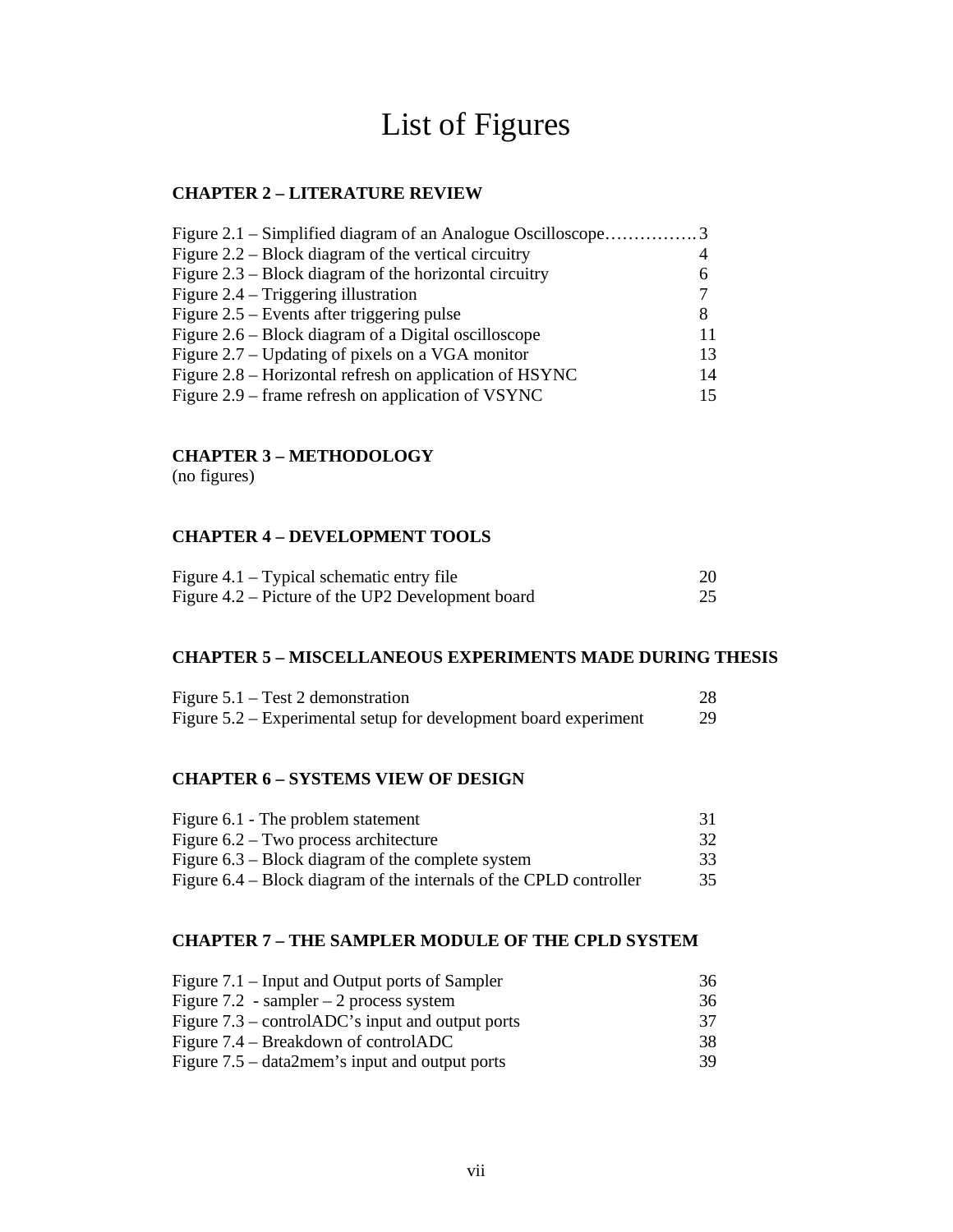| <b>CHAPTER 8 - THE MEMORY MODULE OF THE CPLD SYSTEM</b>                                              |          |
|------------------------------------------------------------------------------------------------------|----------|
| Figure $8.1$ – Design of Memory module                                                               | 41       |
| <b>CHAPTER 9 - THE DISPLAYER MODULE OF THE CPLD SYSTEM</b>                                           |          |
| Figure 9.1 – Block diagram of Displayer                                                              | 42       |
| <b>CHAPTER 10 - THE CPLD SYSTEM - IN RETROSPECT</b><br>(no figures)                                  |          |
| <b>CHAPTER 11 - THE SUPPORTING ELECTRONICS</b>                                                       |          |
| Figure $11.1$ – The trigger circuit                                                                  | 48       |
| <b>CHAPTER 12 - RESULTS OF THE THESIS</b>                                                            |          |
| Figure $12.1$ – The results                                                                          | 49       |
| <b>CHAPTER 16 APPENDIX</b>                                                                           |          |
| Figure 16.1 – Circuit Diagram of Demo Circuit connected to ADC                                       | 53       |
| Figure 16.2 – Circuit Diagram of triggering circuit<br>Figure 16.3 – Cover page of ADC0820 Datasheet | 54<br>55 |
|                                                                                                      |          |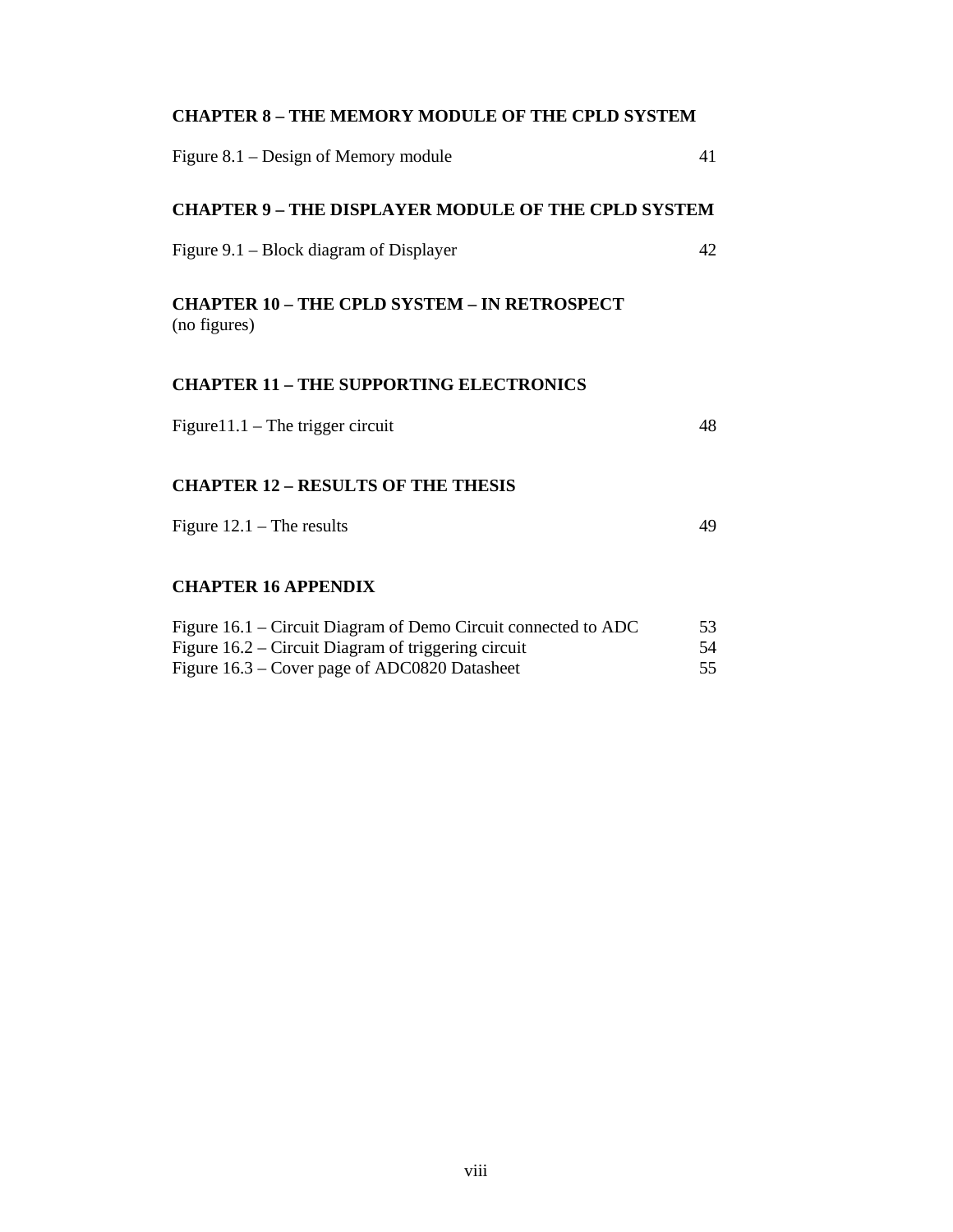## 1. Introduction

## **1.1 SUBJECT OF THIS THESIS**

This thesis outlines the design of an oscilloscope with a VGA monitor output.

### **1.2 BACKGROUND TO THE THESIS**

Oscilloscopes are one of the most versatile electronic instruments available. It allows one to see a voltage at an arbitrary point in an electronic circuit. It can also be used to observe variables in other phenomena, provided the appropriate sensor is available. Such as perhaps a sound wave, when converted to an electronic voltage by a microphone – the microphone being the sensor. Oscilloscopes are however very expensive, and thus requires substantial monetary investment, which is greater than the average student can afford.

VGA monitors are standard these in days with Desktop PC systems. There is however a surplus of these monitors available, especially since the lifetime of the monitor is much longer than the lifetime of the desktop PC. With the accelerating changes in desktop PCs these days, this surplus is likely to increase at an even faster rate.

This has created an interesting possibility – what if an cheap oscilloscope could be built that has as its display a VGA monitor.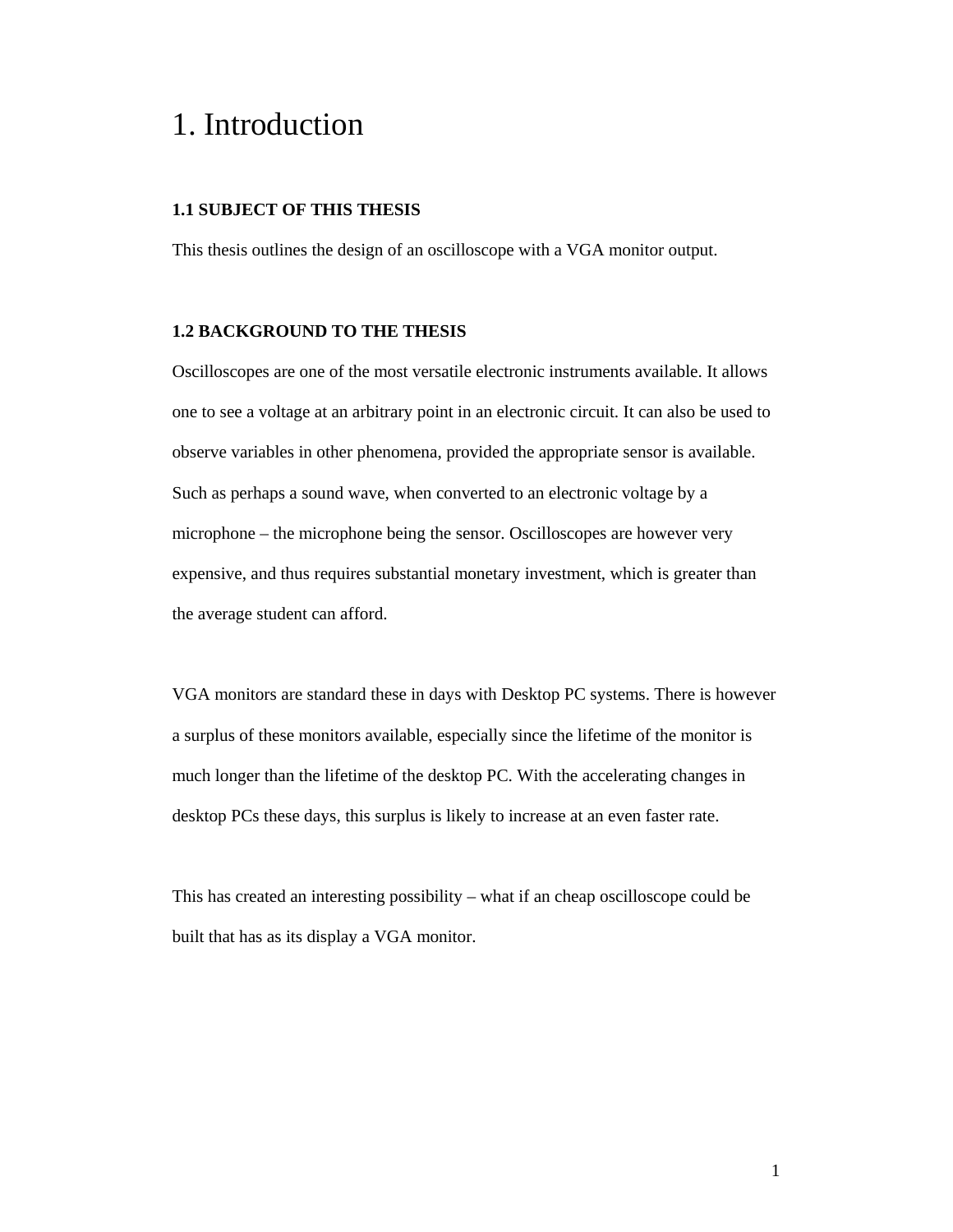#### **1.3 THE OBJECTIVES OF THE THESIS**

The objective of this thesis is thus to investigate this possibility and come up with a prototype design. The prototype design would have the VGA monitor plugged into it, and then proceed to function as an oscilloscope.

### **1.4 LIMITATIONS AND SCOPE OF THESIS**

The thesis tries to implement a low-end oscilloscope with downscaled features from that of commercial oscilloscopes. It does not attempt to build the prototype with great accuracy. It is merely an attempt to see if the idea is possible and if possible, build a prototype system.

### **1.5 PLAN OF DEVELOPMENT**

The thesis starts off by describing the literature that was read to get a deeper understanding of the problem. It then describes the method used to attack the problem, followed by a description of some of the development tools used during the design. Then it describes some of the experiments that were performed.

It then gives an overview of the initial design followed by a description of the design in detail, with pictures of some of the results of the prototype system.

Finally it states some of the conclusions that were made and recommends further action that can be taken to improve the prototype.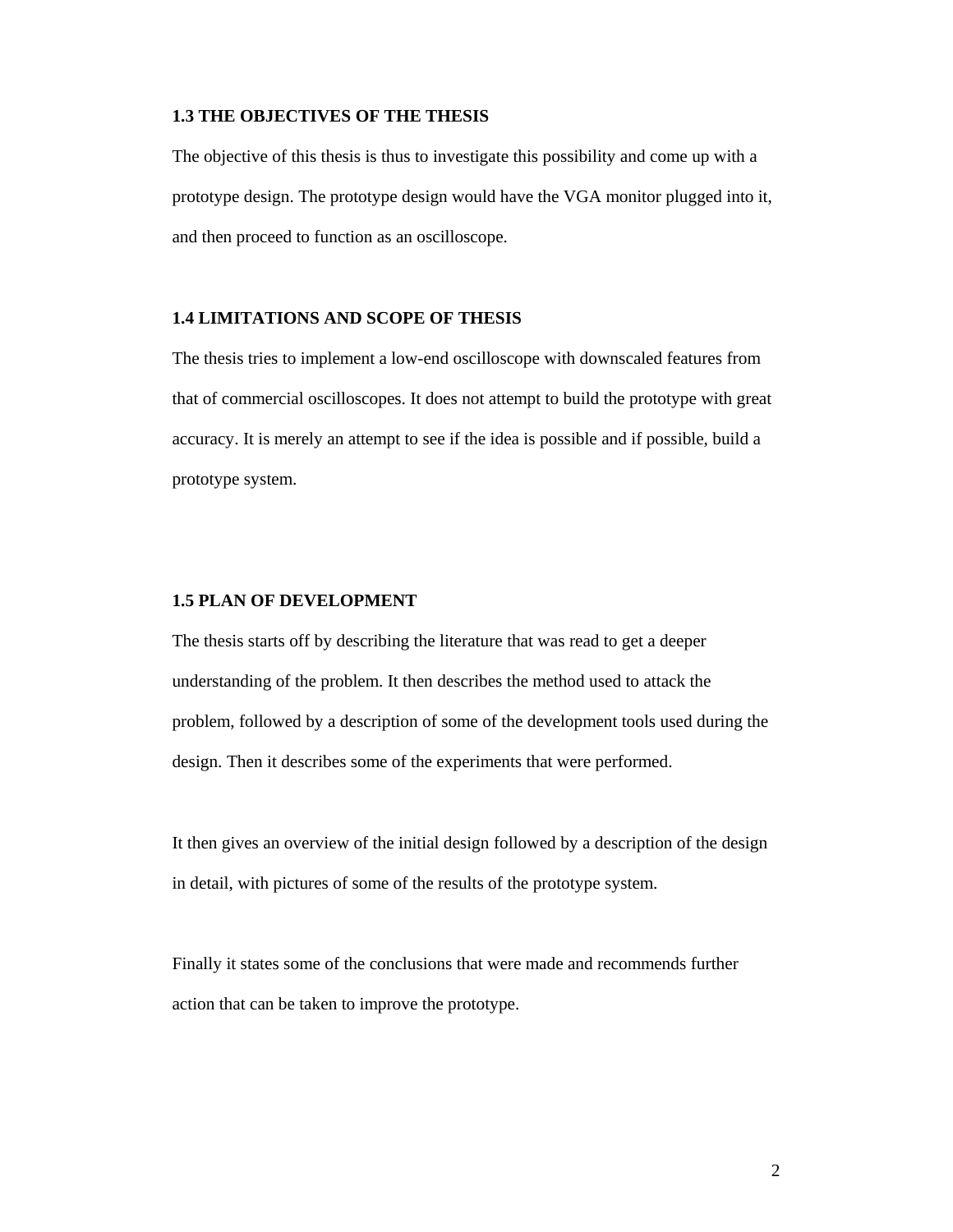## 2. Literature Review

*This chapter is a description of the literature that was read in order to solve the oscilloscope problem. No literature has been found on this specific problem. There is however plenty of literature on the individual parts used to solve this problem. These parts are the Oscilloscope, the VGA monitor and the FPLD. I felt that it would be a good idea to read as much as necessary about these different parts, and in this way have a better idea of how to solve the problem. These parts will thus be described in the sections that follow.* 

## **2.1 THE OSCILLOSCOPE**

When attempting to build an oscilloscope, one should start by understanding how conventional oscilloscopes work. There are 2 kinds of oscilloscope – the analogue and digital oscilloscopes*.* 

## 2.1.1 The Analogue Oscilloscope

Shown in figure 2.1 is a simplified block diagram of an analogue oscilloscope.



**Figure 2.1 – Simplified diagram of an analogue oscilloscope**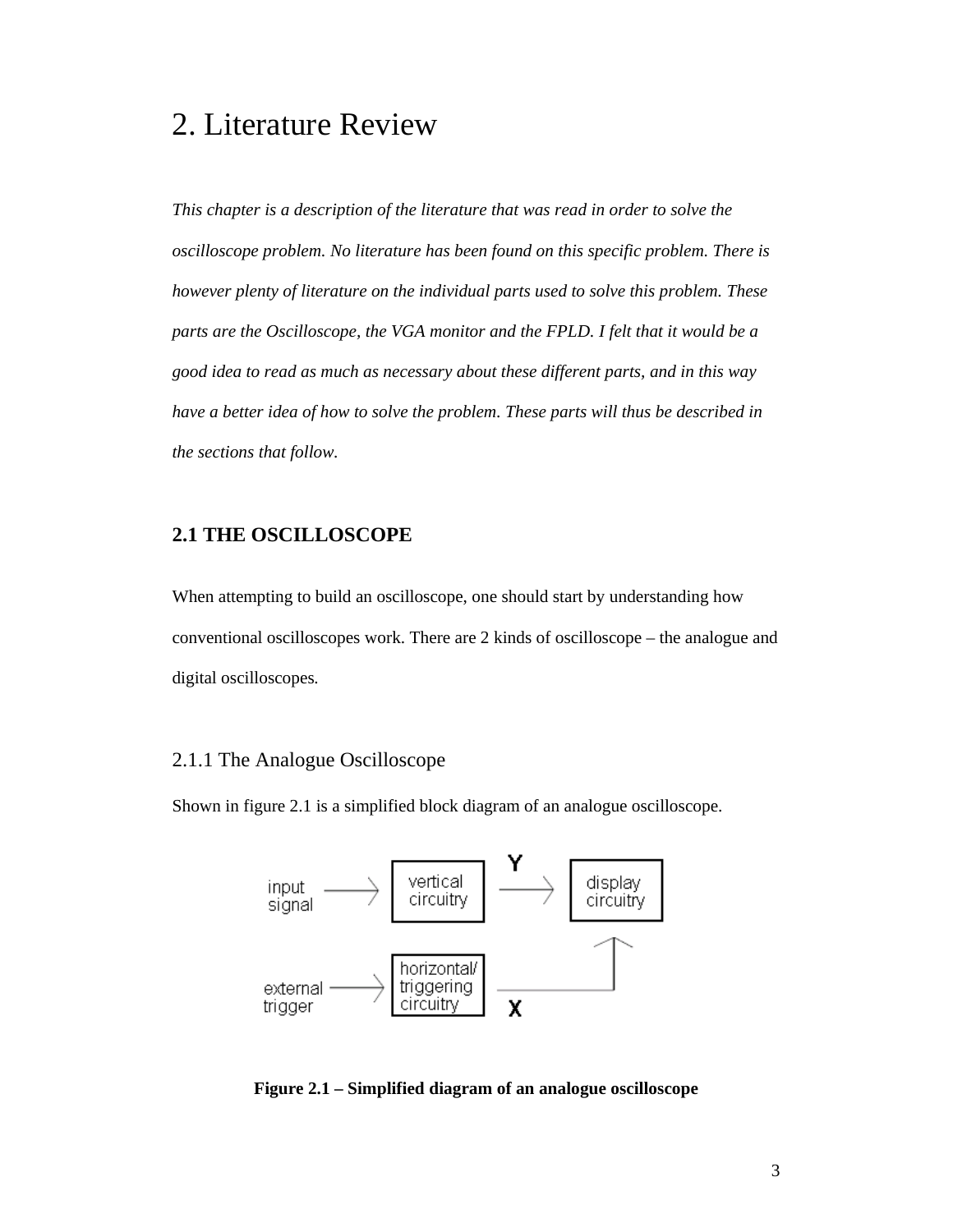## *The vertical circuitry*

The *vertical circuitry* conditions the input signal to levels acceptable for the display circuitry. It can be broken down further as shown in figure 2.2 below.



**Figure 2.2 – Block diagram of the Vertical circuitry** 

In the *coupling module*, the user selects the appropriate mode of coupling of the input signal to the attenuator module. This can be AC, DC, or GND. In AC coupling, the DC (non-changing) component of the input signal is removed, and the scope then only displays the AC (or changing) component of the signal. In DC coupling, the scope shows both the AC and the DC components of the signal. While in GND coupling, the input to the next module (*input attenuator*) is simply connected to ground. This is done so that the ground level of the trace can be established.

The *input attenuator* is responsible for attenuating a wide range of input signals to the input sensitivity of the vertical amplifier. The sensitivity of the vertical amplifier is typically 5mV. A network of resistor dividers performs the division, and the volts per division (v/div) setting, chooses the division factor.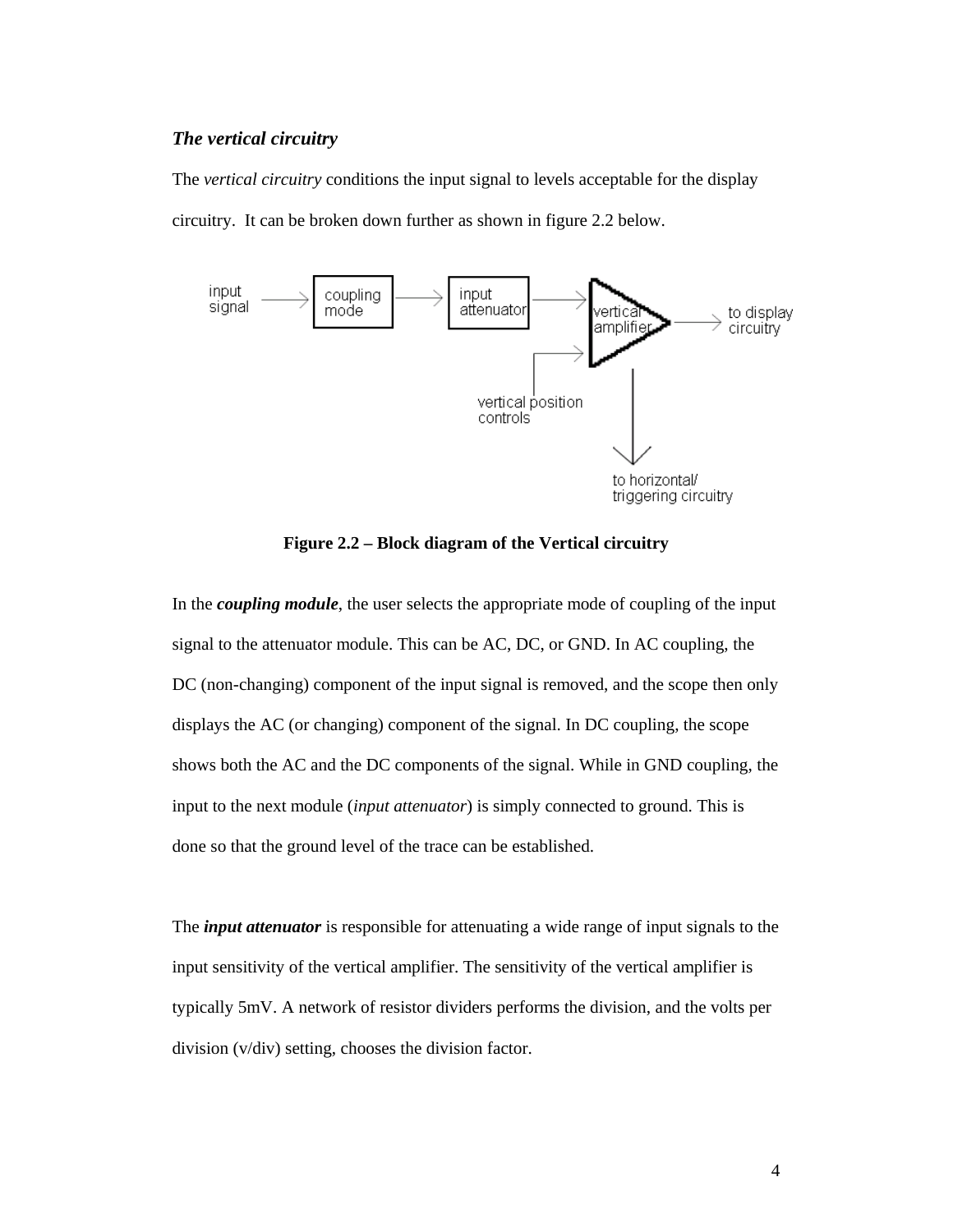In order to provide a calibrated trace on the display, *input attenuators* must have very accurate resistive networks that have a flat response over the whole oscilloscope measuring bandwidth. This means that an oscilloscope with a 20MHz bandwidth, should divide input signals down by (the user chosen) a factor from DC up to 20MHz. If the oscilloscope is set to an input sensitivity that is greater (e.g.  $1\,\text{mV}$ ) than the sensitivity of the vertical amplifier (normally 5mV), then the input signal is amplified as opposed to attenuated.

The *vertical amplifier* is responsible for amplifying the scaled input signal to the levels required for the vertical plates of the Cathode Ray Tube (CRT). The CRT forms part of the *display circuitry.* 

An oscilloscope has different display modes – Single or Dual trace, Chopped or Alternate display – a discussion of which is beyond the scope of this thesis. The vertical amplifier is responsible for providing the switching signals to facilitate these modes. This is configured with the *vertical position controls*.

In addition, a DC bias input is also provided, as part of the *vertical position controls.* This allows the vertical movement of a trace on the scope.

As shown in figure 2.2, there is a signal tap from the vertical amplifier, to the *horizontal / triggering circuitry.* This will be discussed next.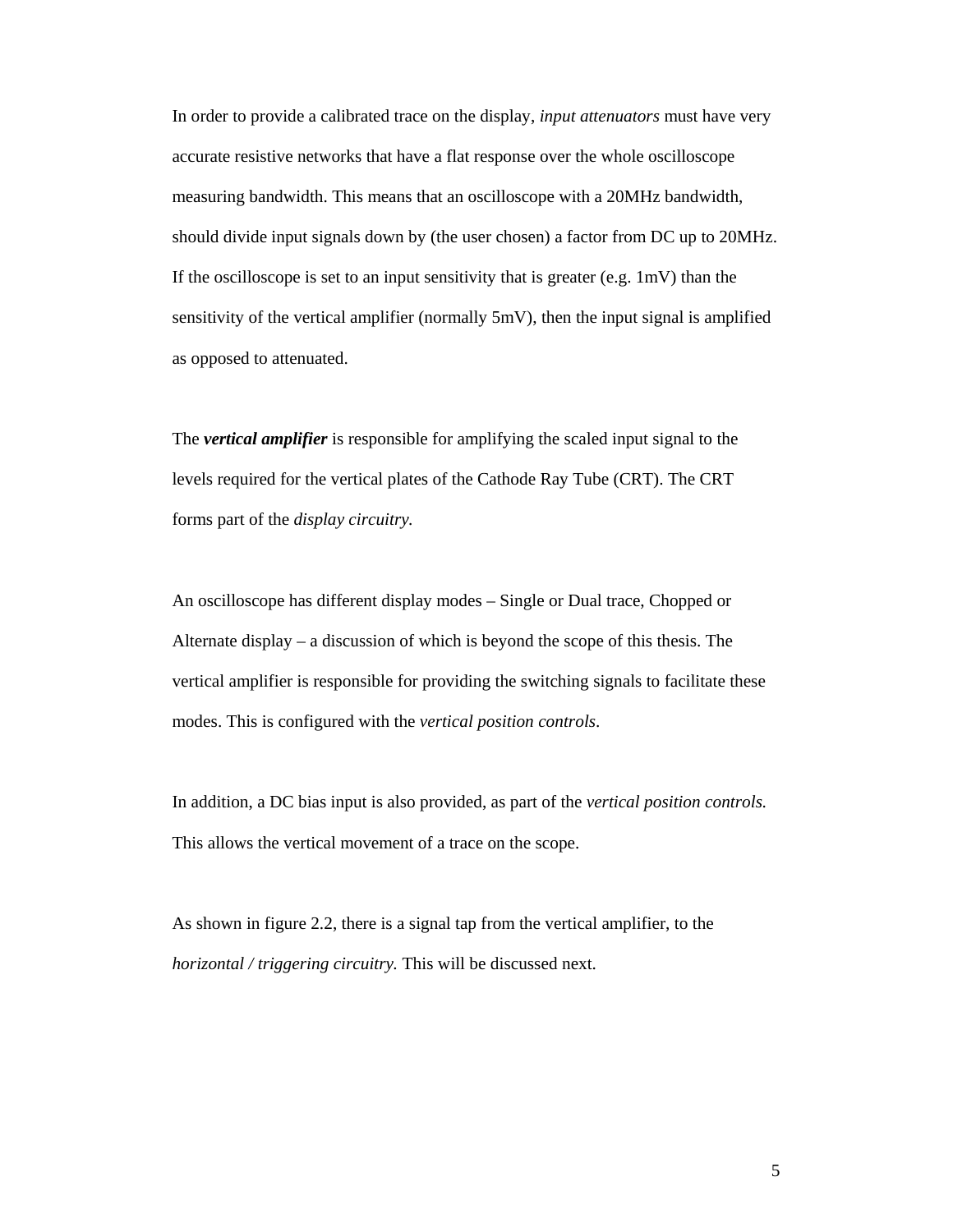## *The horizontal / triggering circuitry*

The *horizontal / triggering* circuitry handles the horizontal aspects of the trace: how long (in seconds) should the sampling window be; on which portion of the input waveform should the trace begin. The *horizontal circuitry* module can be broken down into 3 blocks. This is illustrated in figure 2.3 below.



**Figure 2.3 – Block diagram of Horizontal circuitry** 

In the *trigger circuit* block, the start of the sampling window, or trace, is selected. This is important else the trace will start at different times, and this will make the display unreadable.

The triggering conditions are the *slope* and the *voltage level* of the signal. These are user adjustable parameters, and it chooses a particular point on the triggering signal. This is illustrated in figure 2.4.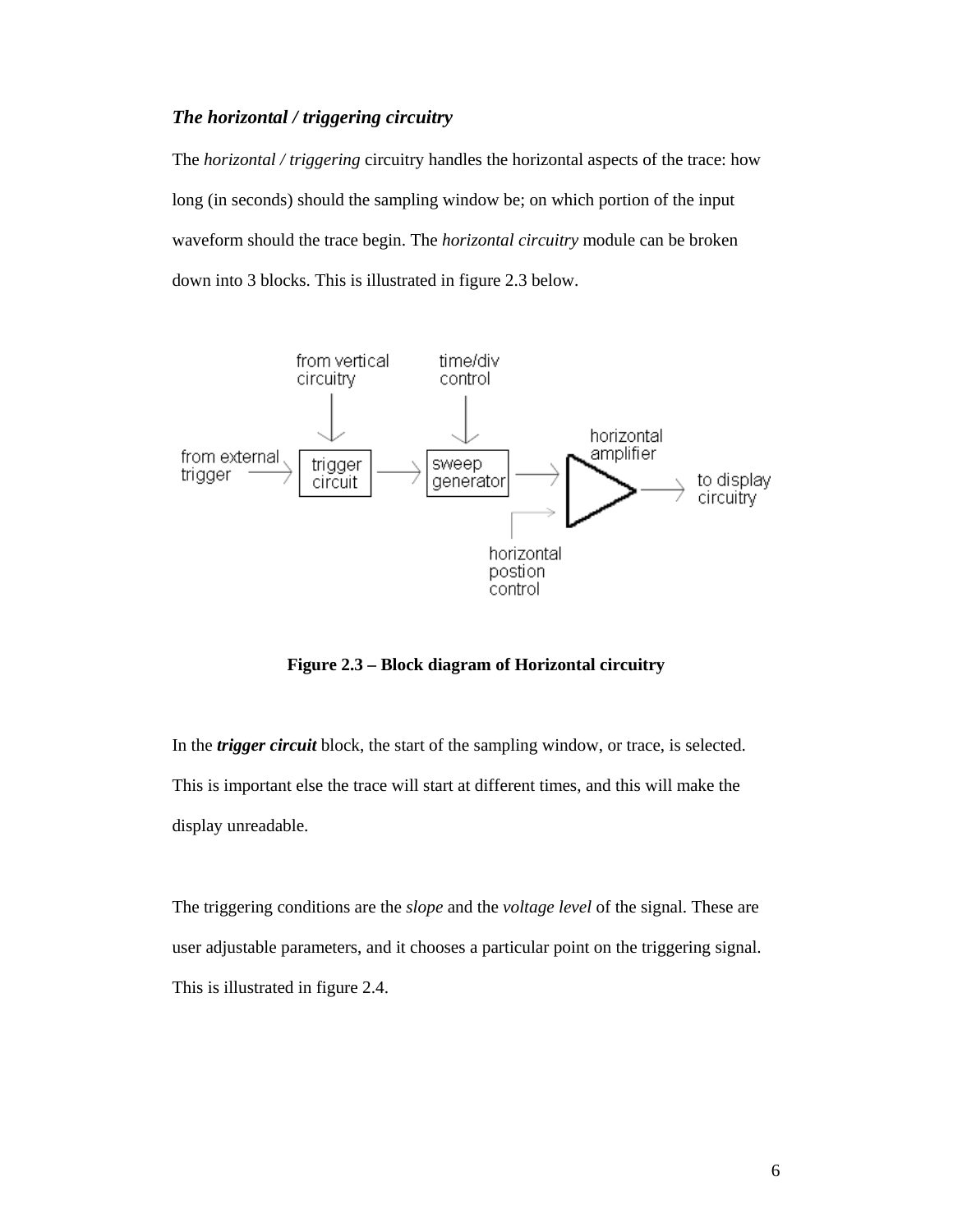

**Figure 2.4 – Triggering illustration** 

The triggering circuitry also allows different sources to trigger the trace. These modes are: the INPUT signal, LINE and EXTERNAL triggering. The source of the triggering circuit will from now on be called the *triggering signal*.

LINE causes the slope to trigger on the AC power line frequency, while EXTERNAL allows the user to connect an external trigger signal.

Another user settable parameter is the way the triggering signal is coupled to the triggering circuit. Here the user has 4 choices: DC, LF reject, HF reject and AC.

When DC coupled, the "raw" triggering signal is used. The triggering signal retains both its AC and DC components.

When in the Low Frequency reject (LF Reject) coupling mode, the circuit only triggers on the higher frequency components of the triggering signal.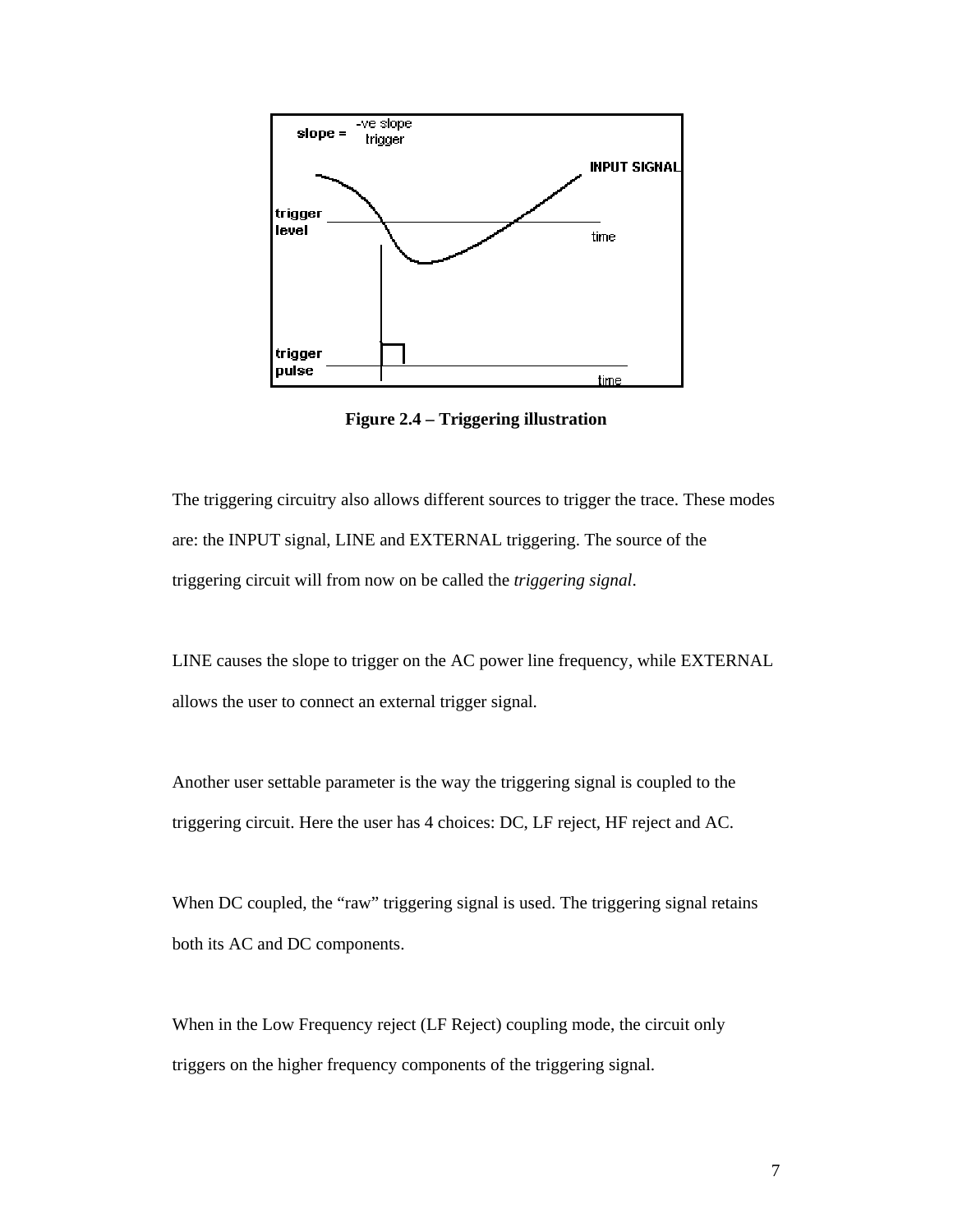On the other hand, when in High Frequency reject (HF reject) coupling mode, the circuit only triggers on the lower frequency components of the input signal.

Finally, when in AC coupling mode, the circuit nullifies the DC components of the triggering signal, and only triggers on the AC components.

The output of the triggering circuit is a pulse. This pulse is sent to the *Sweep Generator*. On the reception of the triggering pulse, this module produces a linear ramping voltage. This voltage is an input to the *Horizontal Amplifier*.

Figure 2.5 illustrates the various events that take place after a triggering pulse and during the subsequent ramping cycle.



**Figure 2.5 – Events after triggering pulse**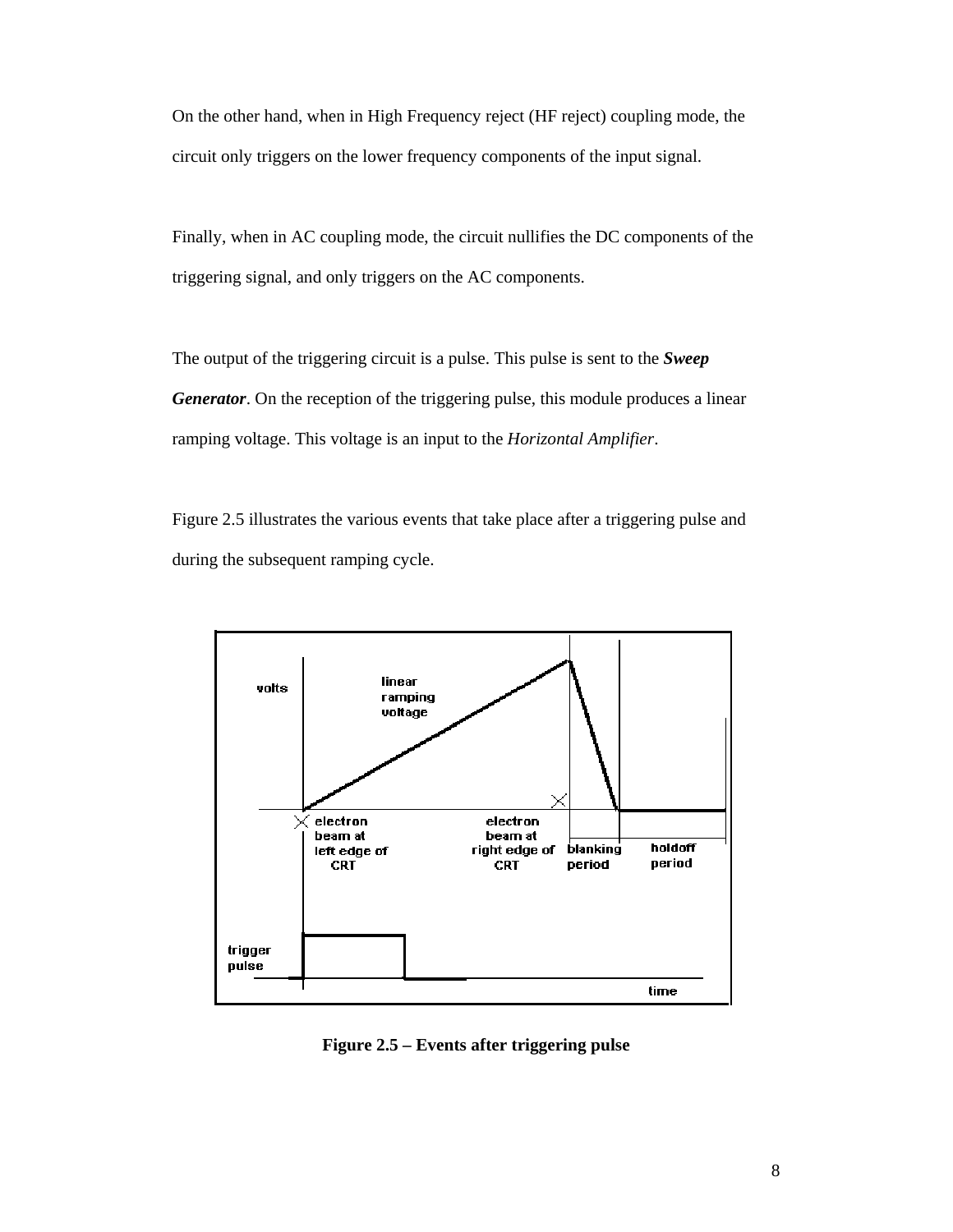The start of the ramping voltage coincides with the electron beam being at the left end of the CRT. It then progresses until the ramping voltage reaches a maximum, with the electron beam reaching the right end of the CRT. The electron beam will be explained when describing the CRT in a later section. The levels of the ramping voltage correspond with the input sensitivity of the *horizontal amplifier*.

When the ramping voltage reaches a maximum, this voltage is reduced back to zero. During this time the electron beam is turned off – this is also called the retrace or blanking period. A complete ramp is called a sweep. The rate at which this occurs is called the *sweep rate*.

The holdoff period varies with the sweep rate, but ensures that there is complete stabilization and retrace before the next trigger occurs.

Time is a desirable measure of the input signal. This means that the sweep rate should be both linear and calibrated. A convenient measuring tool is the time/div, which is user settable. The CRT's horizontal display has a graticule that divides the display into equal divisions, which facilitates this measure.

The *horizontal amplifier* simply amplifies the ramp voltage to the levels required to drive the CRT horizontal deflection plates.

The *sweep speeds* can range from milliseconds to nanoseconds, thus it is important that the *horizontal amplifier* has a wide bandwidth.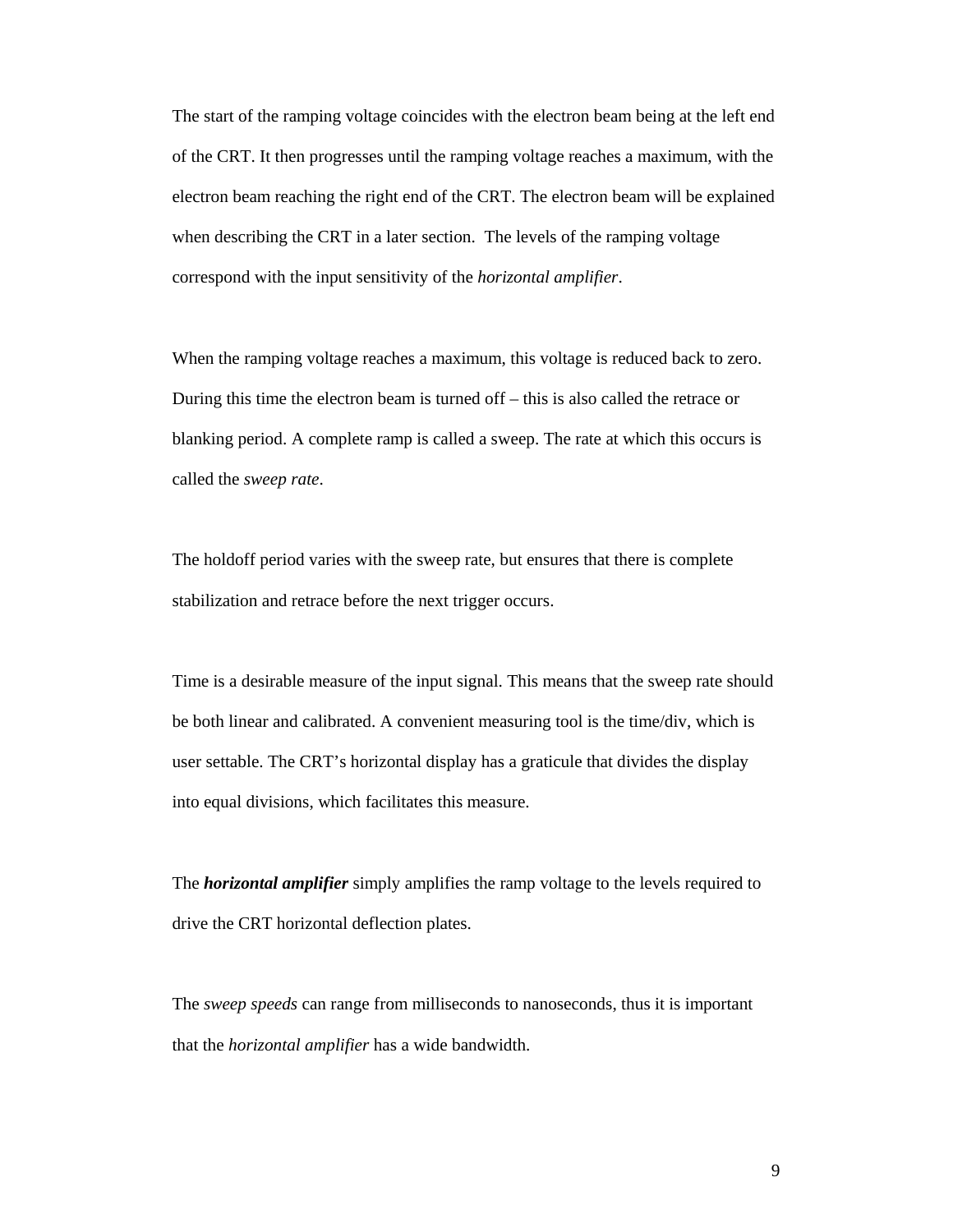The horizontal position of the trace can also be adjusted by the application of a DC bias to the input of this amplifier. This is configured through the horizontal position control.

#### *The Display circuitry*

This is the part of the oscilloscope that displays the input signal as a trace. By this stage, most of the work has already been done by the vertical and horizontal circuitry stages. The display circuitry is essentially the Cathode Ray Tube (CRT), and the graticule, which is the calibration marking.

The *CRT* section consists of an electron gun, vertical and horizontal deflection plates, and the coating that produce the visual colours.

The CRT's electron gun produces a stream of electrons. These are accelerated to the front end of the tube and on the way focused into a narrow electron beam. The vertical and horizontal plates, mentioned earlier, deflect this narrow beam of electrons to a particular orientation. This forms the shape of the input signal. The display end of the tube has a coating which when struck by this electron beam emits a particular colour (usually green). This is the trace, which appears on the display end of the tube.

The **graticule**, is that part of the display, which allows the user to measure the characteristics of the trace. It divides the display into equally spaced horizontal and vertical lines, which correspond to the time/div and volts/div setting respectively. Provision is also made for rise and fall time measurements of pulses, by the 0, 10, 90 and 100 percentage markings.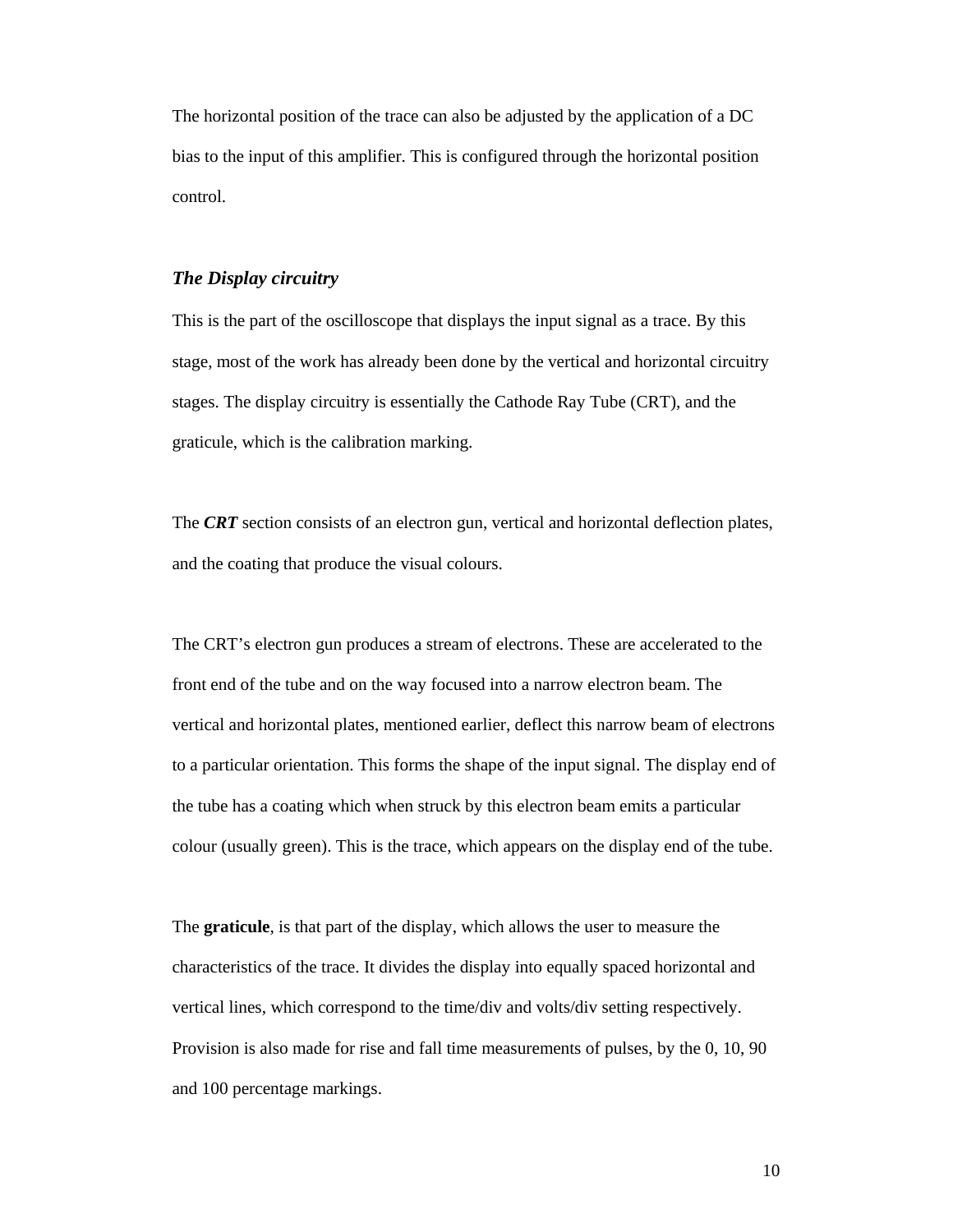## **2.1.2 The Digital Oscilloscope (DSO)**

The simplified block diagram shown in figure 2.6 summarizes the operation of the digital oscilloscope.



**Figure 2.6 – Block diagram of a Digital oscilloscope** 

The *signal scaler* is similar to the *input attenuator* of the analogue oscilloscope discussed above. The *vertical* and *horizontal amplifiers* are also similar to those of the analogue scope.

The *ADC* digitizes the signal output from the signal scaler, and stores this in *memory***.**  This however, only happens on a signal from the CPU. The CPU thus completely controls the sampling, the writing to and reading from the memory, as well as the transferring of the correct data to the vertical and horizontal amplifiers, via the *DACs*.

The *address counter* holds the current sample address and this is produced to **memory's** address lines.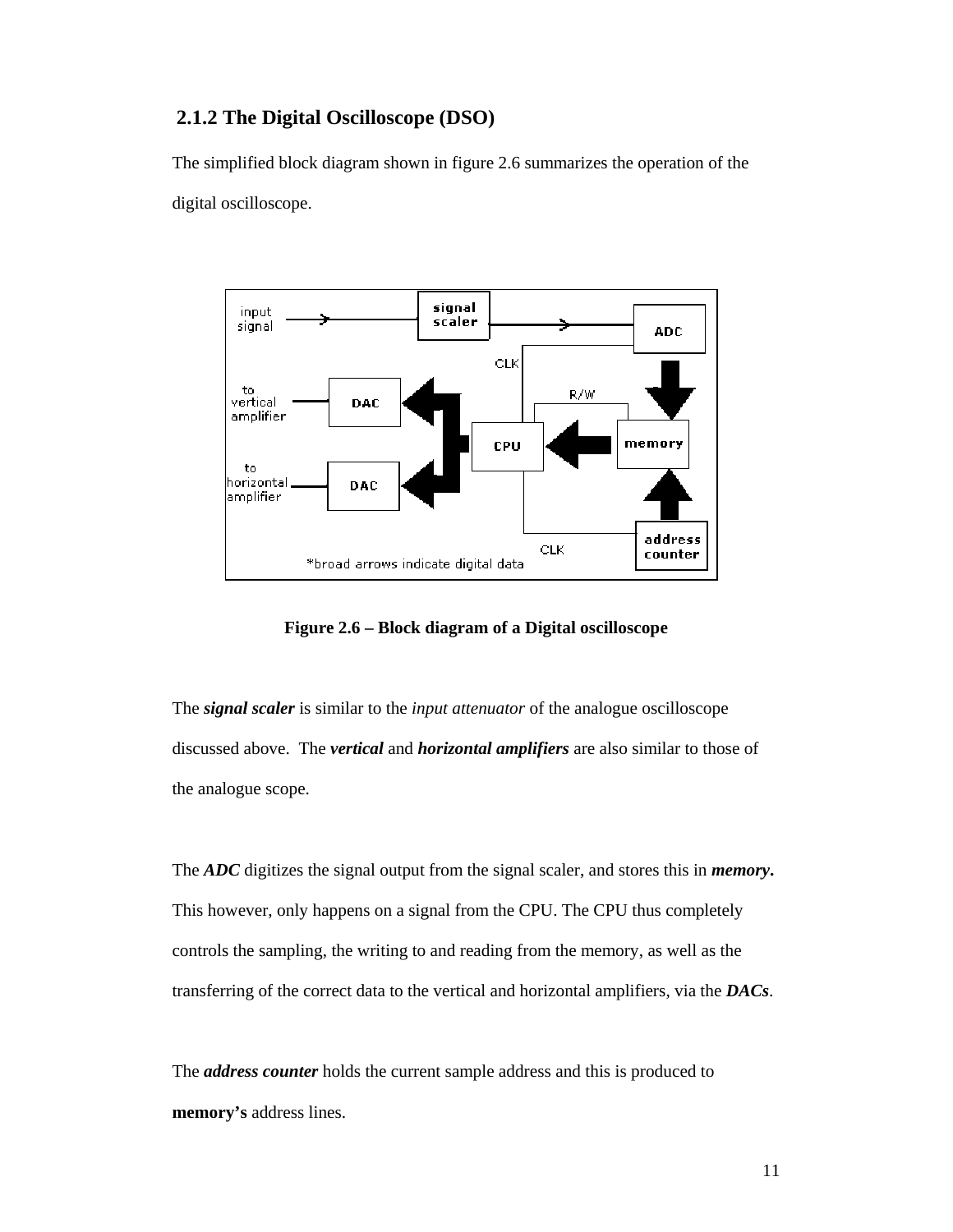Because the DSO operates primarily with digital data, new capabilities are created. Mathematical and non-periodic signal analysis of signals is now possible. More sophisticated triggering is also now possible, including pre triggering. is also now possible. These topics are however beyond the scope of this thesis.

## **2.2 VGA MONITORS**

*Since a VGA monitor is the output device in this thesis, an understanding of how it works is necessary. This section describes the basics of the VGA technology, and how one goes about controlling it.* 

A VGA monitor is a complete video displaying system that provides a simple controlling interface, for the displaying of video images. This interface is defined in a VGA standard. Video images can be defined as images that consist of the 3 primary colours in various intensities; this creates a 2 dimensional image that is lifelike in appearance. The VGA monitor interface consists of 5 controlling signals. These are the Red, Green and Blue colour signals (RGB), the horizontal and vertical sync signals.

## *2.2.1 VGA technology*

At the heart of the VGA monitor is the CRT described earlier. This time however, there are 3 electrons guns for each of the primary colours. The electron beam is scanned across the display section, row by row, starting from the top row. On the displaying end of the tube, there are 3 different phosphors, for each of the colours.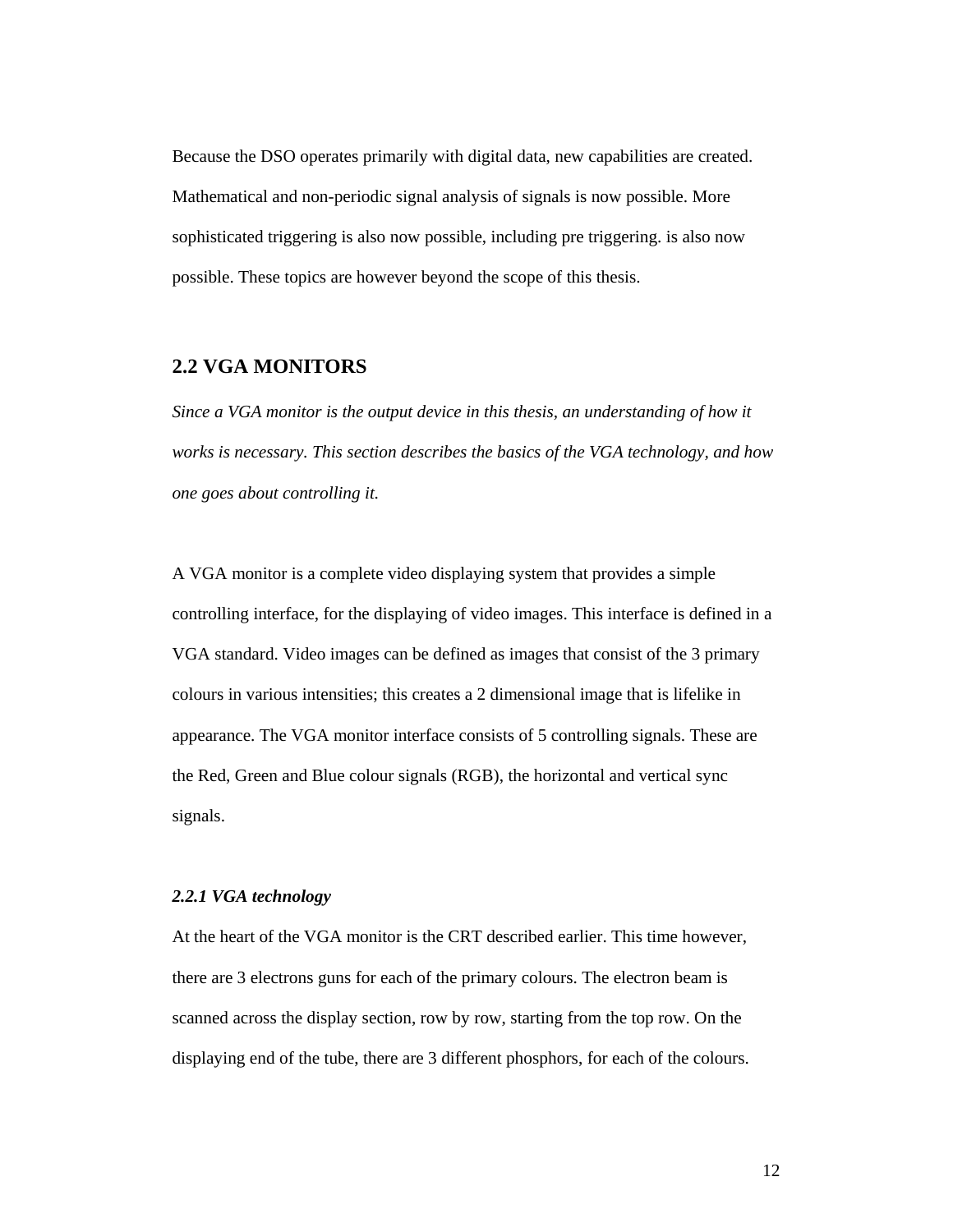The VGA monitor also contains the electronics that drive the horizontal and vertical deflection plates to control this scanning process. The scanning process takes place at a constant rate, which is defined in the VGA standard.

The viewing part of the monitor contains 480 x 640 picture elements, or pixels. The voltage levels on the RGB control signals determine the colour of each pixel, when the electron beam scans across this pixel. In order to provide motion in the image, the image needs to be refreshed at least 60 times per second as the human eye can spot flicker at refresh rates less than about 30 times per seconds. For 480 x 640 pixels VGA monitor, at a 60Hz refresh rate, approximately 40ns is needed per pixel. A 25Mhz clock has a 40ns period.

#### *2.2.2 Controlling the VGA monitor*

Pixels are updated in a serial fashion. The pixel clock runs at 25MHz. The electron beam starts at (0,0) and goes horizontally through the first row, up to the last row, and last pixel at (479,639). This illustrated in figure 2.7 below.



**Figure 2.7 – Updating of pixels on a VGA monitor**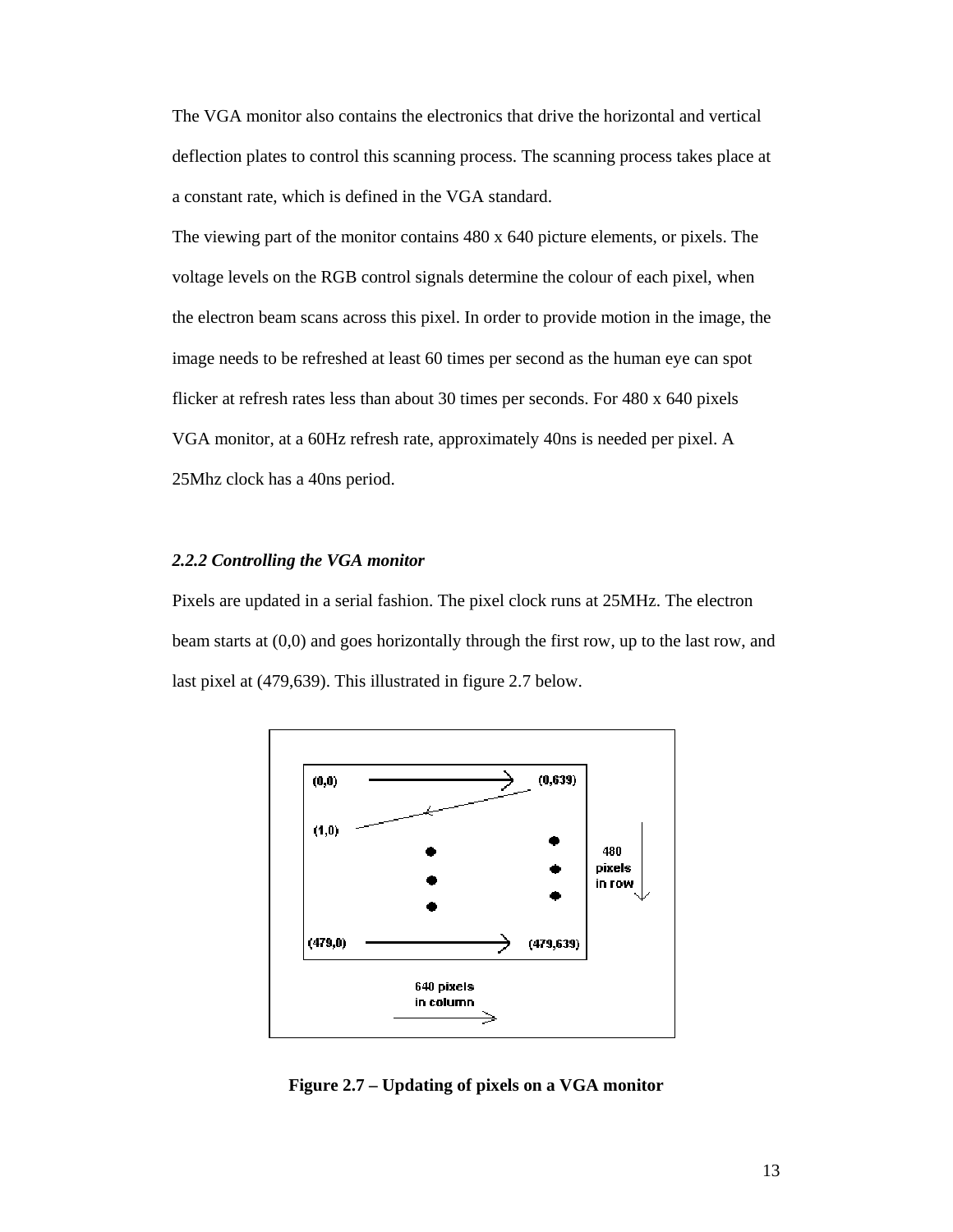This process is controlled by vertical sync (VSYNC) and horizontal sync (HSYNC) control signals. The colour data for the monitor is sent out in the first 640 clock cycles. The colour signals are then forced to zero in a blanking stage. During this blanking stage, a pulse is put on HSYNC. This indicates to the monitor that it should move on to the next row. The process then repeats. This can be visualized in figure 2.8 below.



**Figure 2.8 – Horizontal refresh on application of HSYNC** 

There are constraints placed on the maximum and minimum length of the blanking interval and the HSYNC pulse.

480 rows of pixels constitute a frame. After a frame has been displayed the colour signal are forced to zero. During this time, a pulse is put on VSYNC. This indicates to the monitor that it should move back to the row zero, and start a new frame. This is illustrated in figure 2.9.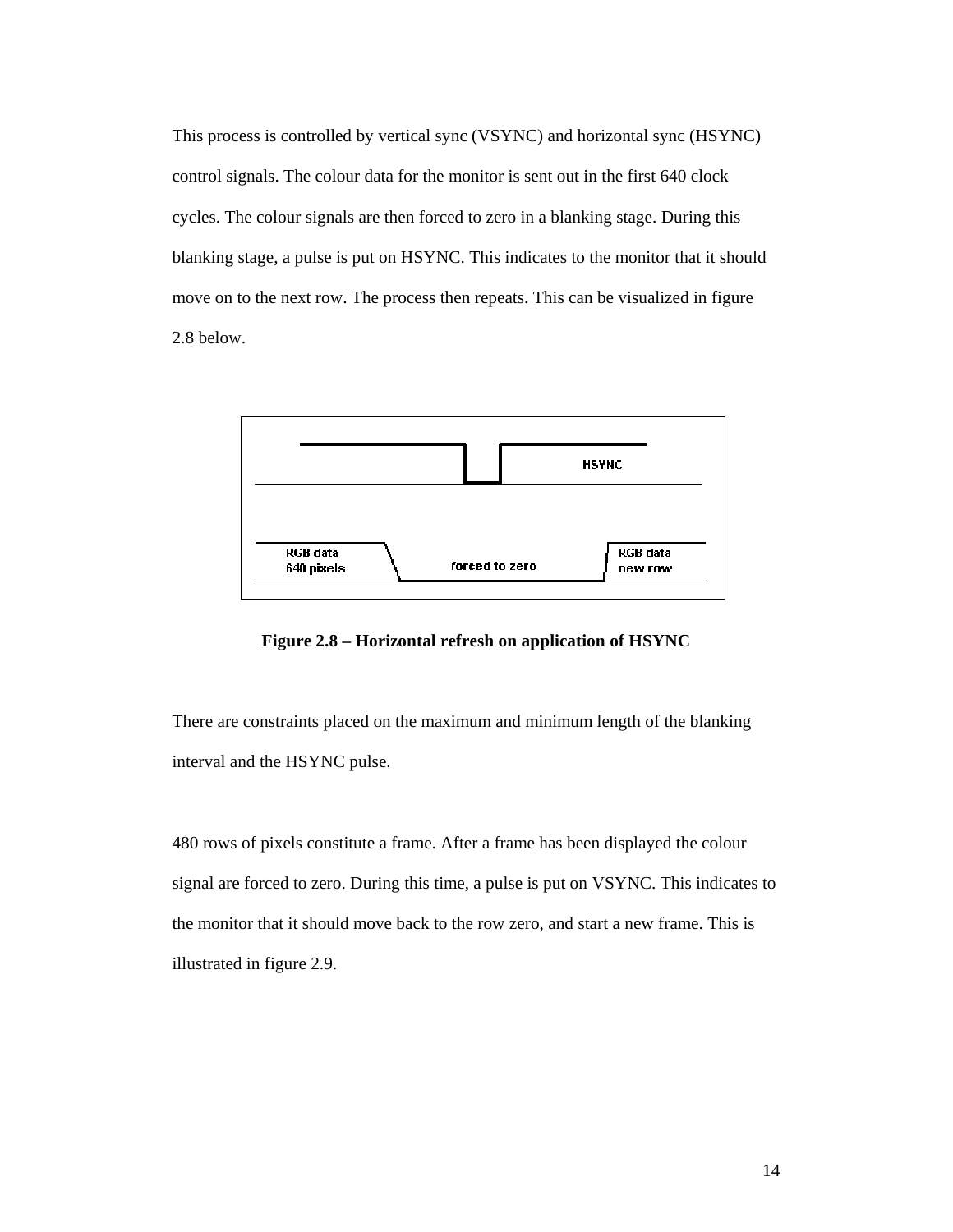

**Figure 2.9 – Frame refresh on application of VSYNC** 

Again, there are constraints on the size of the VSYNC pulse and the frame refresh interval.

## **2.3 FPLDs**

*This section on FPLDs is included, as a CPLD forms the heart of the solution to the oscilloscope problem. I did not have much knowledge of FPLDs, and it was thus necessary to familiarize myself with them, and in this way learn their capabilities and shortcomings. The descriptions that follow are very simple as it is not necessary to understand FPLDs in any more detail, for the purposes of this thesis.* 

**F**ield **P**rogrammable **L**ogic **D**evices (FPLDs) are those devices that consist of multiple copies of a basic logic element (LE). Essentially a LE consists of some configurable logic gates and flipflops. These LE are connected to one another by a programmable interconnect array (PIA). Configuring a LE and interconnecting it with other LEs can create complex systems. By configuring is meant loading a map of the desired arrangement and interconnections of the LEs and PIA into the FPLD.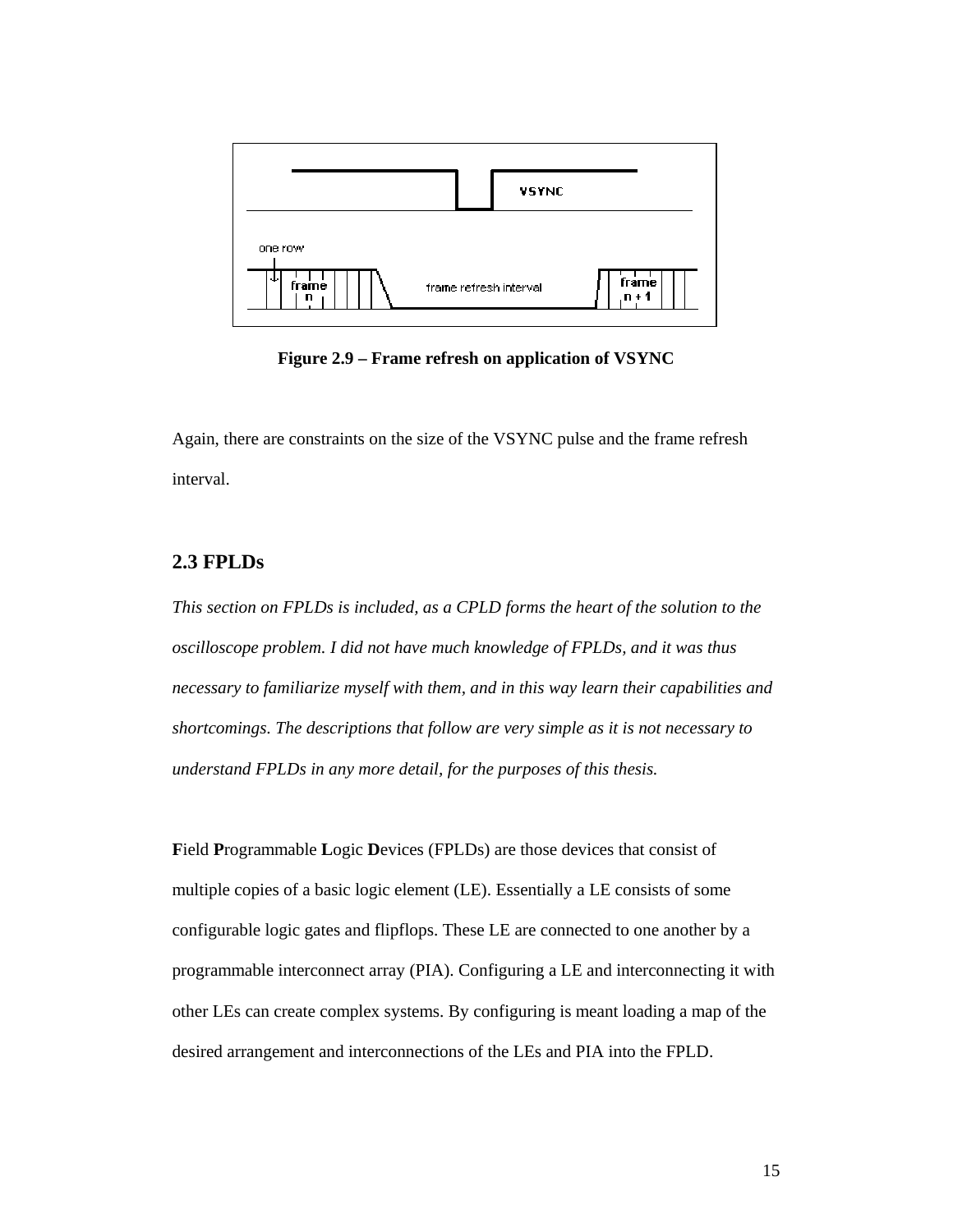A FPLD contains thousands of gates. Some new generation FPLDs contain a million gates. They are thus much too complicated to configure on a gate level. Special programming languages have been develop to facilitate this process. These languages are called Hardware Description Languages (HDL). There are 2 standard HDLs available today: Verilog and VHDL.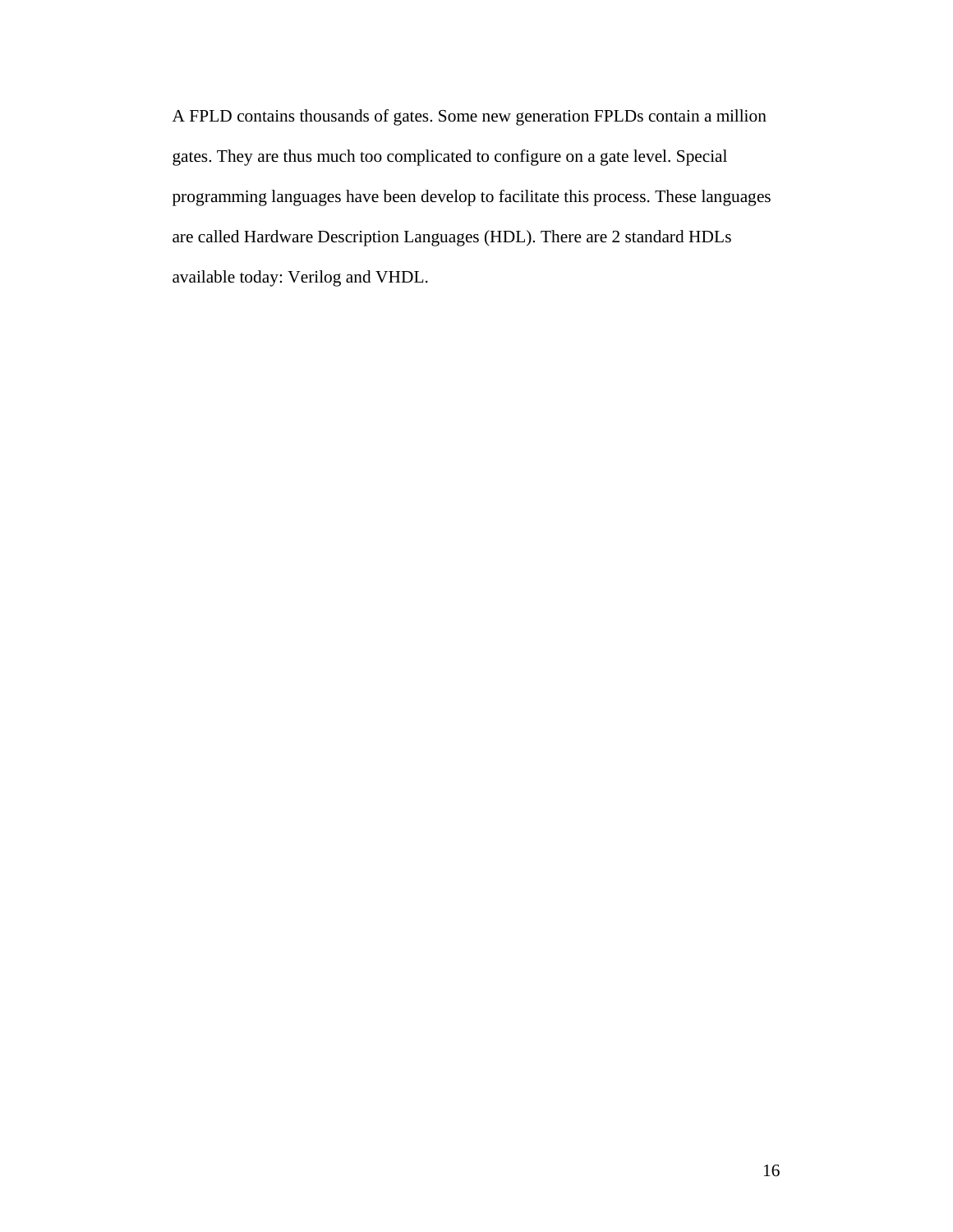## 3. Methodology

*This chapter describes my method and approach used to solve the problem* 

## **3.1 Research**

A large component of my thesis had been the reading of a wide range of literature. The oscilloscope, and VGA interfacing and controlling readings, had been essential to understanding how these components worked. These were fairly straightforward readings however.

A greater part of my reading however, was on FPLDs and their configuration. I had no experience with these devices, and thus had to read a wide range of books, papers and articles, in order to understand, what exactly a FPLD was and how to apply them. I did not use most of the content I read on FPLDs, however, the reading was essential in order to develop an initial "feel" for the capabilities and limitations of FPLDs. This reading was done throughout my thesis. These readings did of course gain greater direction during the progression of the thesis, when certain concepts needed to be understood on a deeper level.

### **3.2 Simulations**

Most of my software testing was done in computer simulation. This facility is described in the section describing the QuartusII software. I would program a process and then simulate it. I did this for all the processes I have used in the solution to the thesis. I would put processes together to form systems, and simulate the system again.

17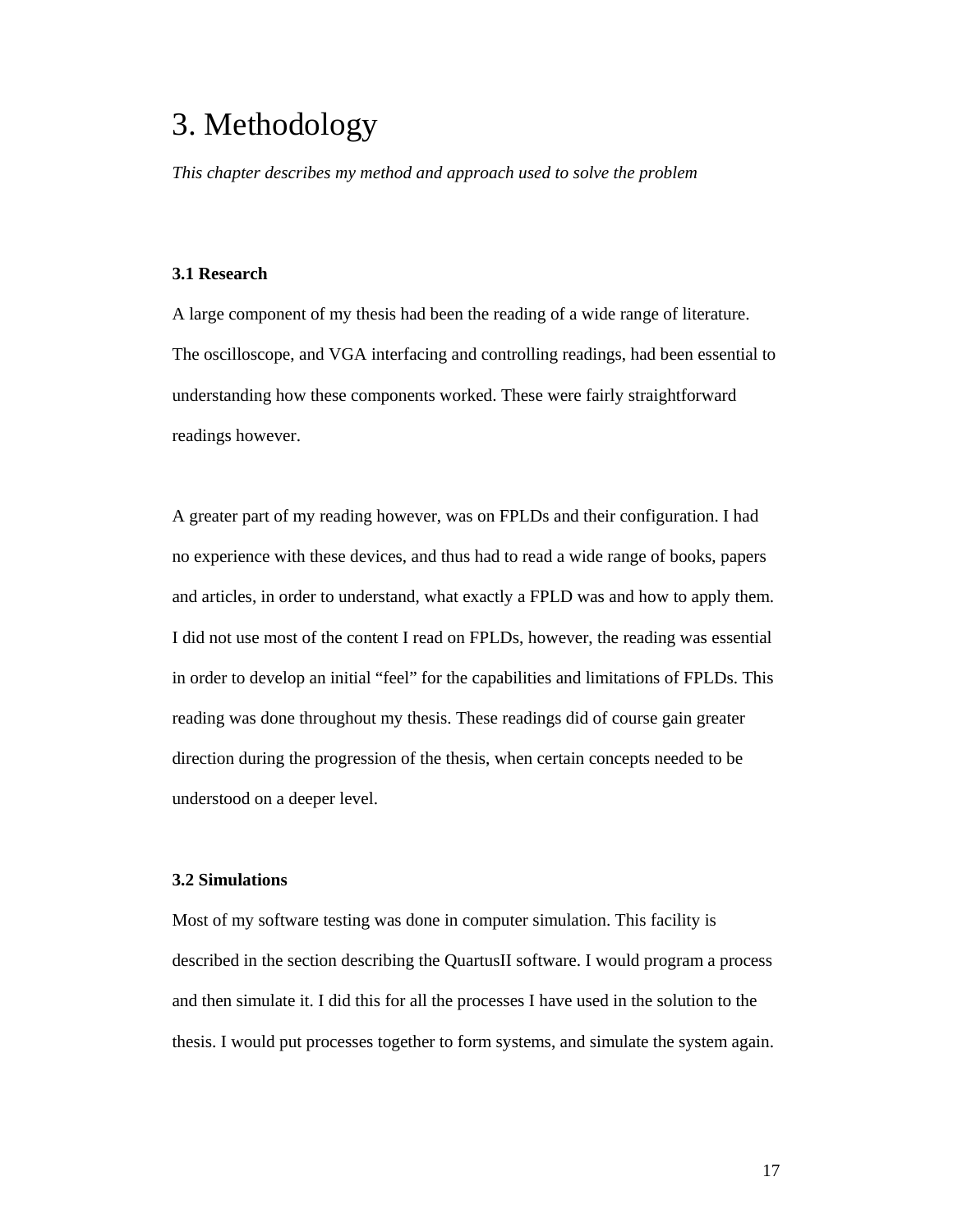Software simulations have been a fundamental part of the development process in this thesis.

#### **3.3 Experiments**

There was also a time for experimenting. I did some experiments in order to confirm my understanding of certain process.

For example, when wanting to confirm my understanding of the timing diagram of the ADC, I wired up the ADC and used a pulse generator to trigger it, and checked for correct results.

I also experimented with the development board, in order to verify my understanding of its interface.

#### **3.4 General Aspects of my approach**

It will become apparent as you read through my thesis, that a top-down design approach was used to come up with the prototype system. This is not completely true however, for as I reached the bottom end of the system hierarchy, it became necessary to sometimes use a bottom–up approach to the design. For at these levels hardware properties started to become significant – for e.g. propagation delays of signals. Thus the lower levels of the design sometimes guided the higher-level decisions.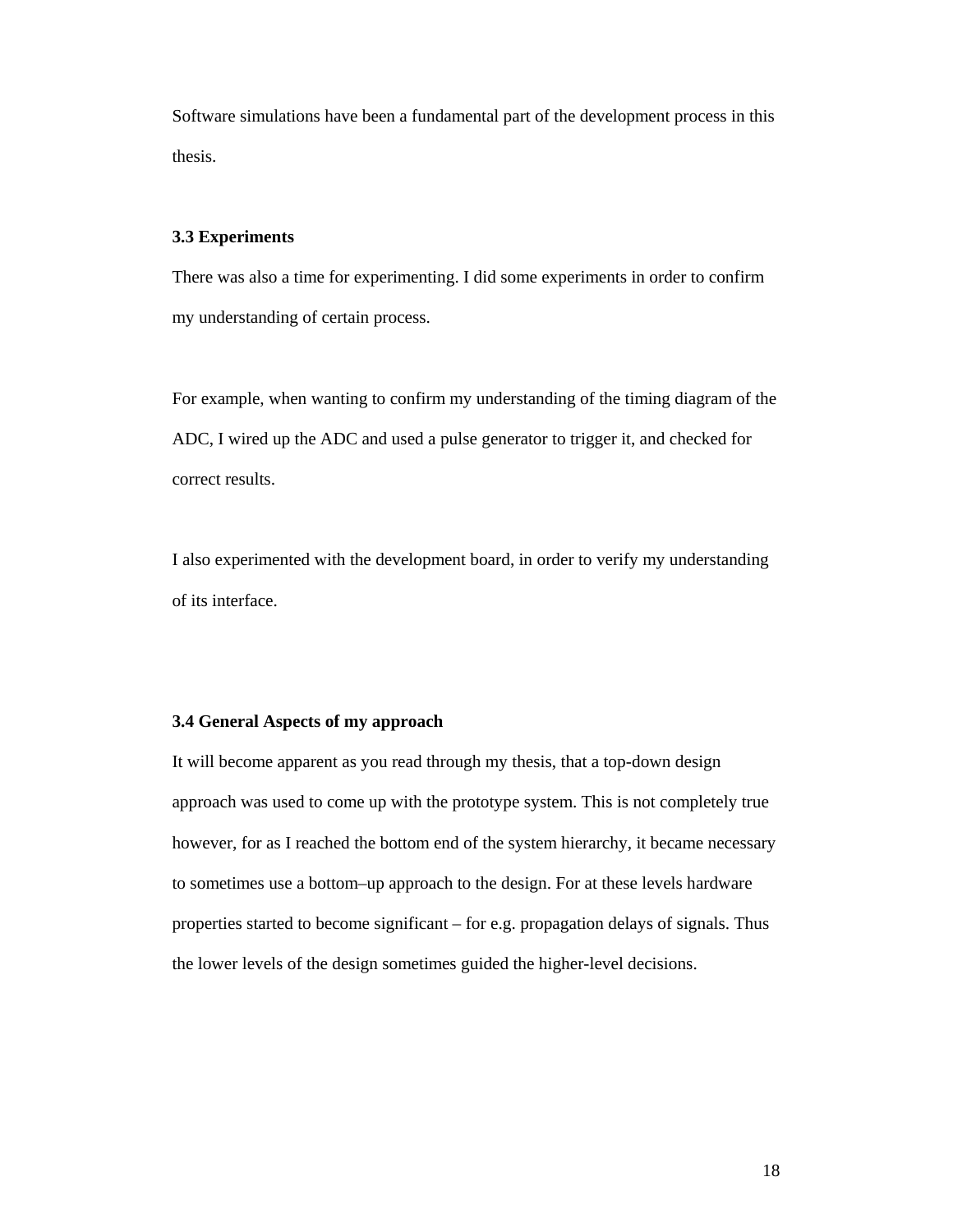## 4. Development Tools

*This section describes the development tools used in designing the oscilloscope.* 

## 4.1 The QuartusII 4.1 programming software

I used the QuartusII 4.1 Web Edition software. This software is freely available from Altera, and I found it at www.altera.com during July 2004. There is a licensing procedure that needs to be undertaken before use.

The software has many features and tools to aid the designer. I will however only be mentioning those tools that I had used.

Before I mention these tools, I first need to describe how the organization of a design is implemented in QuartusII. Designs are based on project files. Project files contain information about the specific FPLD used, the IO pin allocations, gate layout, and lots of other information; i.e. every aspect of the design and device.

A project file need to be created before any simulation, compilation, or other functions are exercised on the design, as these functions are dependant on the information contained in a project file.

#### *4.1.1 Design entry of the software to be programmed onto the FPLD*

There were a numerous methods to enter the design. I used 2 methods however: Schematic entry, and HDL entry.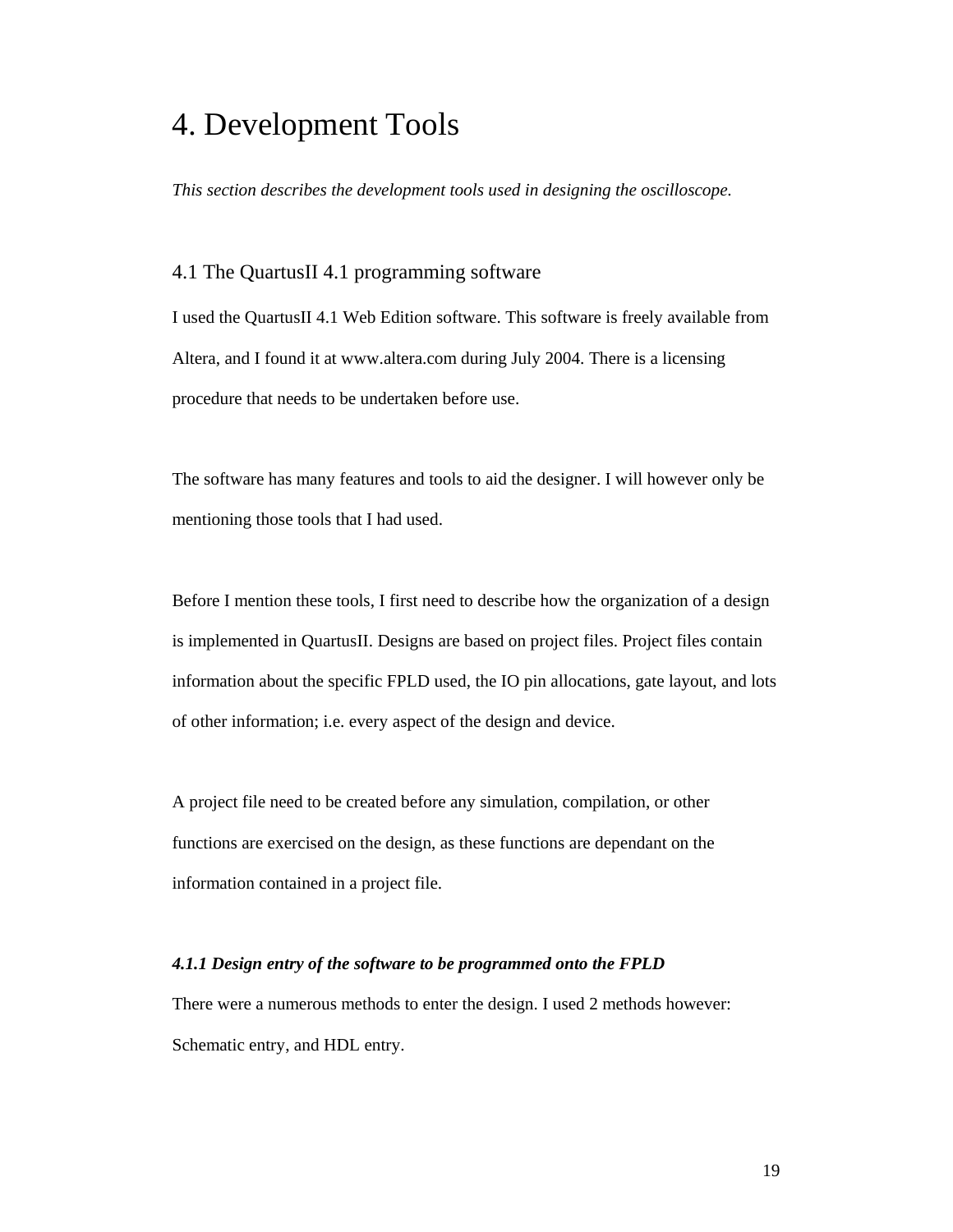*Schematic entry* is exactly what it says. You visually place various parts, and then join them using a wire or signal. You can place a logic gate, which is on the lowest level, to a complete system at the highest level. Figure 4.1 show a typical design entered using the schematic entry method.



**Figure 4.1 – Typical schematic entry file** 

Since systems can be entered into the schematic, this method lends itself to the engineering principle of *Abstraction*. Where a design is entered at different levels of implementation, such that the designer is abstracted away from the details of the implementation. This aids the designer's thinking in complex designs.

*HDL entry* is the programming of the software using a **H**ardware **D**escription Language (HDL). The 2 standard languages, Verilog and VHDL, are both supported by the QuartusII software. I made use of **VHDL.** An HDL editor is provided as part of the QuartusII package.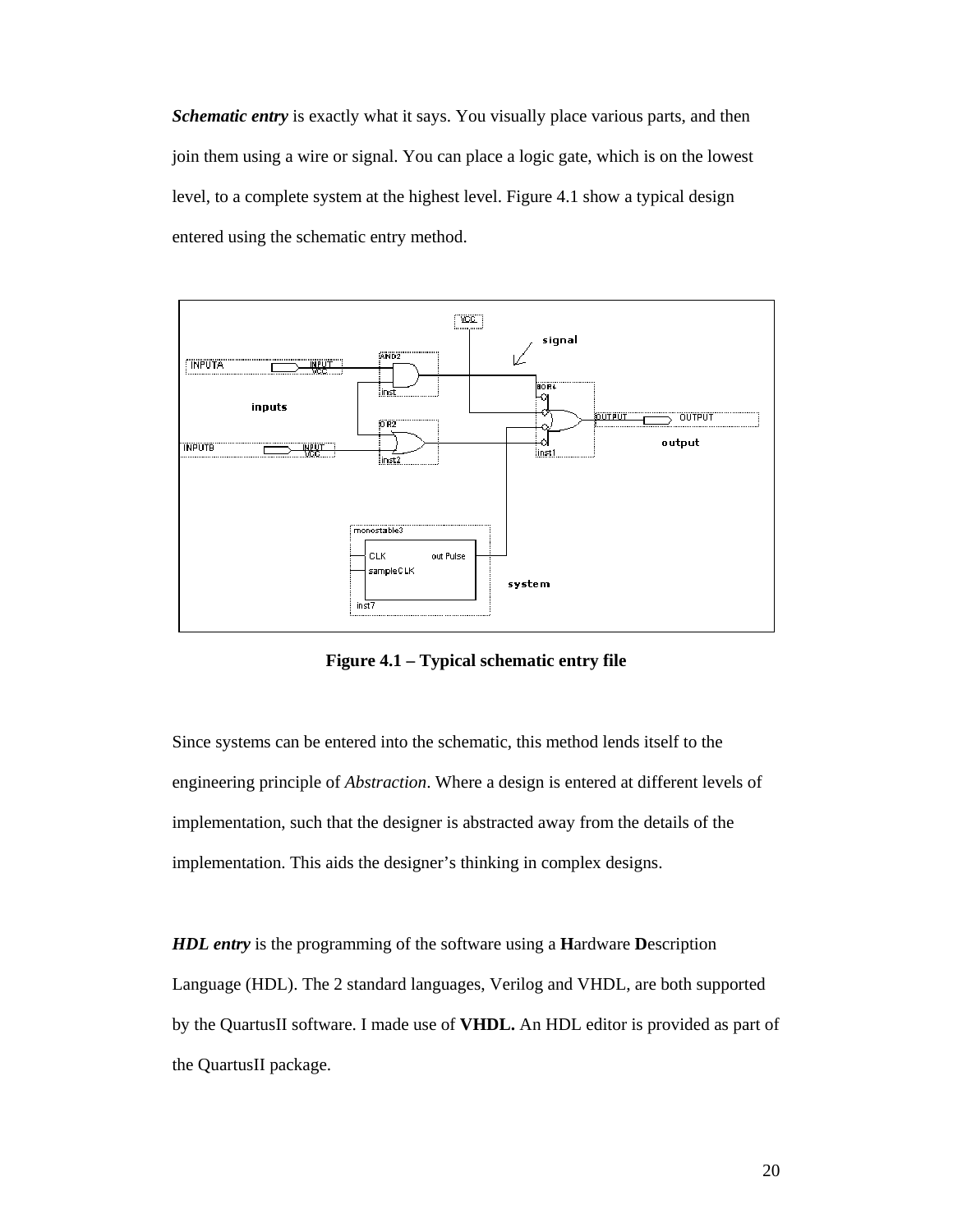A HDL design can be used in a schematic file as well. This is accomplished by first creating a symbol file from the HDL design. There is a Quartus utility to do this. This symbol file is a visual representation of the HDL design. Symbol files can be made of schematic files as well, which facilitates Abstraction.

#### *4.1.2 The Compiler*

Compiling the design, involves the conversion of the design into FPLD resources, as well as the placement and routing of these resources.

Other processes also take place during compilation, such as Optimization, enforcement of certain timing and size constraints, and much more. These however are not necessary to understand for the purposes of this thesis.

#### *4.1.3 The Simulator*

 The *Simulator*, is a very useful tool, as it allows the user to verify the functionality of the design, before configuring of the FPLD. There are 2 kinds of simulations: functional and timing simulations. Both have a similar user interface, but differ in emphasis.

*Timing simulations* take into consideration the actual propagation delays of signal, when passing through gates, and across chip lengths. The compilation process, as well as libraries that contain the characteristics of the actual FPLD used, generates this information. Thus this simulation provides a very close approximation to the actual behaviour of the FPLD after it is programmed.

21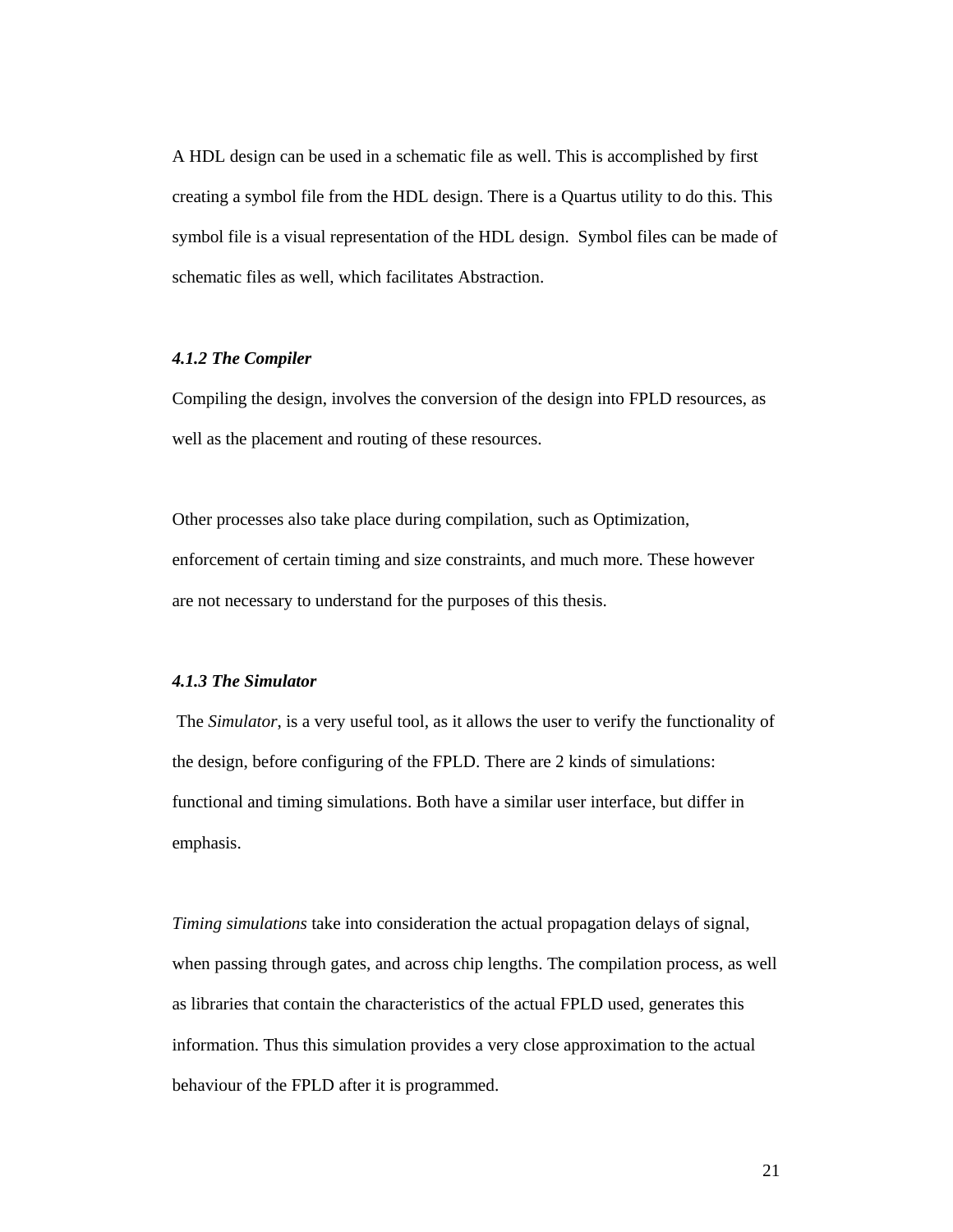*Functional simulations,* on the other hand, assume that the signal has zero propagation delay – i.e. passes through the system instantaneously. This is useful, as the design algorithm can be checked for functional correctness; especially during the initial design phase, when simply ideas are being tested. A lesser advantage (some would say greater) is that the compilation process is not needed to do such a simulation. This saves significant amounts of time, as the compilation process takes a long time (2 minutes, on a 3GHz Pentium, for my design) on bigger systems.

The simulator works, by producing a set of outputs from a set of inputs. This particular set of outputs and inputs, is defined in a **V**ector **W**aveform **F**ile (VWF). In this VWF you firstly place your desired input and output ports on a graphic table, then you change the values (e.g.1 or 0, if type bit) of the inputs. You then run the simulator. After a few seconds, there will be values on the outputs.

#### *4.1.4 The Assignment tool*

The *Assignment tool* simply takes care of your pin assignments. This means that you define on which specific pin of your FPLD (or device, in the Quartus terminology), you want your inputs and outputs. You also choose the FPLD, which is the target for your design, here.

#### *4.1.5 The Programming tool*

*The Programmer*, programs/configures the FPLD. Before you program, you first have to setup which download cable you are using and the particular computer port this download cable is attached to.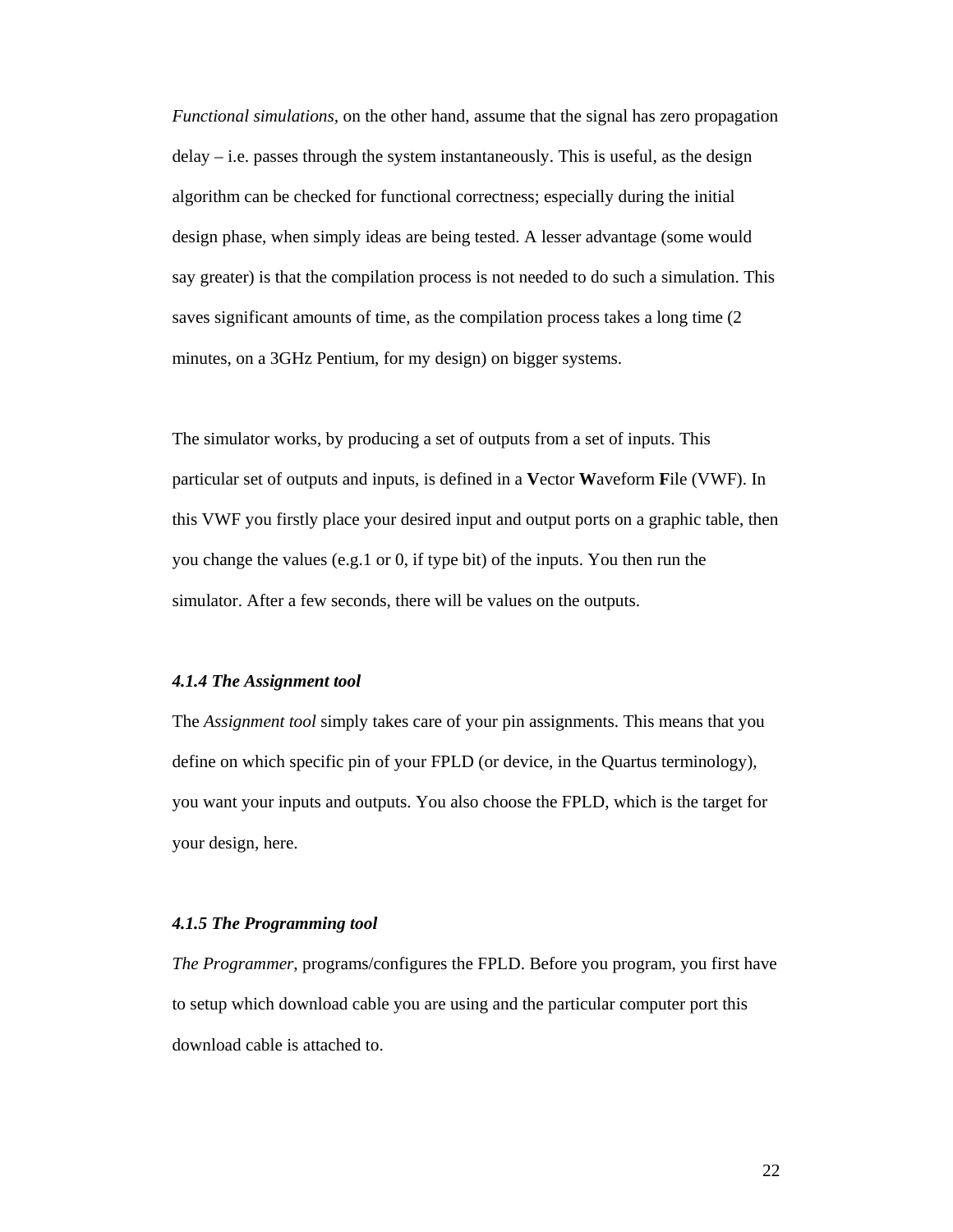#### *4.1.6 The Mega Wizard Plugin Manager*

The Mega Wizard Plugin Manager is a useful tool for creating Megafunctions. Megafunctions are essentially, predefined functional blocks of logic, that are efficiently implemented in specific FPLDs. Examples of these blocks include RAM, multiplexers and other digital modules.

As mentioned previously, there are many more tools that are included in the Quartus software package. The ones mentioned above, were enough to complete this thesis. The reader is referred to Altera's website at www.altera.com, for a more comprehensive overview of the software.

There is one more feature of the QuartusII software that deserves special mention. After the design is compiled, the Quartus software indicates how much resources have been used by the design. The measure is the amount of gates, and it is also given as a percentage of the total amount of gates. This is extremely useful, as it allows the designer to choose an appropriately sized device for the design, at the corresponding price as well.

## 4.2 The UP2 Development Board

When prototyping designs it is often very useful to have a development board available. This is a general board, with indicators, LEDs, access to the input/output (IO) ports of a programmable device, and a host of other peripherals, that are designed to provide for most of the testing needs that a designer might have. Normally these

23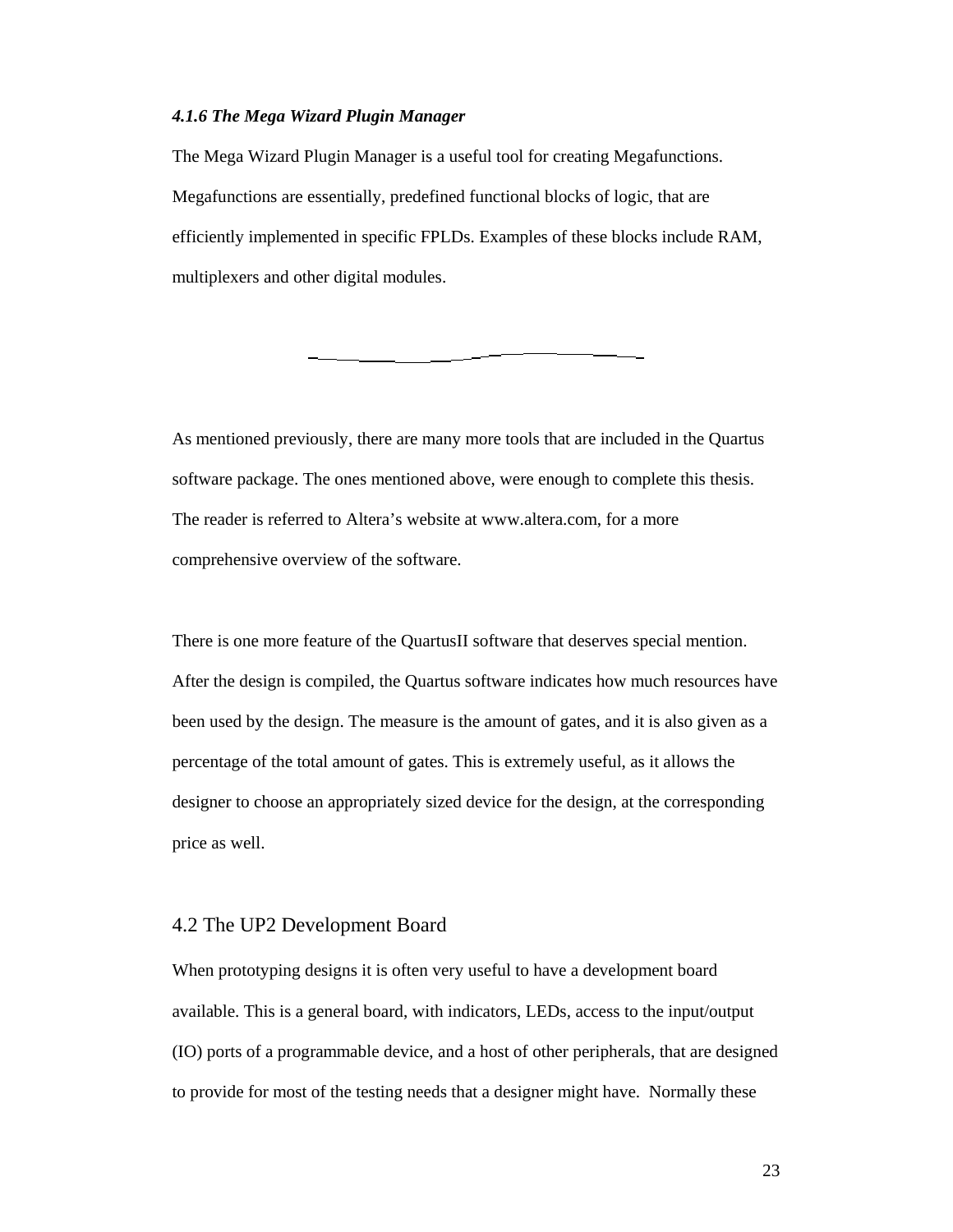boards contain a particular type of programmable device that is very close to the target device that a designer has in mind for his design.

The University Program 2 (UP2) development board is one such board. This board have 2 programmable devices – the EPF10K70 and the EPM7128S CPLDs.

The EPF10K70 is based on the well-known FLEX10K family. It has 70 000 gates and 9 embedded array blocks (EAB). Each EAB provides 2048 bits of memory.

The EPM7128S is based on the MAX7000S family. It has 2500 gates.

On this board, each CPLD has its own share of peripherals. The FLEX10K was used in this thesis so only its peripherals will be described. It is suffice to say that the MAX7000 chip has similar support.

### **4.2.1 The peripherals**

The *FLEX\_EXPANSION (FE)* slots, is a very useful peripheral. They provide access to the IO pins of the FLEX10K. There are 3 FEs: FLEX\_EXPANSION\_A, FLEX\_EXPANSION\_B, and FLEX\_EXPANSION\_C. Each slot has a numbering system with a range of 60 down to 0. These numbers correspond to specific pin numbers on the FLEX10K chip. Another useful feature of the expansion slots is the provision of a regulated and unregulated voltage outputs. This facilitates connecting other systems to the board if necessary.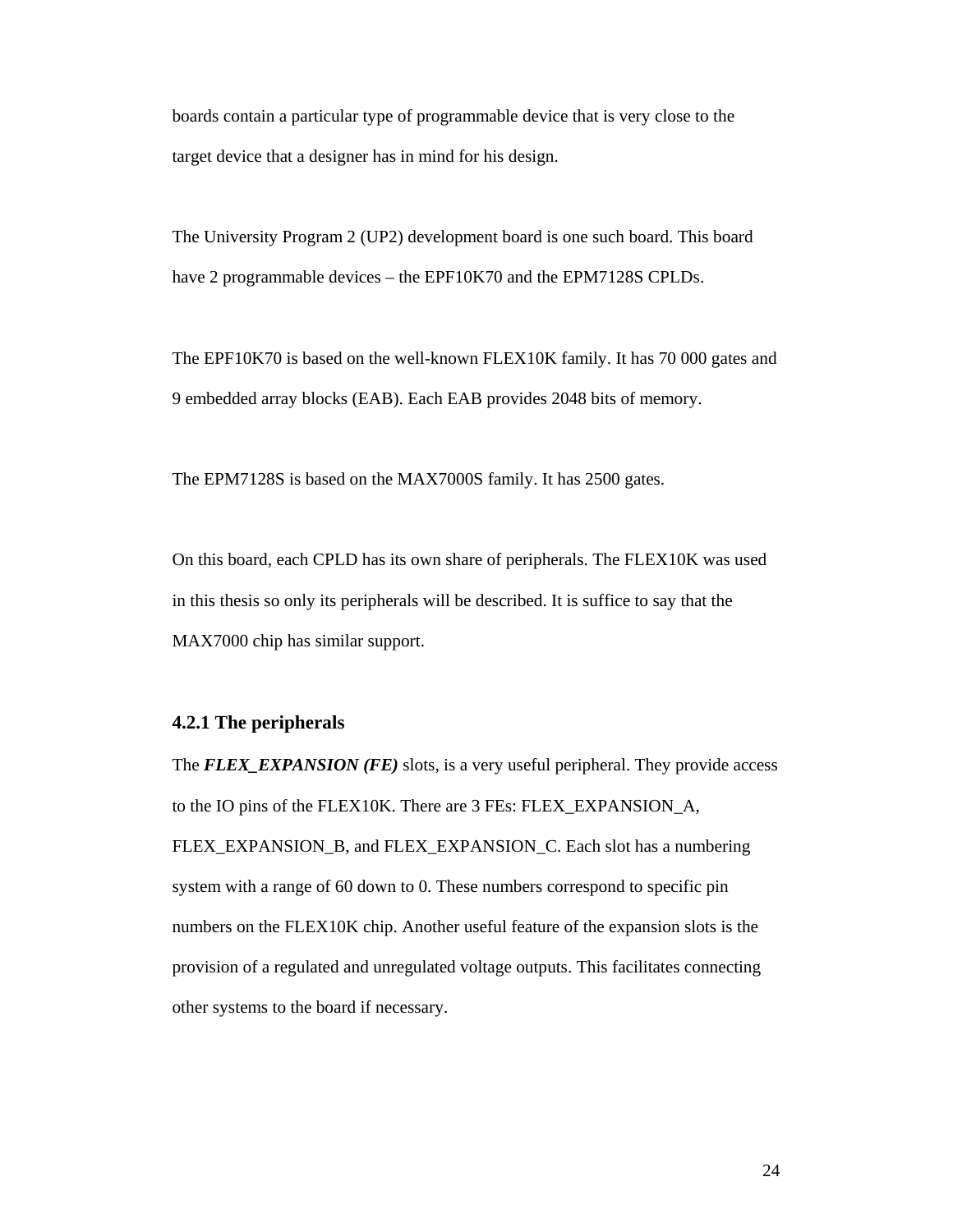The next peripheral is the *VGA female connector*. This allows a VGA monitor to be plugged into and controlled by the board. Some output pins of the FLEX10K are hardwired to this VGA connector.

A *seven-segment LED display* is the next peripheral. Some output pins of the FLEX10K are hardwired to this LED display. It should be remembered that the segments of the LED display have an active LOW input. This means that the LED segment should be driven with 0V to switch it on.

There is also a *mouse connector*. A mouse can thus be connected and provide input to the FLEX10K. Again, dedicated pins exist for this purpose.

There are some *LEDs*, *pushbuttons* and **DIP switches** also available on the board. Figure 4.2 shows a picture of the development board.



**Figure 4.2 – Picture of the UP2 development board**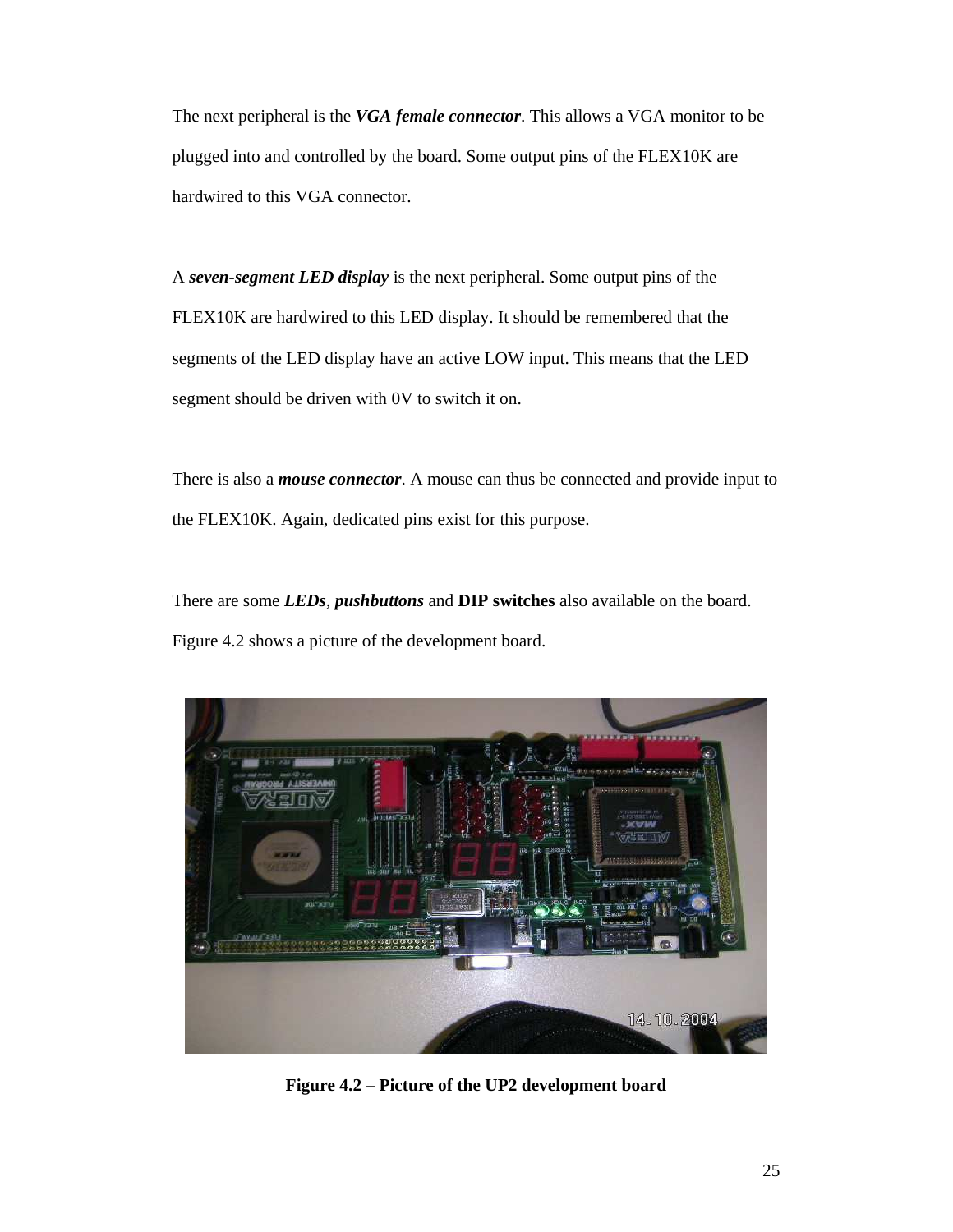## 5 Miscellaneous Experiments made during thesis

*This section describes the set of experiments that was undertaken during the thesis. These experiments were done to verify my understanding of certain concepts, and also to test the limitations of certain ideas that I had. I am condensing the experimental setup and results in one subsection, for briefness.*

## **5.1 TESTING THE ADC – TEST 1**

### *5.1.1 Description of the ADC*

The ADC used is the 8bit Flash ADC0820, from National Semiconductor. I studied the timing diagrams of the ADC. I then wire up the ADC to see that it functions as I expected. First a brief description of how the ADC works.

The easiest mode of operation, for controlling purposes, is the stand-alone mode. This mode is configured by tying the *notRD* **(pin 8)** input low. In stand-alone mode, a conversion is started by putting a very narrow (<50µs), active-low pulse on the *notWE* (pin 6) input. After a maximum time of 1.5µs the conversion is completed and the *notINT* **(pin 9)** pin then goes low. When the conversion is completed the data on the output pins are valid. The notINT pin stays low, until the next notWE pulse. (note that pin numbers are quoted for the dual-in-line package).

### *5.1.2 The experimental setup and results*

I wired up the ADC to function in stand-alone mode. I then connected a pulse generator – which was a programmable Hewlett Packard HP signal generator – to the notWE input of the chip. The pulse length was programmed to be 1µs. The sampled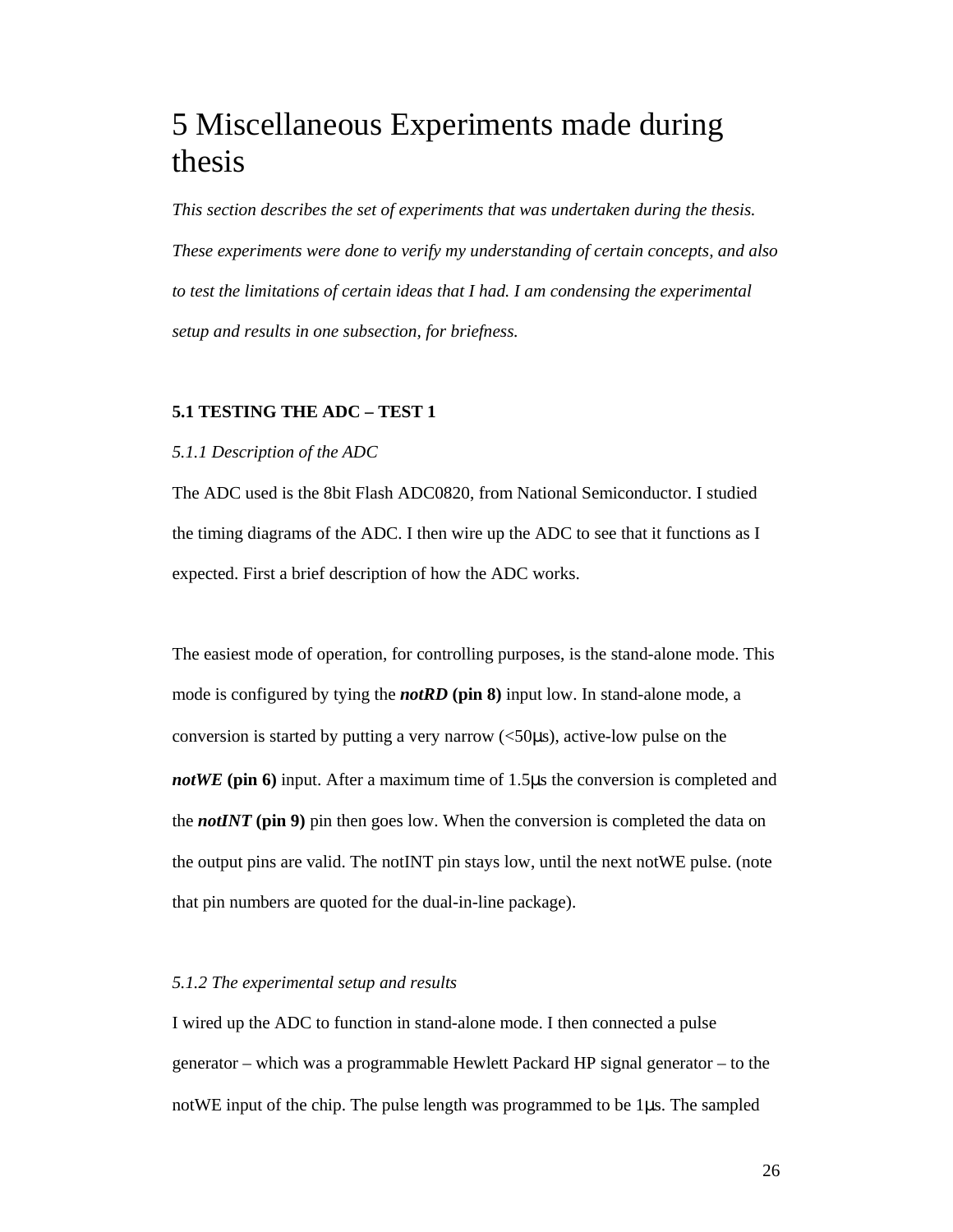voltage was from a simple  $10kΩ$  pot voltage divider. The input impedance allowed of the ADC allowed me to do this.

I then pulsed the ADC, and thereafter measured the voltage on the ADC data outputs with a multimeter. The outputs changed as I changed the input voltage and pulsed the circuit. This was an indication that the ADC worked as I expected, and that concluded my test.

#### *5.1.3 Motivation for the choice of the length of the triggering pulse*

The triggering pulse was chosen to be  $1\mu s$ , as a first guess. Ideally I would have liked to choose the shortest possible pulse, which was 100ns. I did not know how the breadboard would deal with such short pulses however, considering the stray capacitances and inductances. Too long a pulse  $(>2\mu s)$  would start limiting the maximum sample rate (667kHz) that could be achieved, and cause the ADC sampling rate capabilities to be underutilized. 1µs was thus chosen. This would allow the ADC's sampling rate potential to be fully utilized, as well as, minimize the "second order" effects (ringing and overshoot) on the input pulse. The 1µs pulses worked, thus justifying my choice.

#### **5.2 – TESTING THE ADC – TEST 2**

TEST2 is a similar to TEST1, except that in TEST2, I create my own pulse generator. This was done to support the next experiment, which is described in 5.3 below.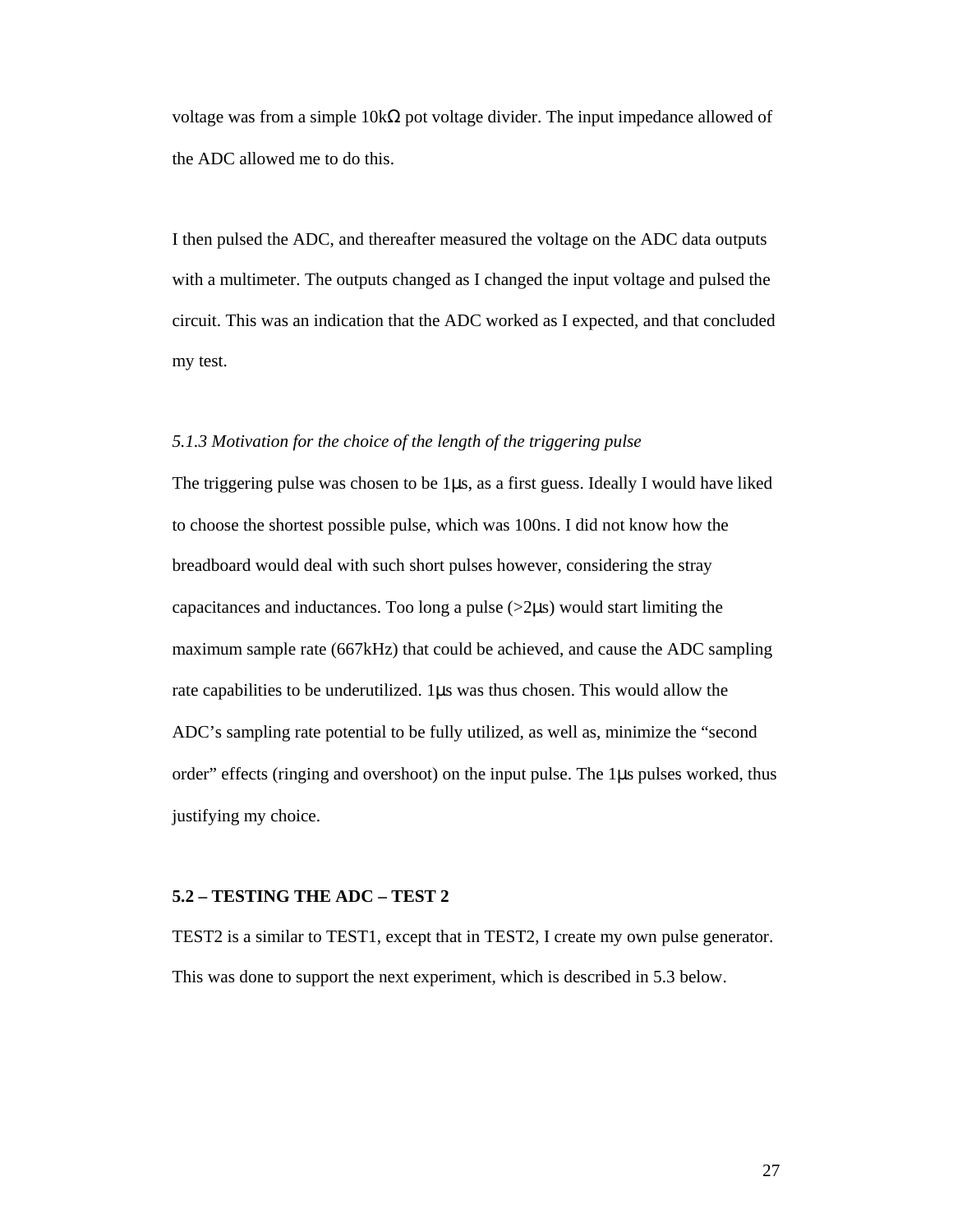#### *5.2.1 The experimental setup and results*

In this design the same setup is used as in TEST1, except that now the notWE pulse comes from a positive edge triggered monostable, with a 1µs time constant. This means that on a transition from low-to-high on the trigger input of the monostable, a 1µs pulse will be output. This pulse will be output to the ADC and a conversion will result. This can be summarized in figure 5.1 below.



**Figure 5.1 – TEST2 demonstration** 

The trigger was then fed with a periodic CLK. This produced periodic conversions as expected.

#### **5.3 DEVELOPMENT BOARD EXPERIMENT**

A few other smaller experiments were done. They were all integrated in the following bigger experiment. The goal of this experiment is to simulate a small section of the data2mem module. The data2mem module will be explained in section 7.3. For now it is enough to know that it waits for the notINT output of ADC to go low, indicating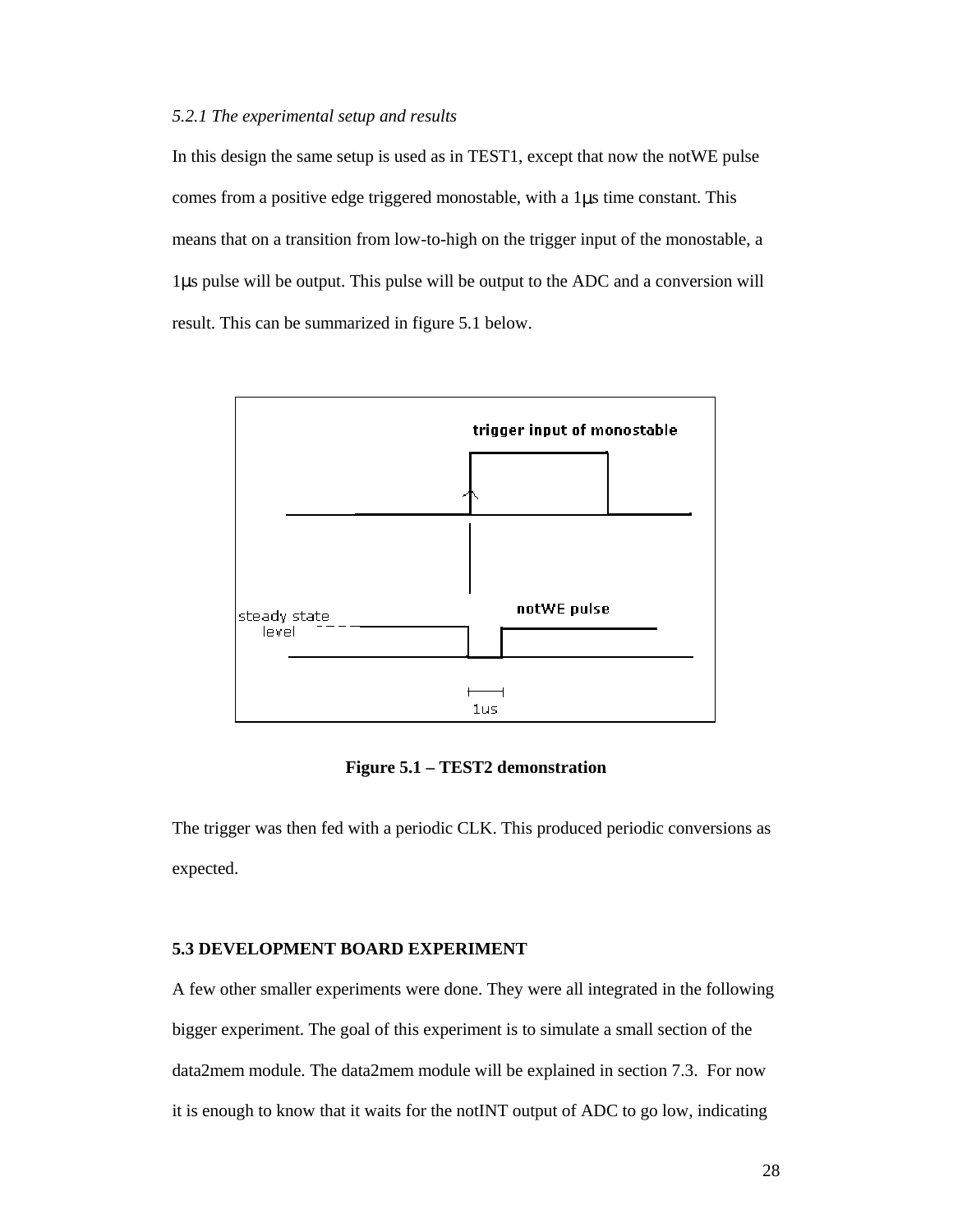a completed conversion, then it transfers the data on the ADC data lines to memory inside the CPLD. This experiment will however transfer the ADC data to the 7 segment LED display on the development board.

#### *5.3.1 Experimental setup and results*

This is experiment is setup as shown in figure 5.2 below.



## **Figure 5.2 – Experimental setup for Development board experiment**

The CPLD generates a 1kHz CLK. This causes the ADC to sample its input signal at 1kHz. The input signal is the variable voltage derived from the pot as explained earlier. The CPLD then on reception of the notINT transition to LOW, routes the data through to the 7-segment display. The experiment performed as expected. The output was in real time as perceived by a human, in that as the pot was adjusted the 7 segment display changed.

#### **5.4 GENERAL DISCUSSION OF EXPERIMENTS**

*In all of the experiments, the aims of the experiments were never achieved on the first try. There was always some form of error, in either some of the circuitry, or a logical*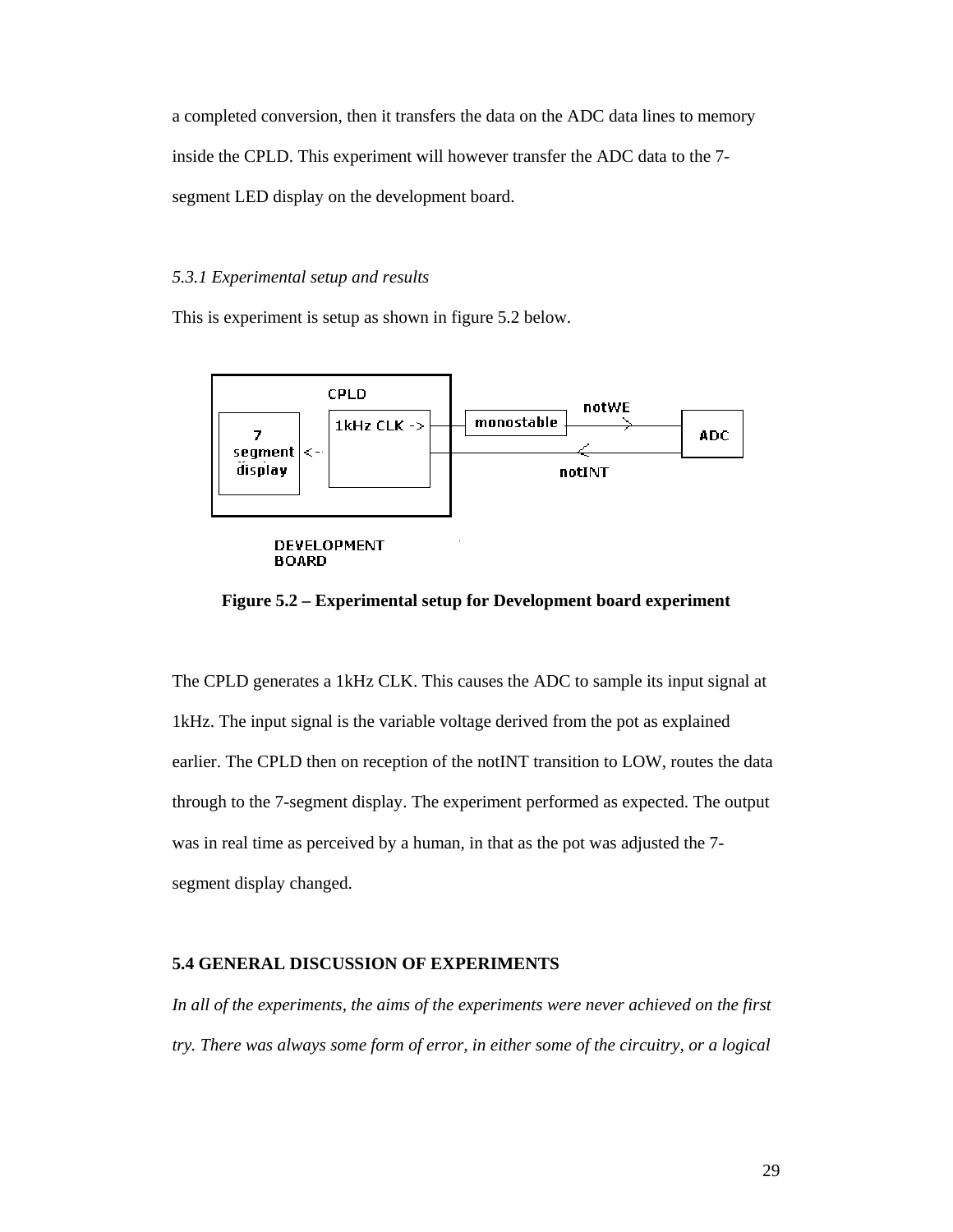*error in the CPLD programming. In the end however, the objectives of the experiments were reached and the new lessons learned.*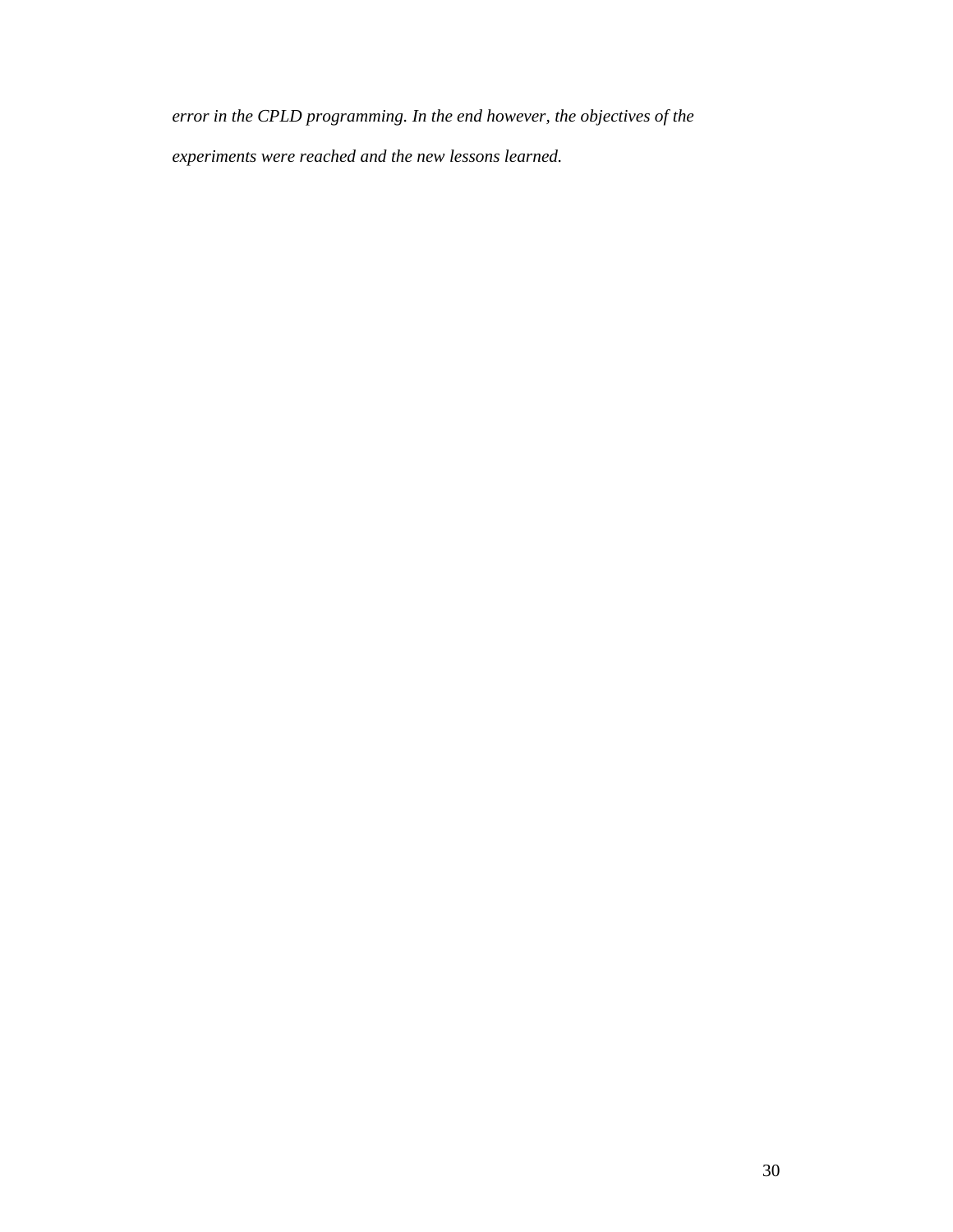## 6. Systems View of Design

*This section describes my design path, starting from the definition of the problem to be solved, assumptions made at the start of project, through to the final design that was implemented. This final description is on a systems level, with the later chapters filling in the details.* 

## **6.1 Definition of Problem**

The problem to be solved can be shown in the high-level system diagram show in figure 6.1 below.



**Figure 6.1 – The problem statement** 

This can be seen as the proverbial black box, the problem statement, system to be engineered, etc. We have a set of inputs and a corresponding set of outputs.

In this case the inputs are an input signal, amplitude/division, time/division and trigger settings. The outputs are the VGA monitor control and colour signals to produce the trace.

We can add more body and definiteness to the problem by describing a set of specifications that our black box should adhere to.

| The initial specifications are: | i) 1 MHz input signal bandwidth;                     |
|---------------------------------|------------------------------------------------------|
|                                 | ii) 36V peak-to-peak maximum input signal            |
|                                 | range;                                               |
|                                 | iii) DC coupled, level and slope triggering<br>modes |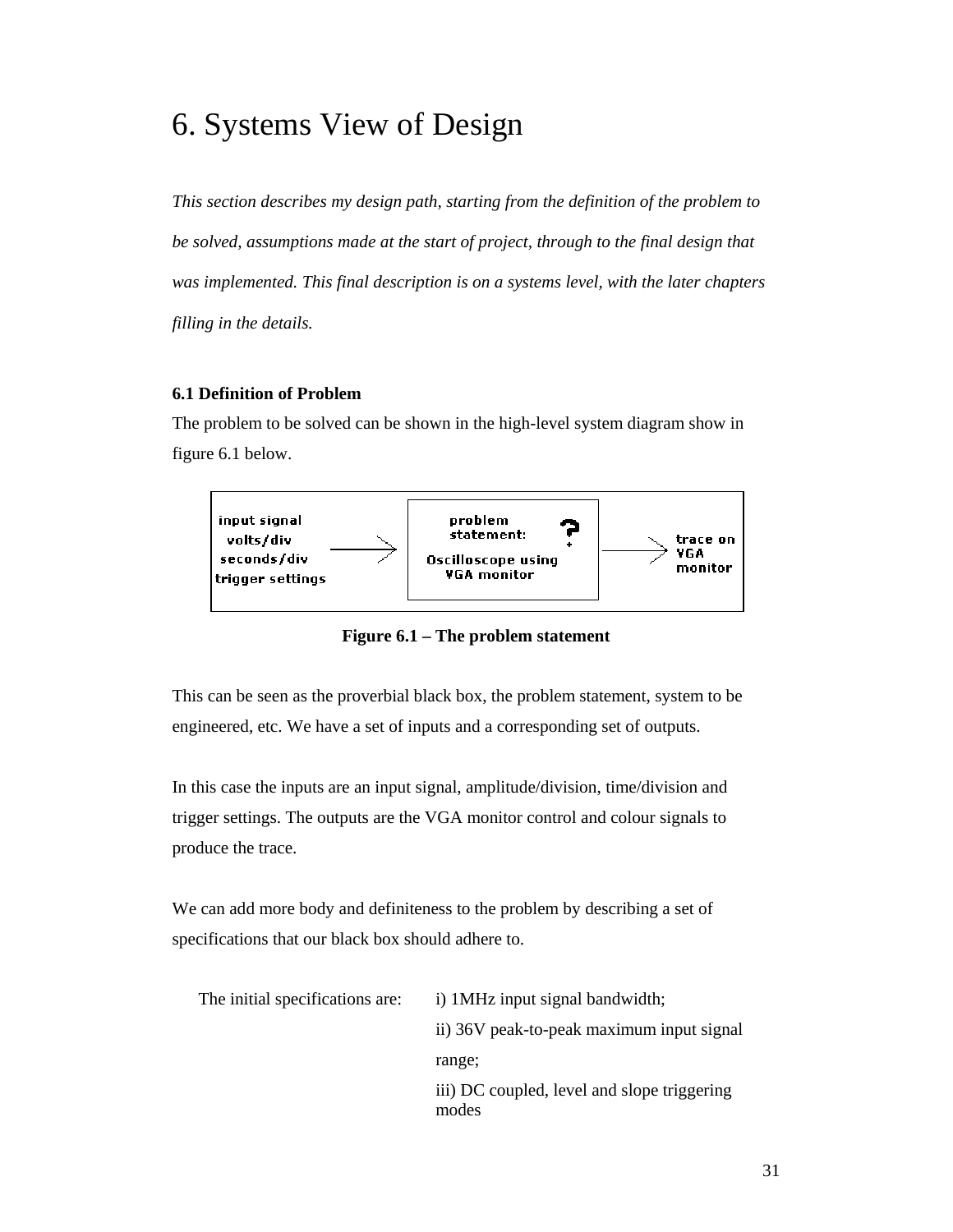#### **6.2 Initial assumptions**

Here I will describe some of the initial assumptions I made of the design. This was done to give some direction to a solution of the problem statement.

**1)** I felt that at least 2 processes would be required. One process would sample and control the ADC, while the other, would handle the controlling and displaying of data on the VGA monitor. This is shown in figure 6.2 below.



**Figure 6.2 – Two-process architecture** 

The *sampler* process would sample the input signal at the appropriate times. The *display data* process, would display the data. This display process runs continuously.

**2)** Some form of memory might be needed. The sampling process will store the digitised samples. The display process would read from this memory at the appropriate time.

## **6.3 Initial Considerations**

As described earlier a VGA monitor has a 25MHz clock. Pixel data are sent serially and at this rate. This calls for fast updates and thus a fast processor.

The first option might be to design around a microprocessor that can handle the fast processing. This was considered, but would have resulted in complex software coding. As at least 2 processes, sampling and displaying of data, were to run concurrently.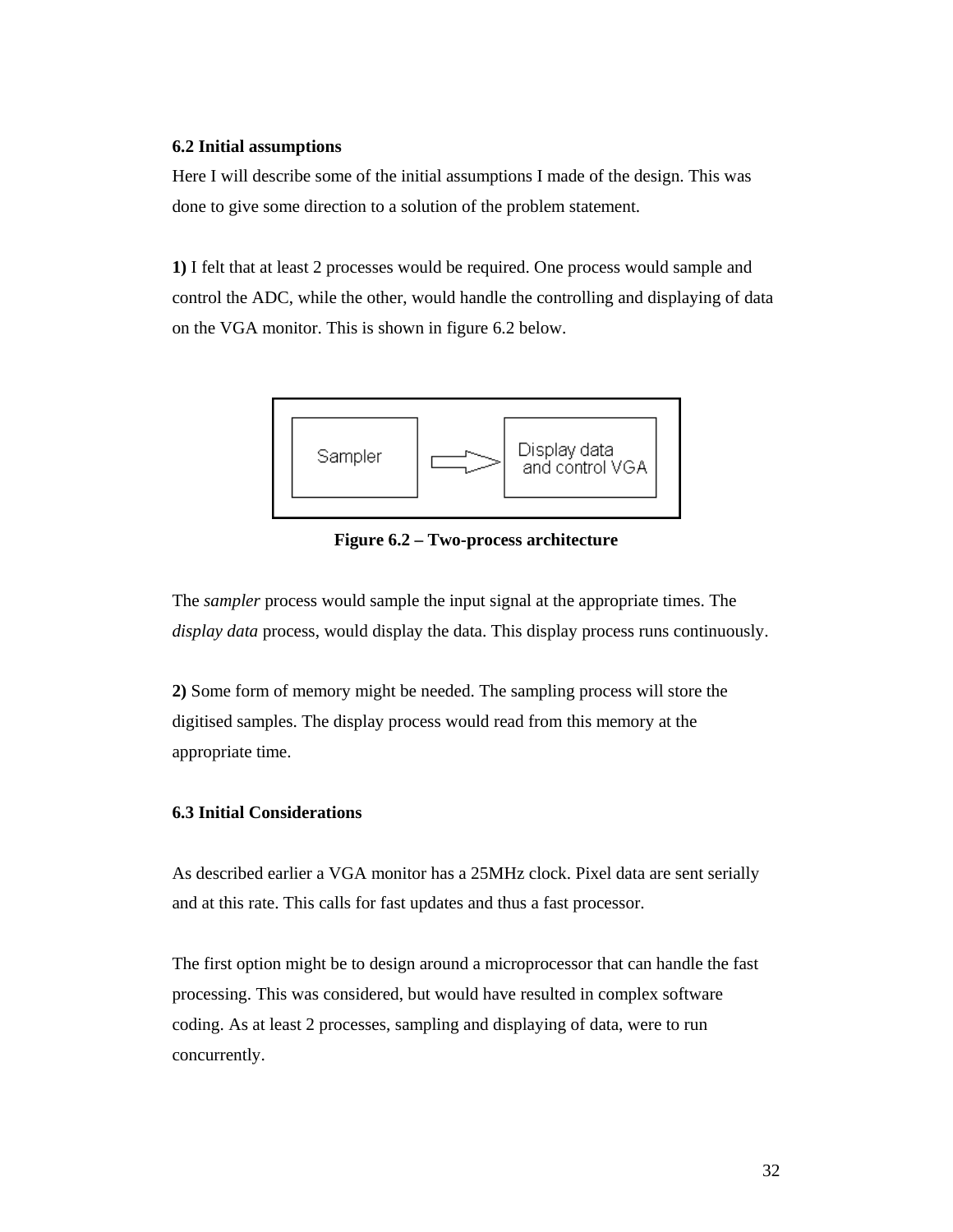Another alternative is to implement this control in hardware, which is relatively fast, and inherently parallel. Perhaps using a PLD. I felt at this early stage that the design might be more complex than a PLD could handle. I decided to design around a FPLD, and after the hardware had been designed, I could then see if a less complex device would suffice. Especially since, the design software I was using shows the amount of resources being used. This facilitates the choosing of an appropriate programmable device.

The development board I had access to, had a FLEX10K CPLD on it. It also had an expansion facility that allowed easy access to the IO pins on the chip. I decided to base my design around this board.

#### **6.4 The Design**

The first design of the entire system is shown in figure 6.3 below.



**Figure 6.3 – Block diagram of the complete system** 

Starting from the left we have an *adjustable attenuator*. This module scales the input signal, down or up, to the input sensitivity of the ADC. The user selects the scaling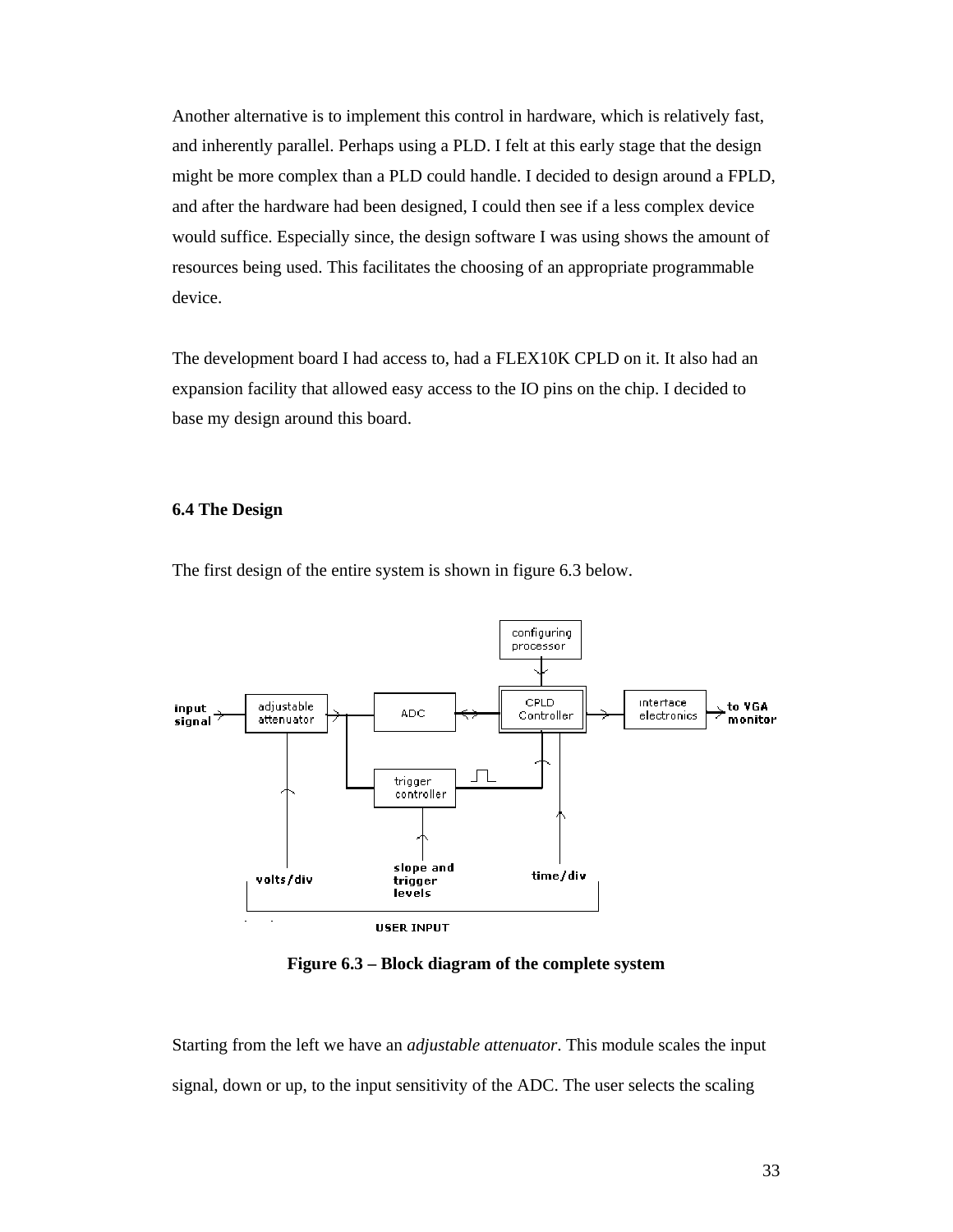factor. This block should have a high impedance in order to minimize the loading of the circuit from which the input signal is being measured. This input impedance should also be compatible with the electrical characteristics of standard scope probes.

Next we have the *ADC.* This module is responsible for the conversion of the analogue input signal to its digital form, for further processing. The conversion rate should be as fast as possible as it has a direct bearing on the bandwidth of the scope. A faster conversion rate implies a faster sampling time, and thus a higher range of frequencies that can be measured.

The *trigger controller* is responsible for the selection of the triggering modes of the oscilloscope. The user sets the trigger mode and level. This should be designed with high impedance to minimize loading. The output of this module is a fixed length pulse which initiates a sampling frame, as will be described later.

The *CPLD controller* is the brain of the whole system. Essentially it implements the 2-process architecture mentioned earlier (section 6.2). The software that describes this controller will be described in detail in the later chapters. For now it is enough to know that this module is responsible for:

- i) The controlling of the ADC;
- ii) Controlling the sampling rate.
- iii) Starting a sampling frame in response to a trigger signal
- iv) The transformation of input digital data from ADC, to a form that can be displayed on a VGA monitor;
- v) The controlling of the VGA monitor.

34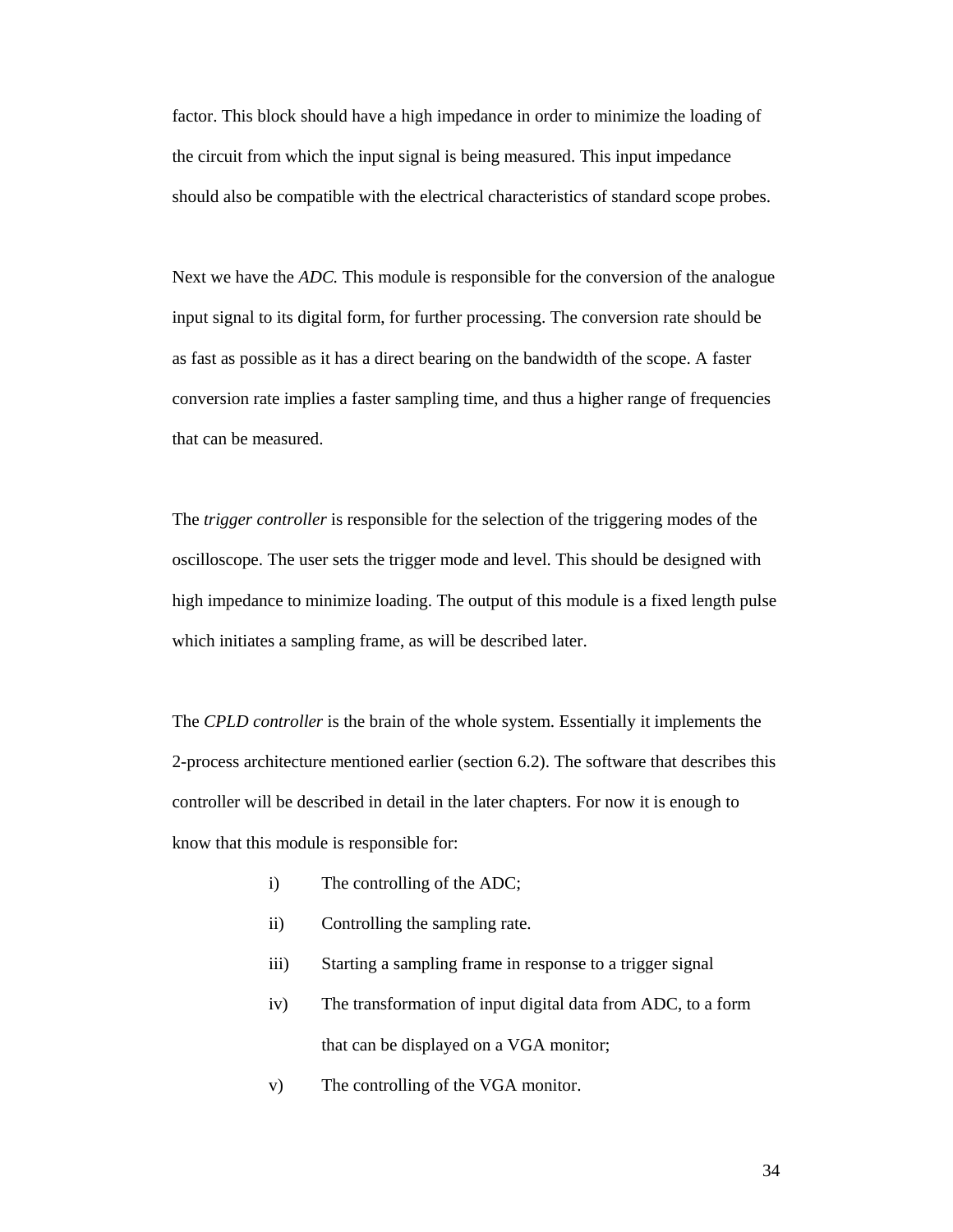The *configuring processor* configures the CPLD at start up. This could be a configuring ROM, especially made for this function, or a simple microprocessor.

Finally, *the interface electronics,* simply provides the appropriate signal levels for the VGA monitor control lines.

This design covers the whole system – the black box described earlier. Most of the modules discussed above are fairly straightforward to understand. The CPLD controller however, is a system by itself. A block diagram is shown in figure 6.4.



**Figure 6.4 – Block diagram of the Internals of the CPLD controller** 

*Sampler* controls the ADC, and also receives the digitised signal from the ADC. It is brought into action, when it receives a trigger pulse. It is also responsible for adjusting the sampling rate in order to provide a time-calibrated sequence of input data to memory. The time/div setting controls this. *Memory* passively stores and retrieves data when asked to do so by Sampler and Displayer while, *Displayer* reads, transforms and displays the data in memory continuously.

These different blocks of the CPLD controller will be described in more detail in the following chapters.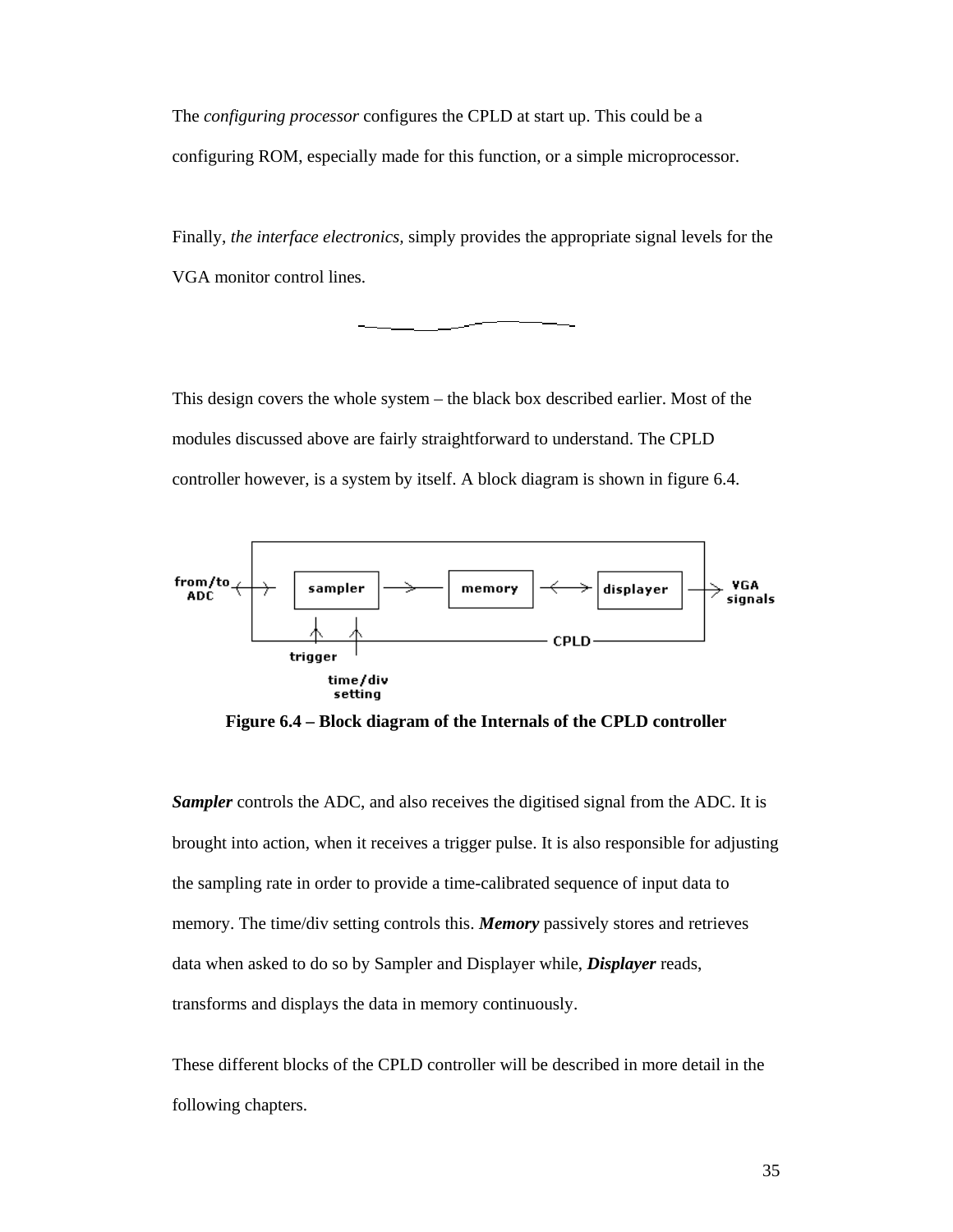## 7. The Sampler module of the CPLD system

*This module is responsible for the sampling aspects of the CPLD controller.* 

## **7.1 General Description of Sampler**

Figure 7.1 shows the input and output ports of sampler.



**Figure 7.1 – Input and Output ports of Sampler** 

Sampler consists of 2 processes, which run concurrently. Figure 7.2 illustrates.



**Figure 7.2 – Sampler – 2 process system**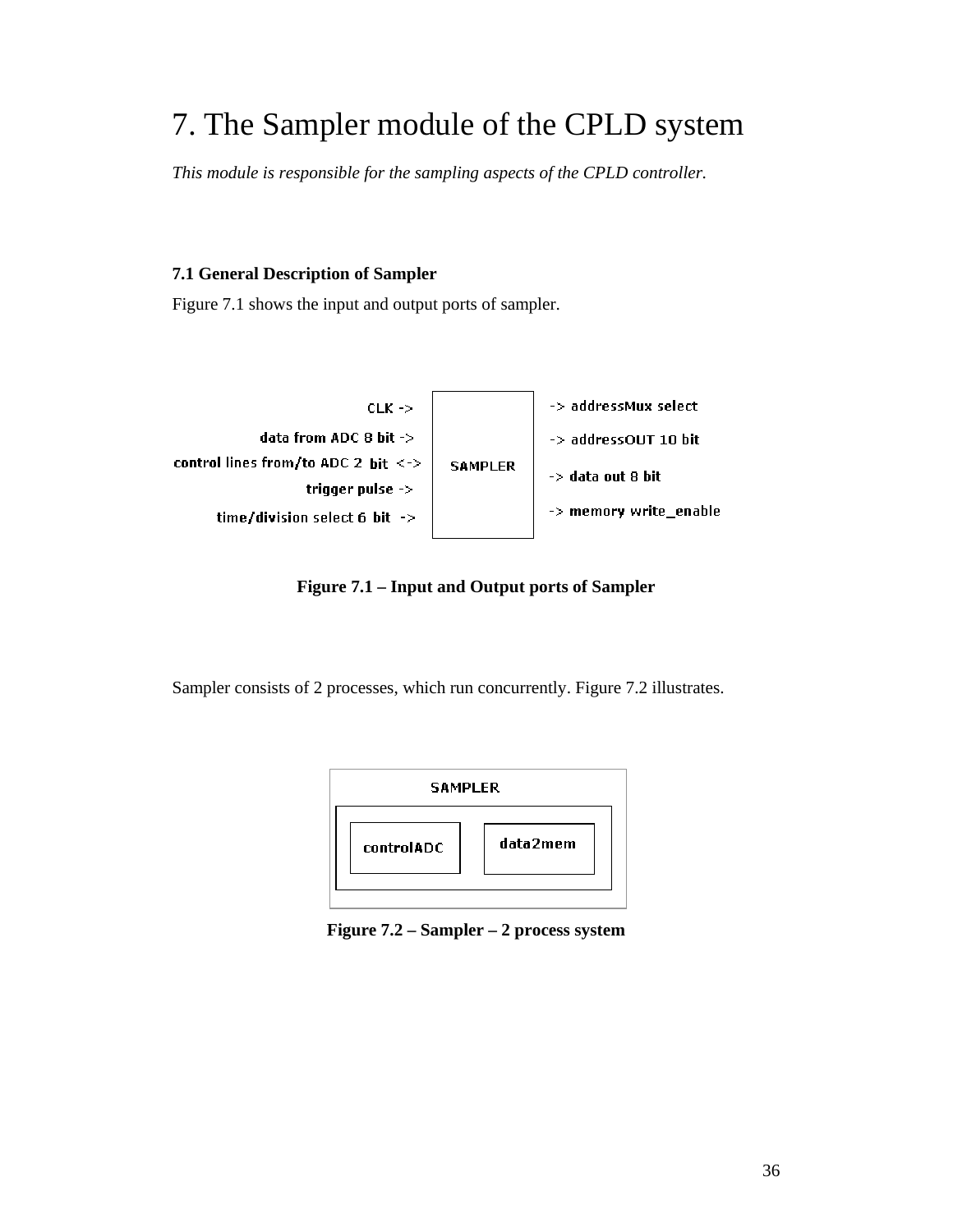## **7.2 ControlADC process**

Figure 7.3 illustrates this process.



**Figure 7.3 – controlADC's input and output ports** 

This process controls the ADC. This ADC was described in section 5.1. On the reception of a trigger pulse, it sends out 640 1µs pulses to the **notWE** pin of the ADC, at a certain rate  $-$  i.e. 640 samples are taken of the input signal at this rate. This rate is adjusted to provide a calibrated sampled sequence that corresponds to the **time/division** setting. This time/division setting is set by the user and is input to this module

It also has an index counter (**sampleNo**) that keeps track of the current sample. This is important for addressing purposes, as we will see next.

### *7.2.1 – Break down of ControlADC*

ControlADC is in fact a system on its own. The block diagram in figure 7.4 describes this breakdown.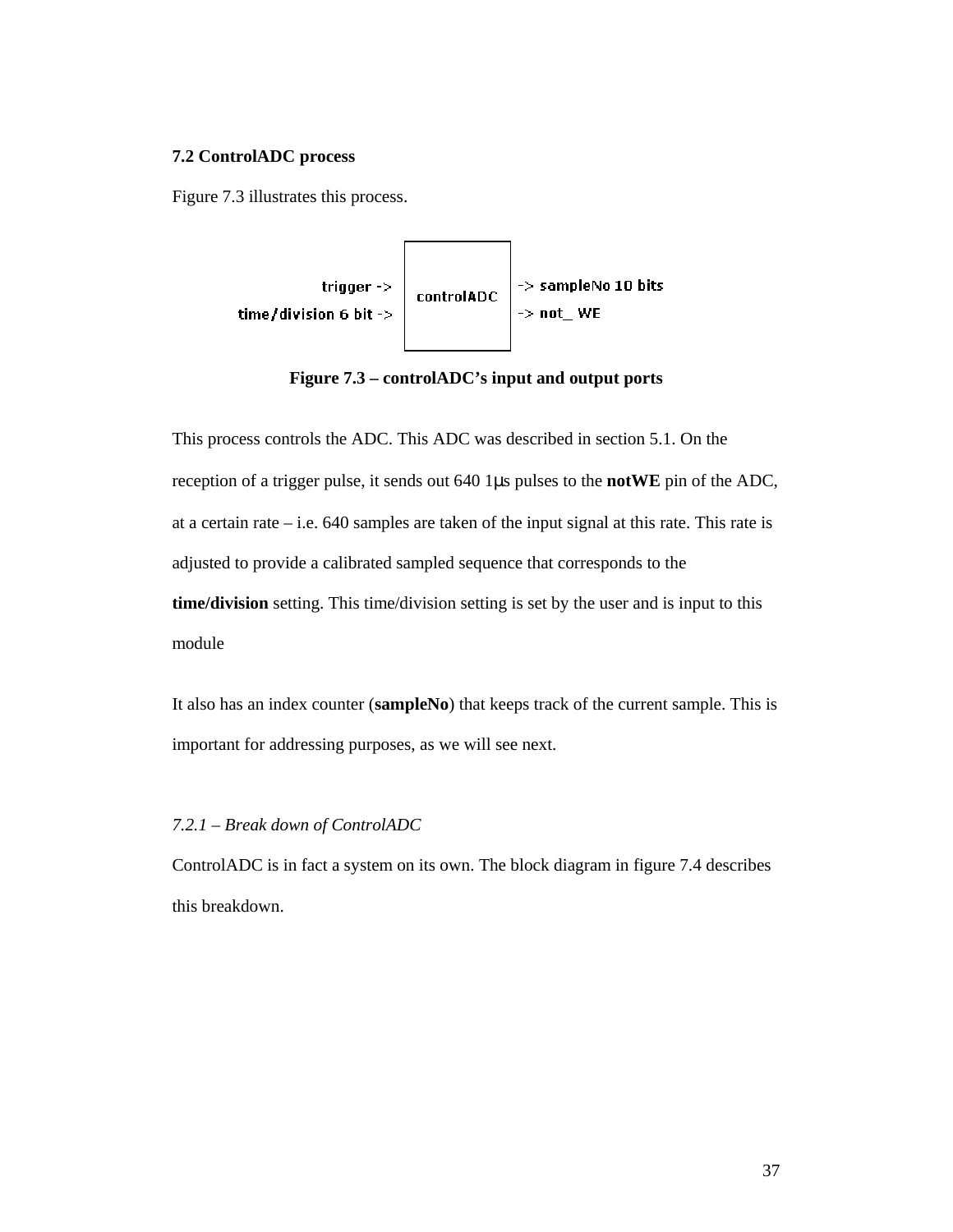

**Figure 7.4 – Breakdown of ControlADC** 

Most of the intelligence of controlADC lies in **sampler10B**. This process **enables** the **CLK\_generator** to send out an array of CLKs. These CLKs are put into a multiplexor (**mux8in**), the select bits of which, comes from an **encoded** version of the volts/div bit selected. The output of this MUX is the sampling CLK at the calibrated rate. This goes into a **monostable that** converts the sampling CLK to 1µs pulses. This sampling CLK also goes into the sampleNo **counter** which increments on the reception on a +ve edge on sampling CLK. The counter is reset after 640 samples by sampler10B.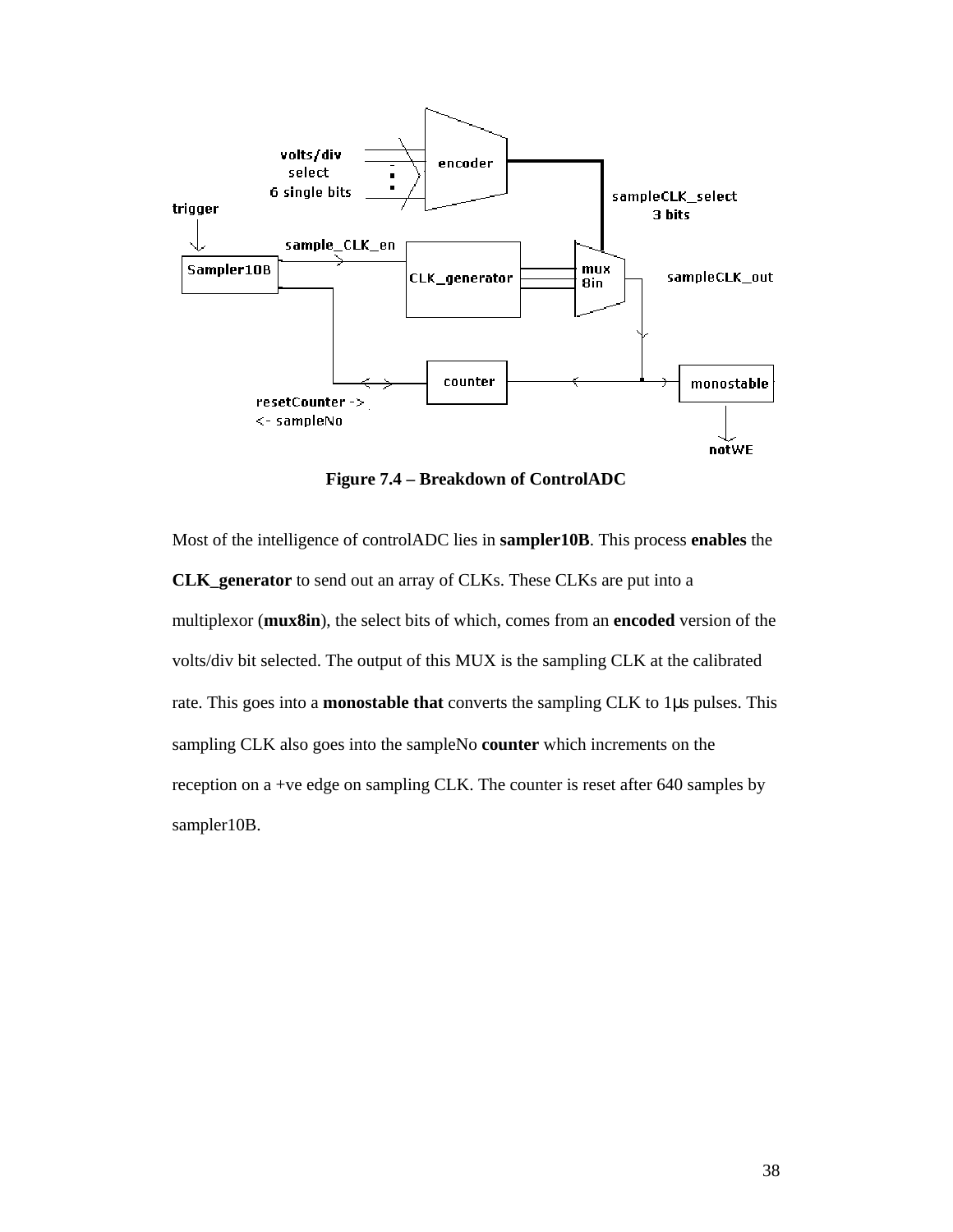#### **7.3 Data to Memory (data2mem) process**

Figure 7.5 illustrates this process.



**Figure 7.5 – Data2Mem's input and output ports** 

The notINT output pin of the ADC initiates this process. As described earlier, this HIGH-to-LOW transition indicates that the ADC has completed a conversion. On being initiated, the process gathers the data from the ADC (**dataIN**), the current sample number (**addressIN**) from the controlADC process (**sampleNo**), and makes the **addressMux** bit high. This is in preparation to write to **memory.** The following clock cycle, memory\_write\_enable (**mem\_WE**) goes high, which stores the **dataOUT** bits in **memory**. The next clock cycle, addressMux and mem\_WE goes low. This reason for this will be described next.

## **7.4 Discussion**

The two processes of Sampler are independent, in that they are initiated from external events, yet I put them in the bigger process. **Sampler.** This was done to aid in the understanding of the design. Both of these processes deal with the sampling and subsequent shuffling of the data to memory. They thus have something in common, hence the grouping.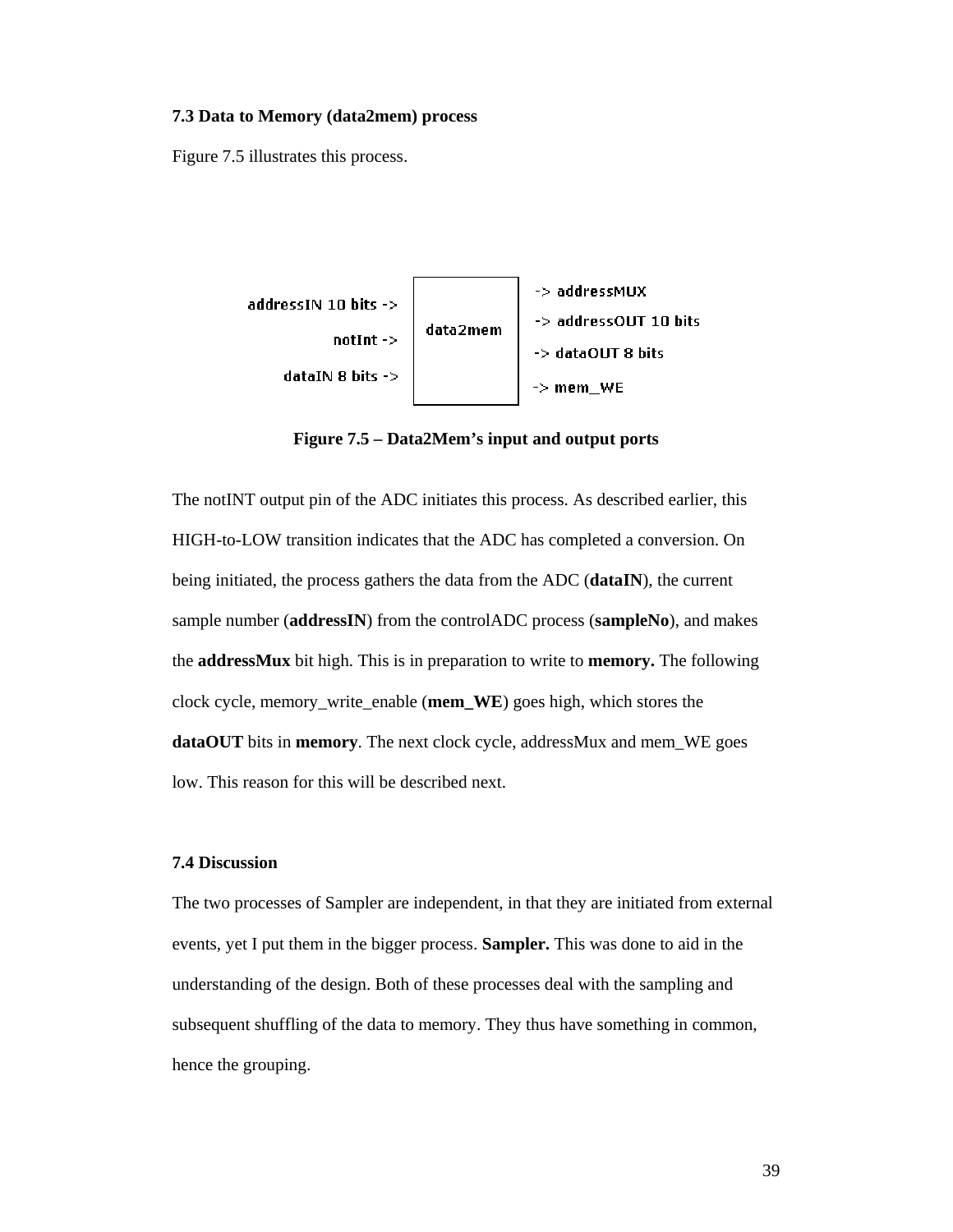Another question might be why a memory write takes place in 3 clock cycles. This is done to so that the write to memory can be stable. The FLEX10K datasheets suggest that the address and data busses be stable when the mem\_WE input is made high, for effective writing. Hence the 3-clock cycle write.

640 samples are taken per sampling frame, as the VGA monitor have 640 horizontal pixels. More light will be shed on this later.

Finally, the reason for the **addressMux** will be explained later, when the **memory**  and **displayer** modules have been described.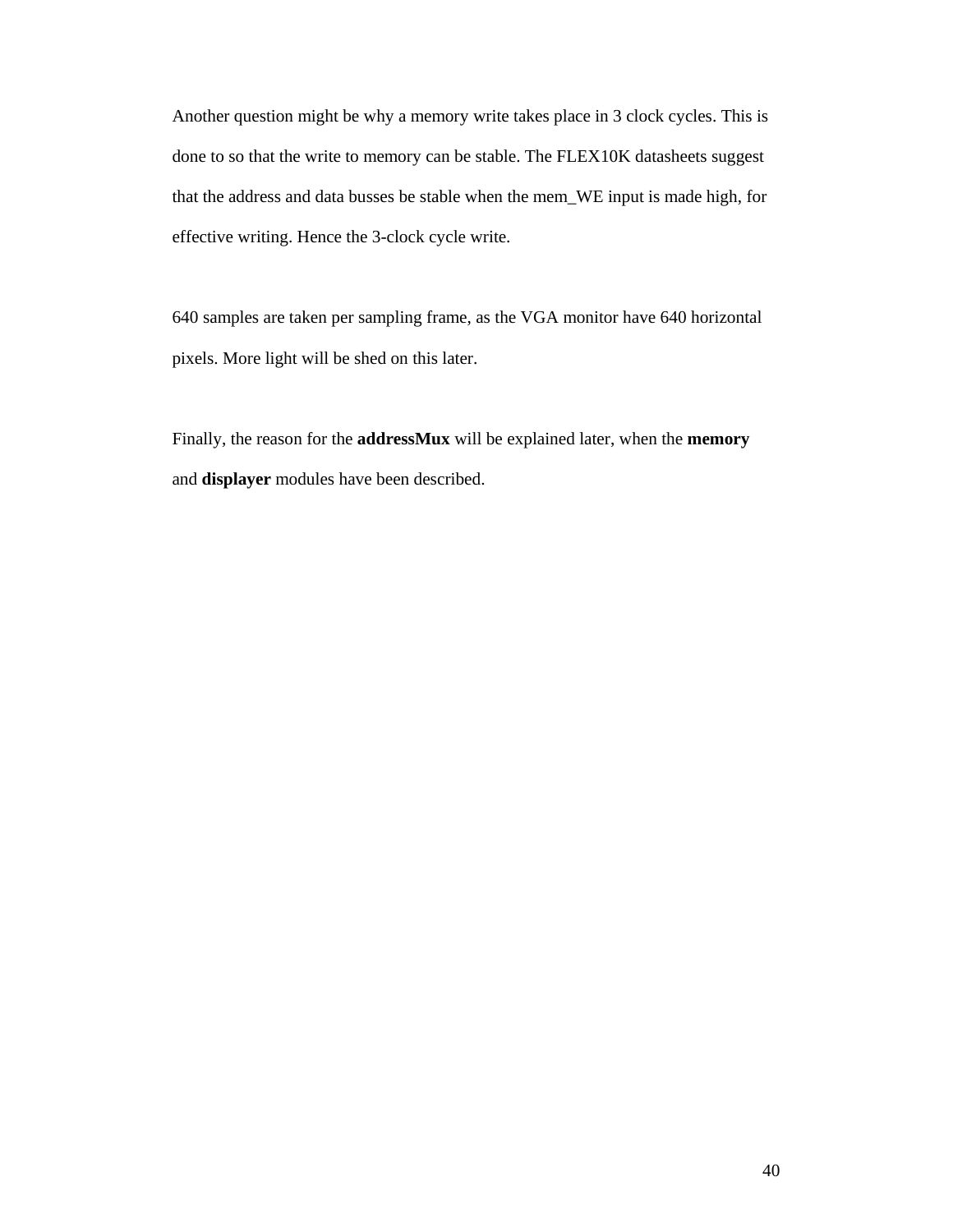## 8. The Memory module of the CPLD system

*This chapter describes the functionality of the Memory module* 

## **8.1 Description of the RAM**

The FLEX10K have memory modules embedded inside of it. This can be efficiently utilized as a RAM, by using a megafunction that is specific to the FLEX10K. A 1024 x 8 bit array of memory cells was implemented in this design. When writing to this memory, the address and data line should be stable before the write mode is enabled.

#### **8.2 General description of Memory module**

Memory is a passive system, in that it is completely controlled by processes external to it. It is also a relatively simple module. Figure 8.1 shows a complete breakdown of Memory.



**Figure 8.1 – Design of Memory module** 

This completely describes Memory module. In a later chapter some of the design issues – such as the size of memory, and its organization – will be discussed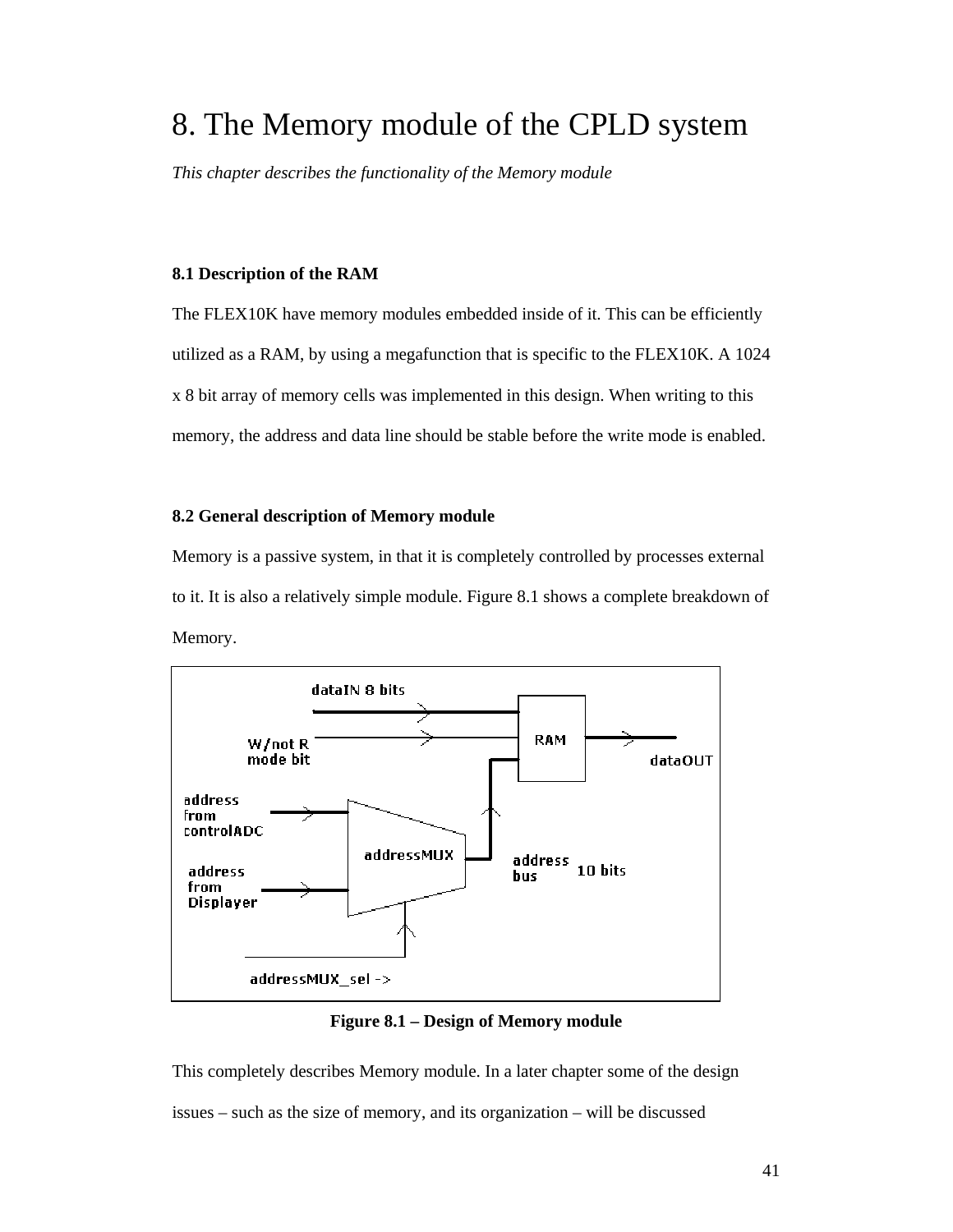## 9 The Displayer module of the CPLD system

*This module describes the functionality of the Displayer module. This module takes care of the visuals of the oscilloscope.* 

### **9.1 Description of VGA monitor**

The VGA monitor was explained earlier in more detailed. It is now enough to say that it consists of a 480 x 640 matrix of pixels; RGB data is sent serially to the monitor; and that control is accomplished by setting the VSYNC and HSYNC signals at the appropriate times.

### **9.2 General description of Displayer module**

Displayer is responsible for conditioning the value of the data sample stored in memory, in order for it to be displayed on a VGA monitor. It then goes on to display the trace stored in memory. Displayer runs continuously. Figure 9.1 summarizes the Displayer module.



**Figure 9.1 – Block Diagram of Displayer**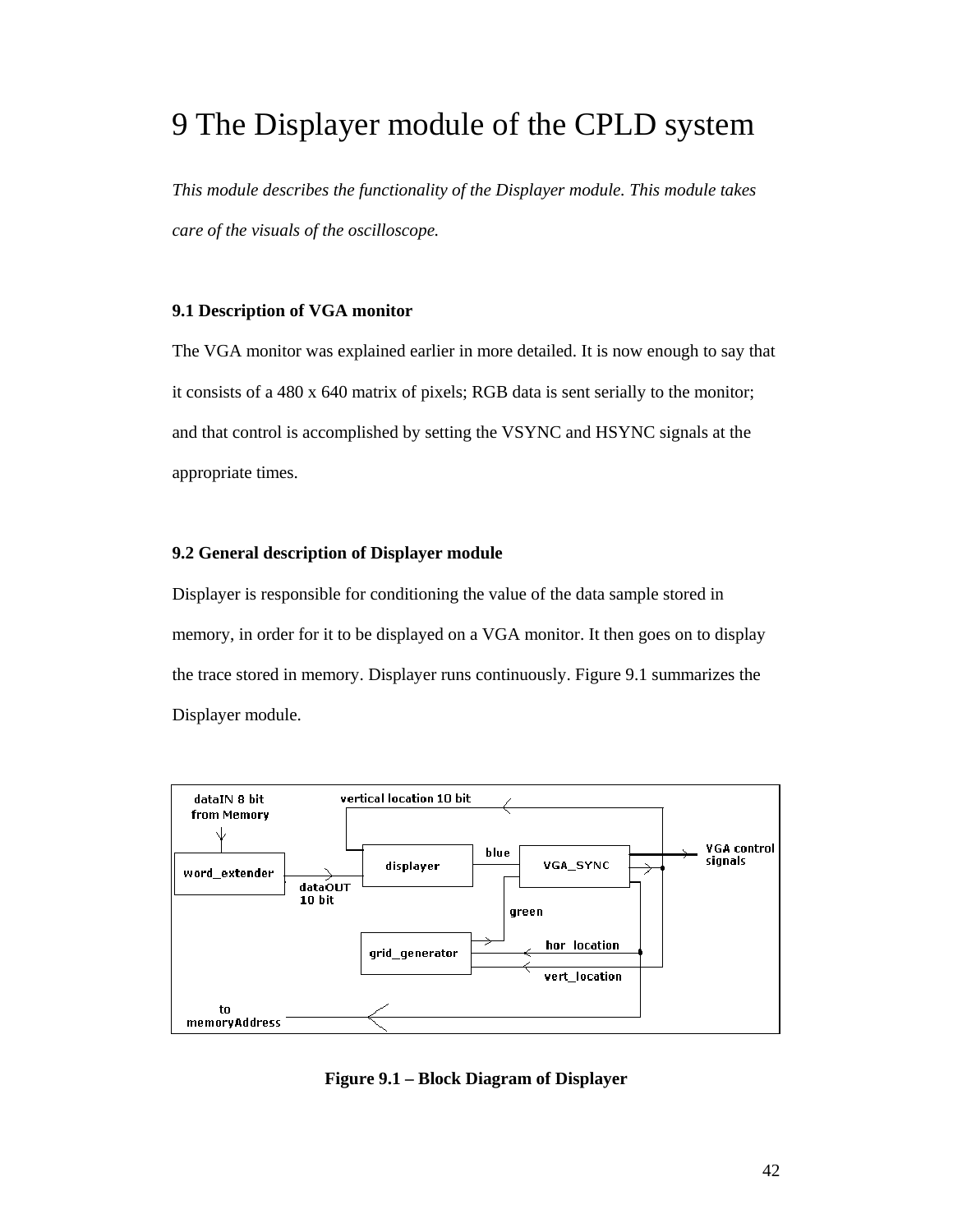**VGA\_SYNC** outputs the horizontal location of the current pixel. This is sent to Memory as an address. Memory produces the data at this address, on the **dataIN** port, when it is in **READ** mode. **Word\_extender** takes in this data and extends it to a 10 bit data word, by adding a leading and a trailing bit. The leading bit (MSB) is made 0, and the trailing bit (LSB) is made 1. This 10 bit word is produced to **displayer** (not the big system – Displayer). This process compares the current vertical (row) location to an inverted version of the 10 bit data word. If they are equal, the current BLUE pixel is set 1, else it is set to 0.

The Displayer also takes in the addressMux\_select signal (not shown) from the sampler process. This is seen as a **busy** signal. If it is high, the **displayer** block (not the big Displayer) outputs a 0 to the **BLUE** colour signal, regardless of the data on **DataIN**.

**Grid\_generator** simply takes in the horizontal and vertical locations of the current pixel, and sets **GREEN** to 1 if they are equal to the grid locations. The grid locations are defined by logic.

### *9.2.1 A special note on VGA\_SYNC*

**VGA\_SYNC** is the actual interface to the VGA control signals. It simply consists of horizontal and vertical counters that keep track of the current pixel location on the VGA monitor. It takes whatever signals are on the RGB inputs at a current time, and sends them to the VGA RGB signal. It also sends out the HSYNC and VSYNC signals at the appropriate times.

VGA\_SYNC is a module that was taken directly from a book<sup>2</sup>.

43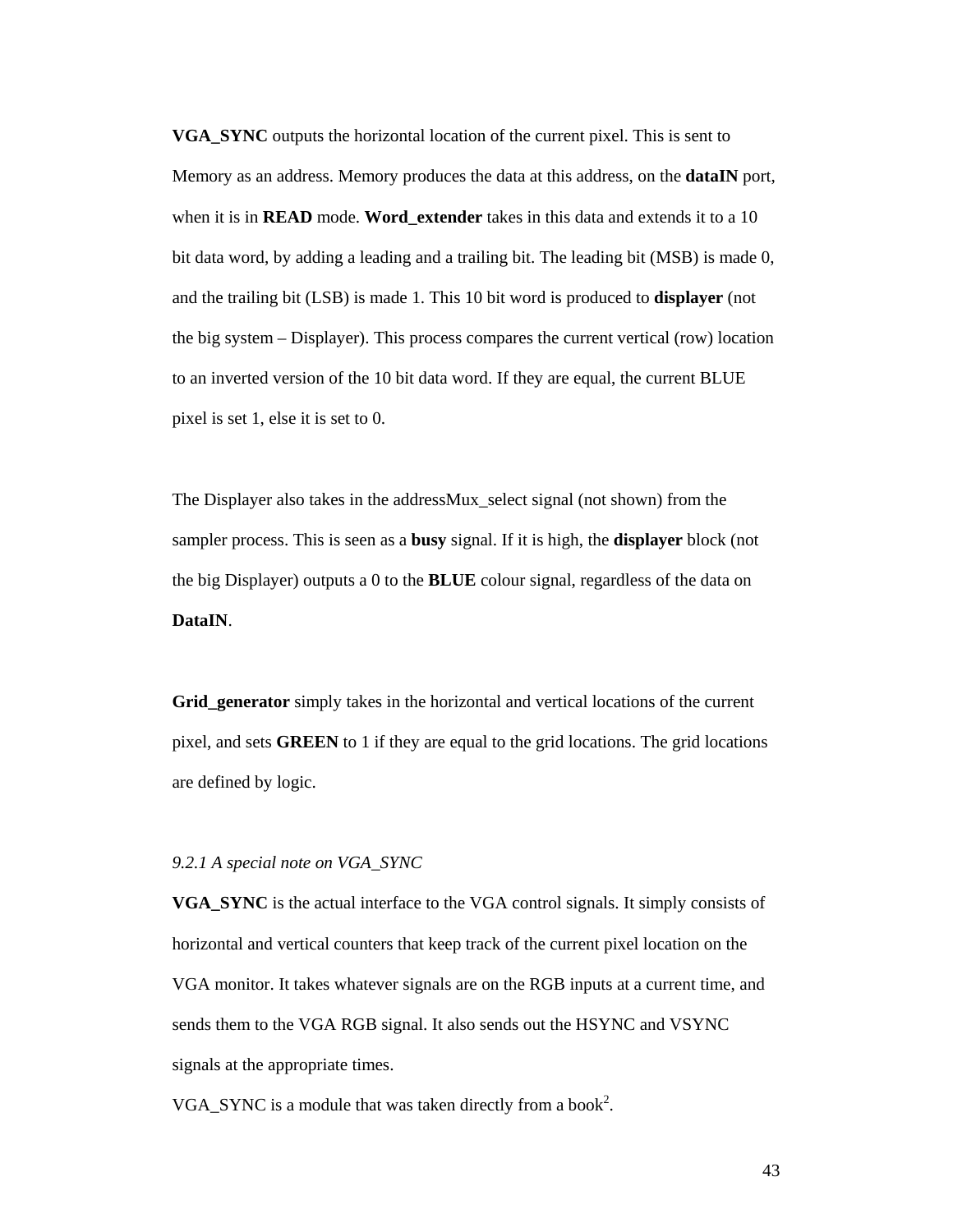### **9.3 Discussions**

The word\_extender process was included, as the **data input** (8 bits) was compared to the **row\_address,** which was 10 bits wide. There are programming facilities for VHDL, whereby a comparison could be made with different data words. By using only parts of the greater word and comparing it to the smaller. However, the dataIN had to also be inverted and this made using those programming facilities difficult.

The dataIN was inverted as the VGA monitor starts counting from the top, whereas my dataIN word would have its least value at the bottom. This orientation had to be corrected by the inversion process.

The dataIN was not inverted per se. There was also a maximum value of 480 placed on this data after it had been inverted. This was an arbitrary design decision, just done to show that the input signal was saturating the display for testing purposes – an indication to increase the volts/division setting for the uninitiated. This could just have been left unchecked. Then nothing will have been shown at these saturation sections, which is what conventional oscilloscopes do.

Finally, the fact that the LSB of the extended word was set to 1, meant that the trace had a pixel resolution of 2 pixels. This is too small to be spotted by the eye however.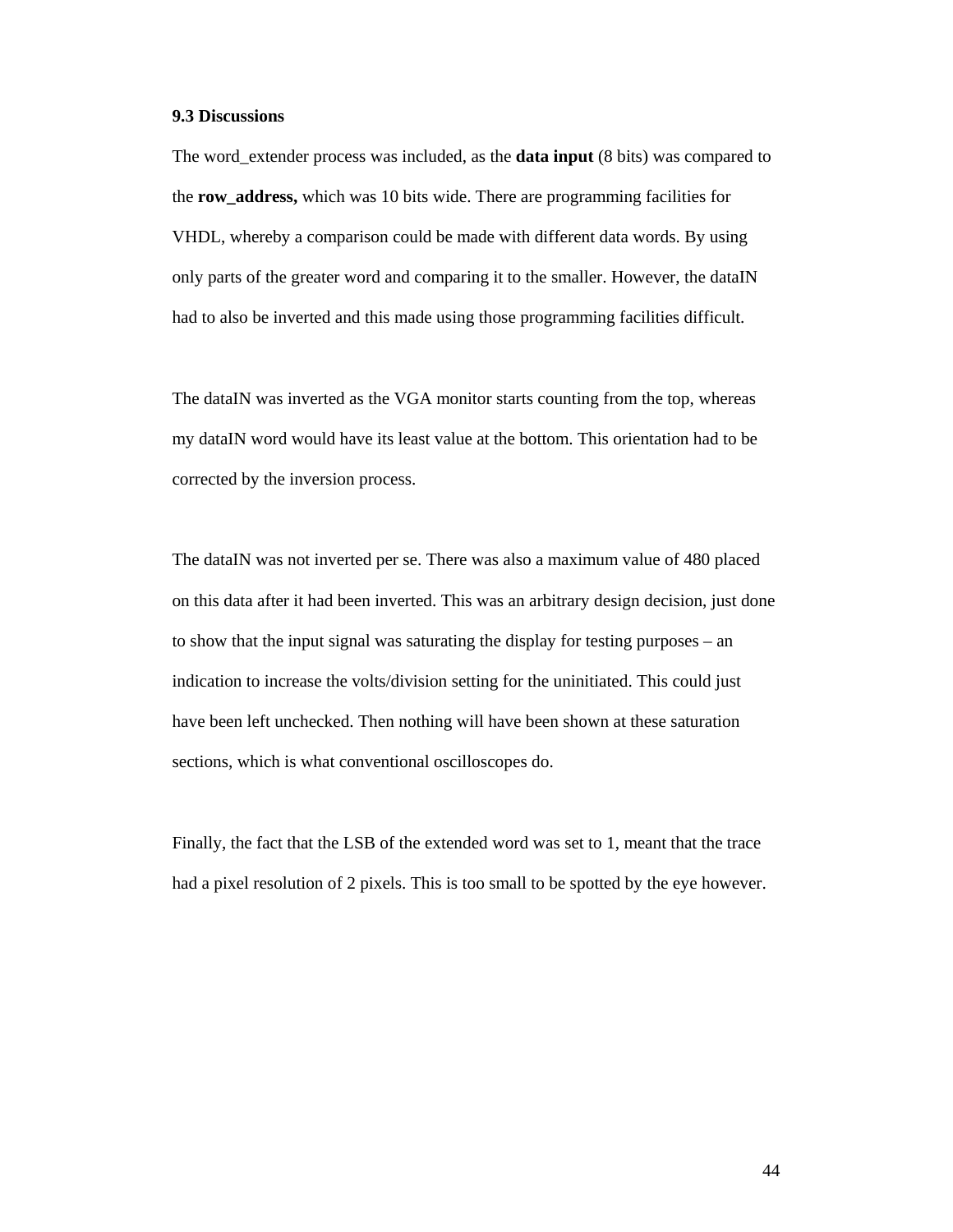## 10. The CPLD system – in retrospect

*This chapters unifies the entire CPLD system. It also discusses the major design decision that were made at the system level.*

### **10.1 The CPLD system – a system description**

We saw the individual parts, as well as the broad overview of the CPLD system. Now I will describe the operation of the whole system.

### *10.1.1 The Sampler module*

The **Sampler** module samples the input signal 640 times at a sampling rate set by the time/div setting. The maximum sampling rate is 500kHz. This data is written to the **Memory** module, with the address being the current sample number. The Sampler module controls the memory module, including whether the memory module is in WRITE/not READ mode. When a sample is received from the ADC, Sampler uses 3 clock cycles to write this value to memory. In the first CLK cycle the following happens:

- 1. the address lines **output** from the sampler module and **input** to one of the address lines of the addressMux in memory, are set to the current sample number;
- 2. the data lines **output** from the sampler, and **input** to the memory, are set to the ADC data lines;
- 3. the a**ddressMUX select bit,** output from **sampler,** and input to the **addressMUX** select bit in **memory** is set to 1, which selects the **sampler** address as the address bus in **memory;**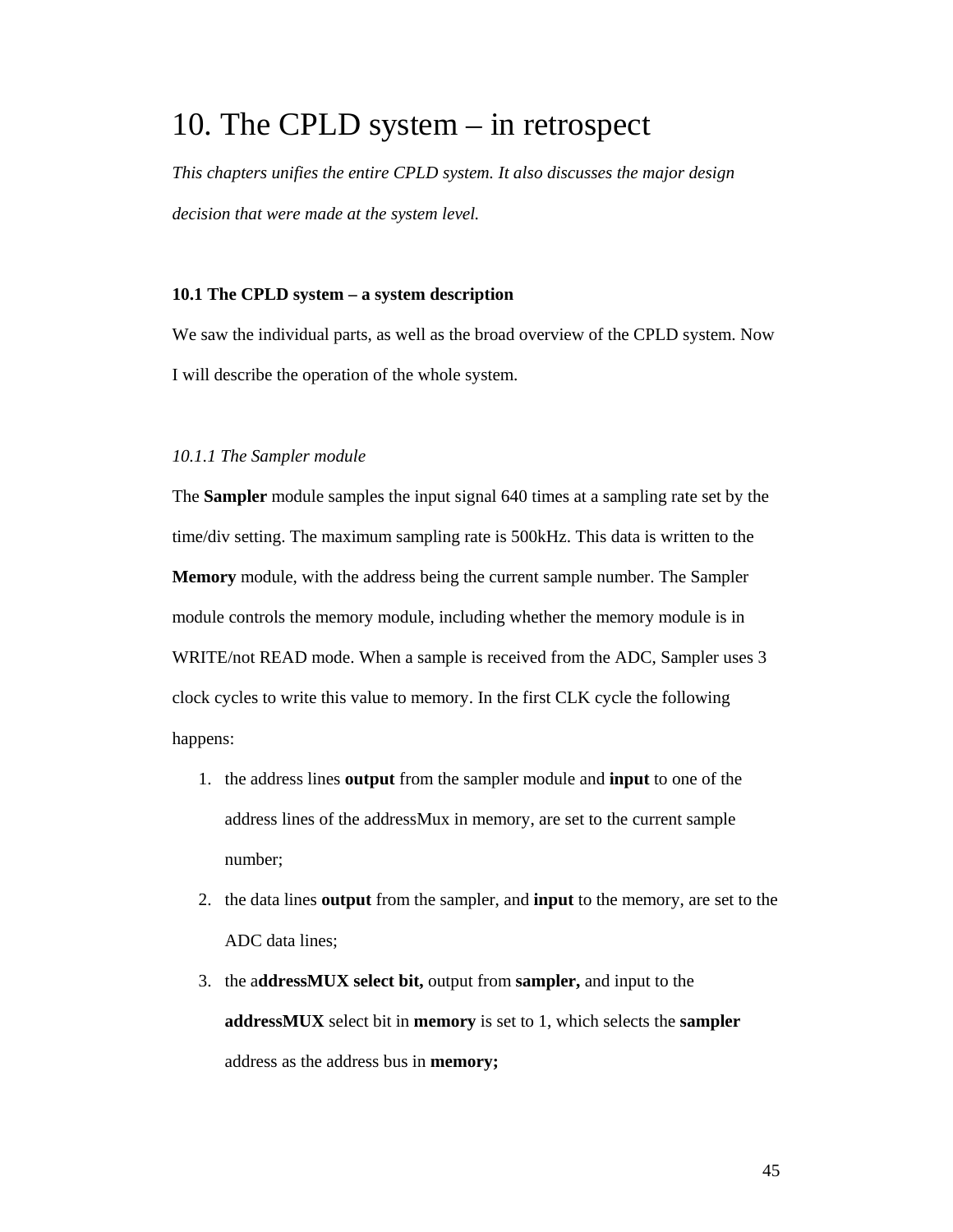4. This addressMUX select bit also sets the input BUSY signal of the **Displayer** module.

During the **second** CLK cycle the mode of memory is set to WRITE, which causes the data word to be written. In the **third** and final CLK cycle, the AddressMUX bit of memory is again set to route the Display-address through to the memory address bus and the mode bit is again reset to READ.

As can be inferred from the above description, the memory is normally in the READ mode  $-$  i.e. the display address is always routed to be on the memory address bus via the addressMux of memory.

### *10.1.2 The Memory module*

This module is self explanatory, and is described while describing the other modules

#### *10.1.3 The Displayer module*

The Displayer module continually reads and displays data from memory. If the sampler module is performing a write, reading from memory is disabled, and the 3 pixels that are missed during this time are just set to 0. The address to memory is the current location of the horizontal pixel.

There are 640 horizontal pixels and thus 640 memory addresses for each of the pixels. The value of the data determines its vertical height on the monitor.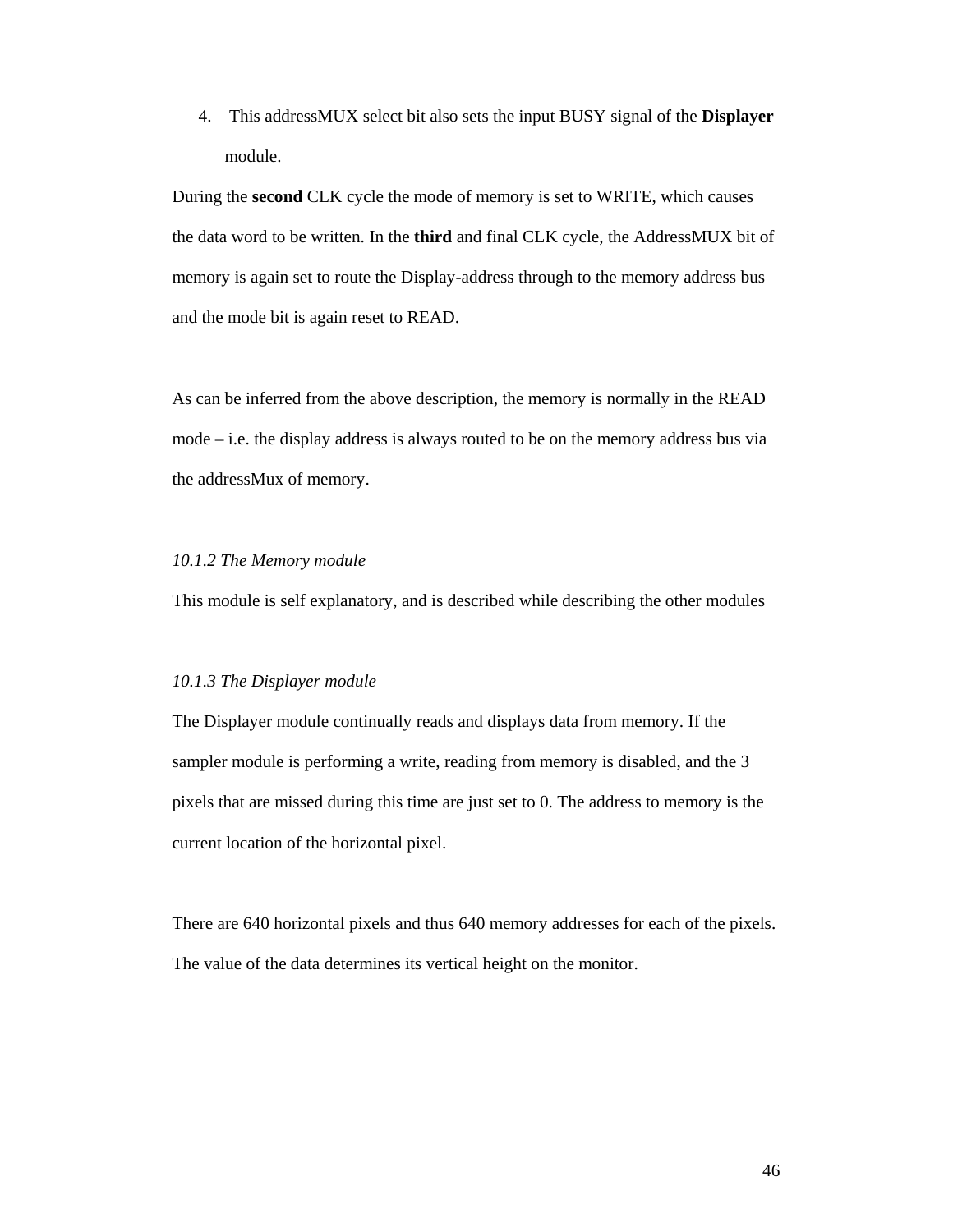## **10.2 Discussions**

The sampler module controls the memory. This happens because relative to the rate at which the display module does reads from memory, writes to memory occur rarely. Reads from memory occur every 40ns during the displaying of 1 row of pixels. Writes to memory however, occur at a maximum rate of 500kHz (2µs).

Also, a write to memory is more critical than a read from memory. If the display process misses a few pixels in a single display frame, the observer of the monitor will not see a difference; whereas if the write process does not write a few data samples, that data is lost. The pixels are missing from the display.

There are other reasons, such as the stability required by a write, and more. But the point has been made.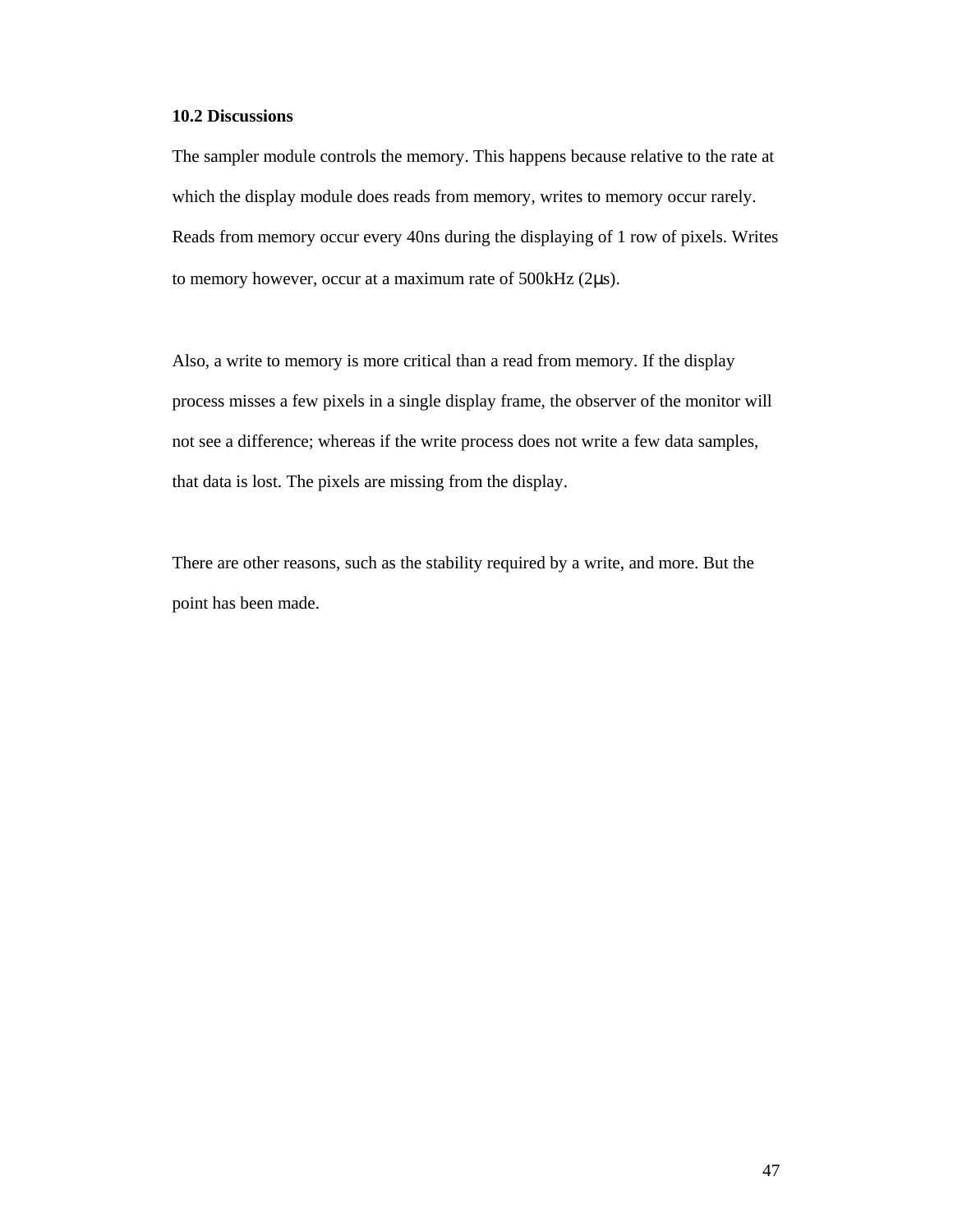## 11. The Supporting Electronics

*This section describes the supporting electronics that implemented the prototype system. Only the trigger circuit deserves special mention, as the ADC was basically just connected to the power supply and the IO ports of the development board. The Demonstration circuit is included just for completeness. The actual circuit diagrams can be found in the appendix.* 

## **11.1 The Trigger System**

The trigger system implemented positive slope, level triggering. Figure 11.1 shows the simple system, and its description.



**Figure 11.1 – the trigger circuit** 

## **11.2 The Demonstration circuit**

The demo circuit was just the popular 555 triangular wave generator.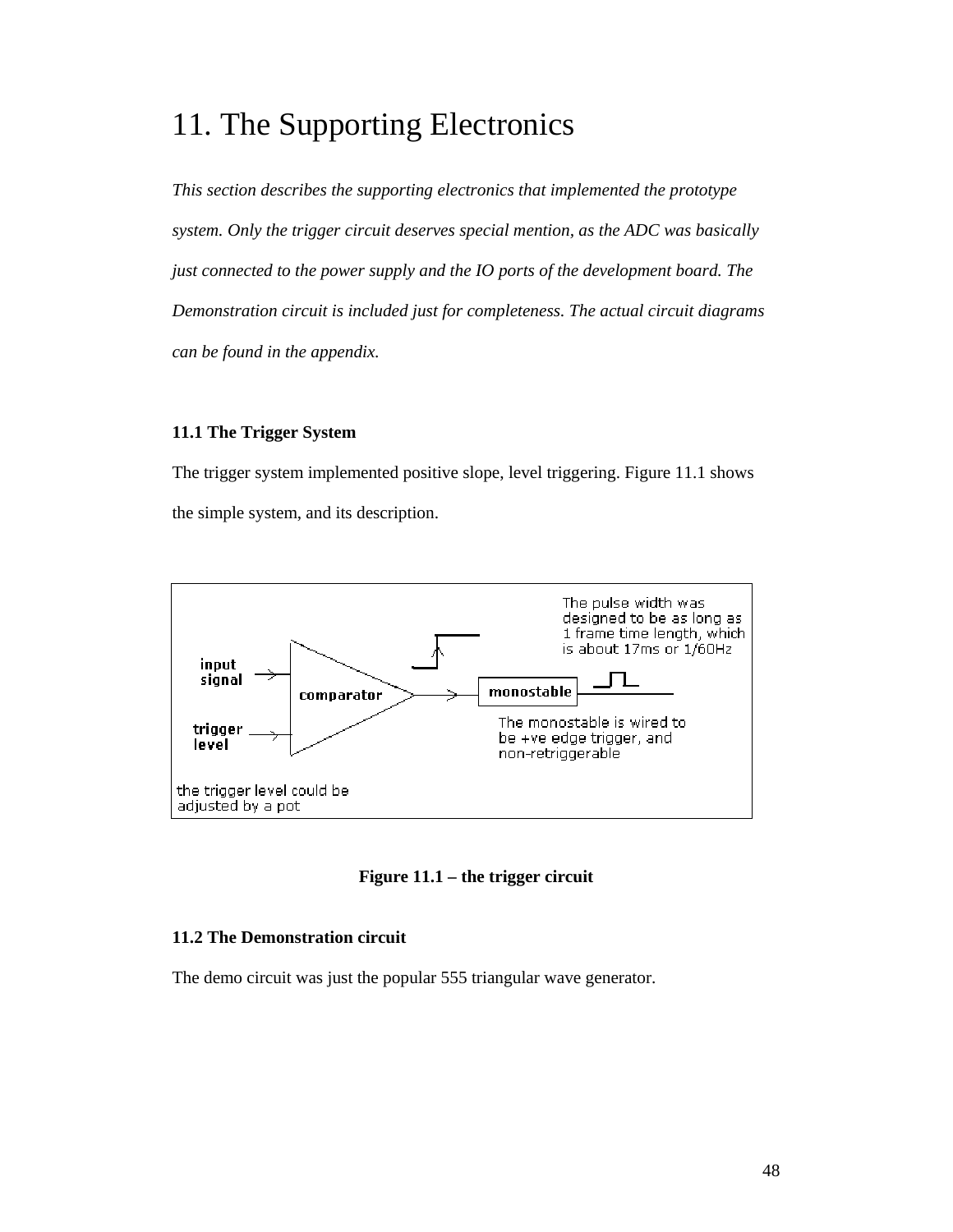## 11. Results of the Thesis

*This section displays the results of the previous chapters of work.* 

## **11.1 The Trace**

The figures below are pictures of the trace. It displays the images obtained from the prototype system, with the demo 555 triangular wave generator as the input signal.



**Figure 11.1 – the results** 

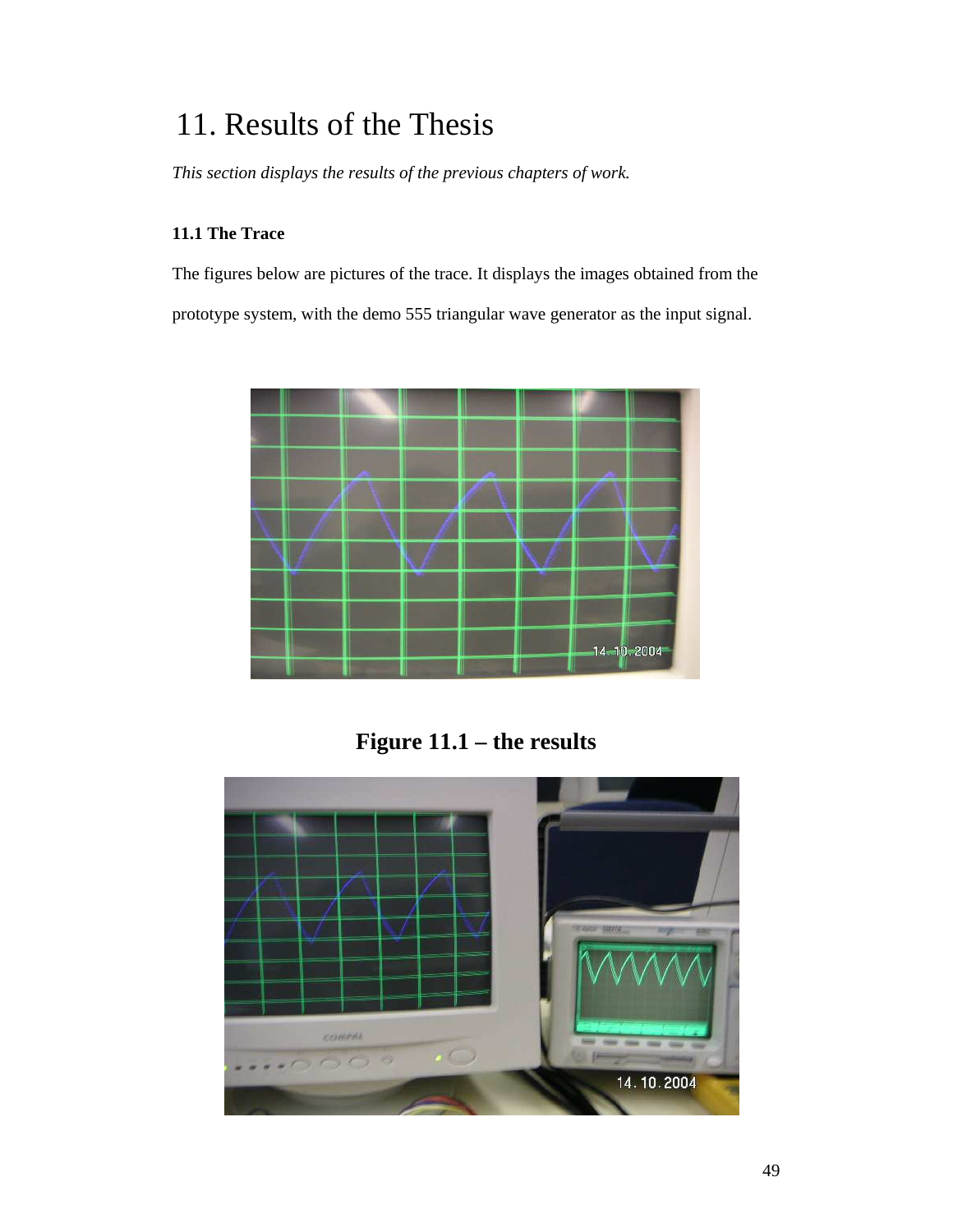## 13. Conclusions

*You have seen the results. It works! It is however just a partial solution to the problem statement described in the introduction.* 

## **13.1 Shortcomings to the design**

The prototype design has the following shortcomings:

- 1) *It does not have volts/division scaling*. This is however an electronics problem. It is very easy to add amplitude scaling.
- 2) *It does not have a 1MHz input signal bandwidth*. The maximum sampling rate is 500kHz. The initial limit to the sampling time is the ADC's conversion rate. It is rate at 1.5µs – which implies a maximum sampling rate of 667kHz.

The oscilloscope does however comply with the other requirements of the design.

#### **13.2 Potential of Design**

The partial solution of getting a trace on a VGA monitor, has proven that these kind of oscilloscopes are possible. This has enormous potential for educational institutions who often do not have the laboratory resources to provide a high degree of user interaction. Old VGA monitors can now be plugged into this oscilloscope board. With this prototype as it is, I do not see any complication to adapting it to have a higher input signal bandwidth.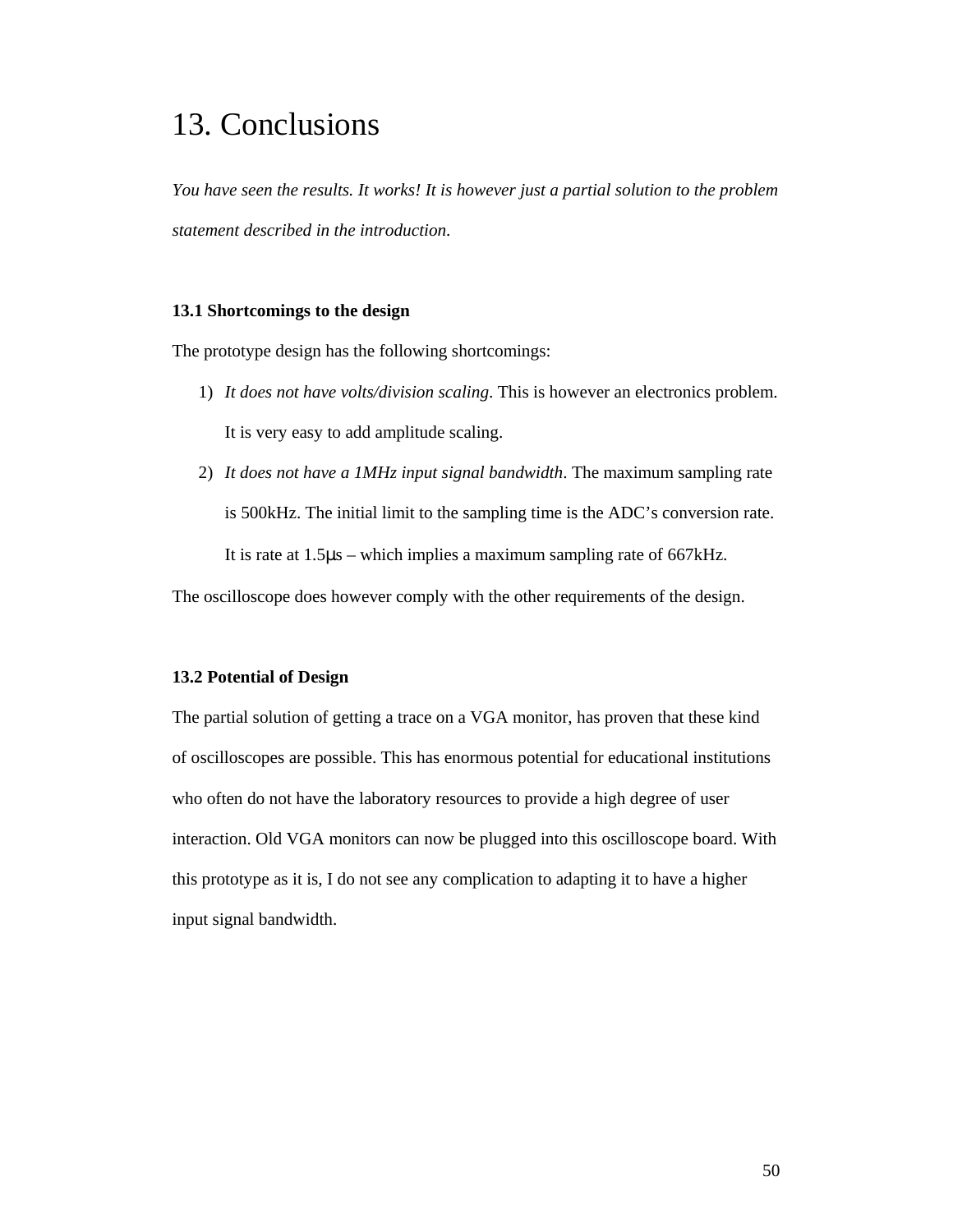## 14. Recommendations

*The person following on from this project is advised to:* 

## **14.1 Increase the main CLK rate.**

The CLK rate should be increase to at least 75MHz to provide the capability of a higher ADC. Increasing the main CLK rate, is however coupled to the next recommendation.

### **14.2 Build the design on a PCB**

This should be done to support the higher CLK rates required on the board.

## **14.3 User a faster ADC**

A faster ADC should be used to support a greater input signal bandwidth.

## **14.4 Add more coupling modes, for the trigger and input signal**

This is a very simple electronic addition to the prototype design.

## **14.5 Add a bolded horizontal and vertical centerline on the display.**

This does not require any extra resources. It simply requires a modification of the grid code.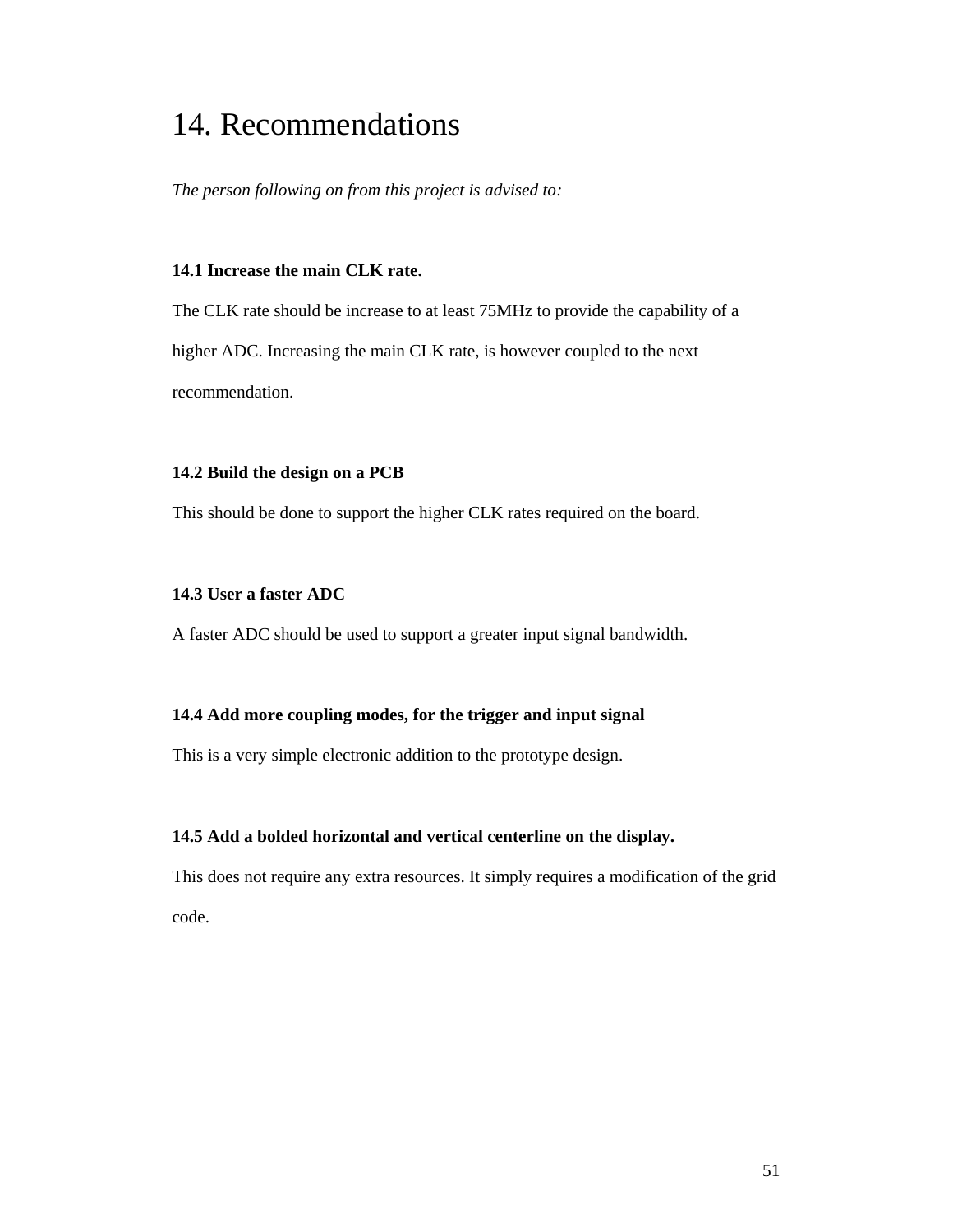## 15. References

1) Various web site were visited and information was obtained from these websites They are too numerous to enumerate however. The primary web sources of help are outlined below. These were visited during the second half of 2004.

| The main web sites are: | i) www.altera.com                                      |
|-------------------------|--------------------------------------------------------|
|                         | ii) www.fpga4fun.com                                   |
|                         | iii) www.vhdl-online.de/~vhdl/tutorial/                |
|                         | iv) http://members.tripod.com/michaelgellis/scope.html |
|                         | v) http://www.icd.com.au/vhdl.html                     |

2) Hamblen J.O. & Furman M.D, 2001, Kluwer Academic Publishers, **Rapid prototyping of Digital systems, 2nd edition** 

3) Horowitz P.,Hill W.,1989,Cambridge University Press, **The art of Electronics, 2 nd Edition.** 

4) Skahill K., 1996, Addison-Westley, **VHDL for Programmable Logic** 

5) Mano M.M, Kime C.R., 2001, Prentice Hall**, Logic and Computer Design Fundamentals, 2nd edition** 

6) **Datasheets** of the various manufacturers' electronic parts I have used.

7) **UP2 Development board User Manual**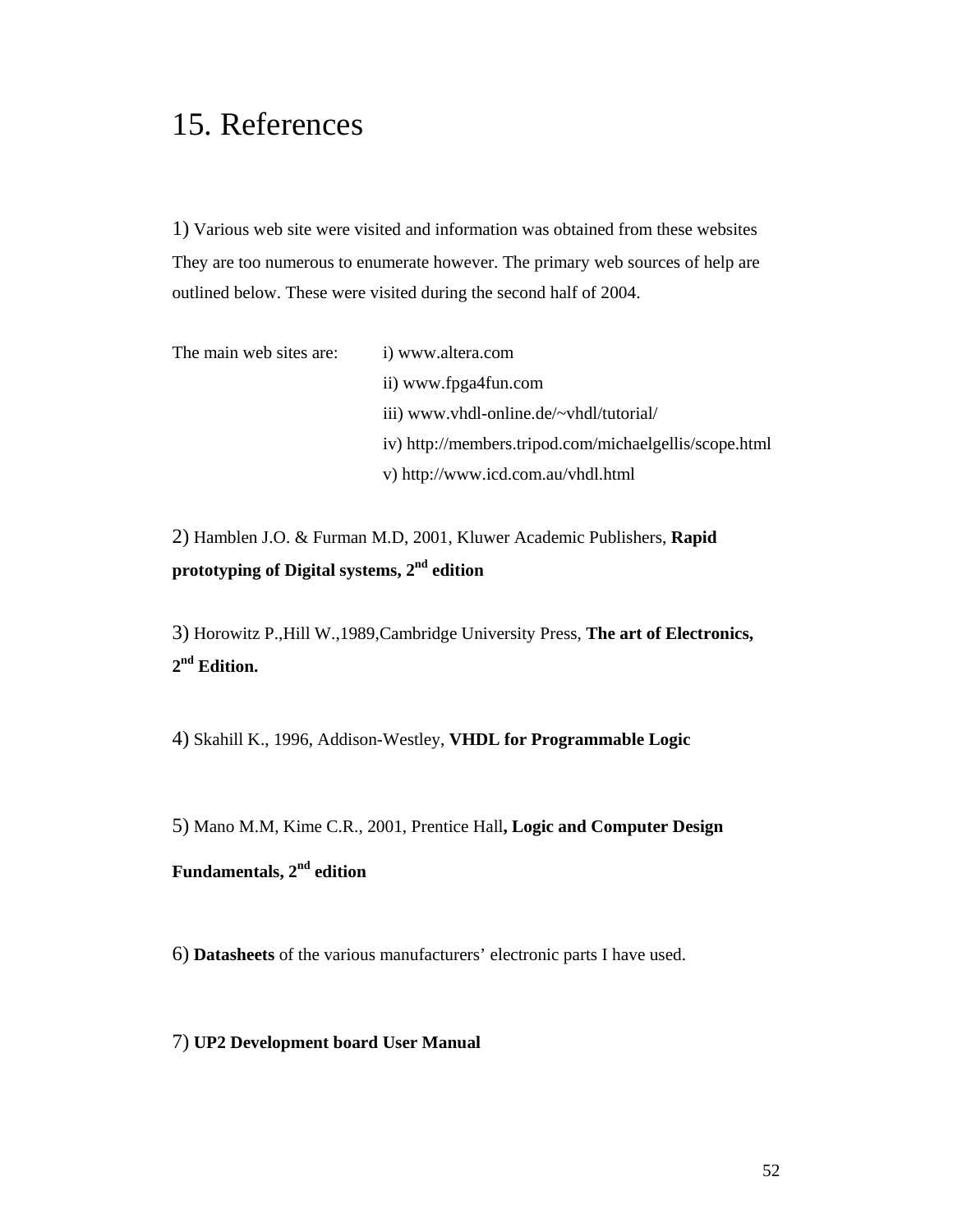# 16 Appendices

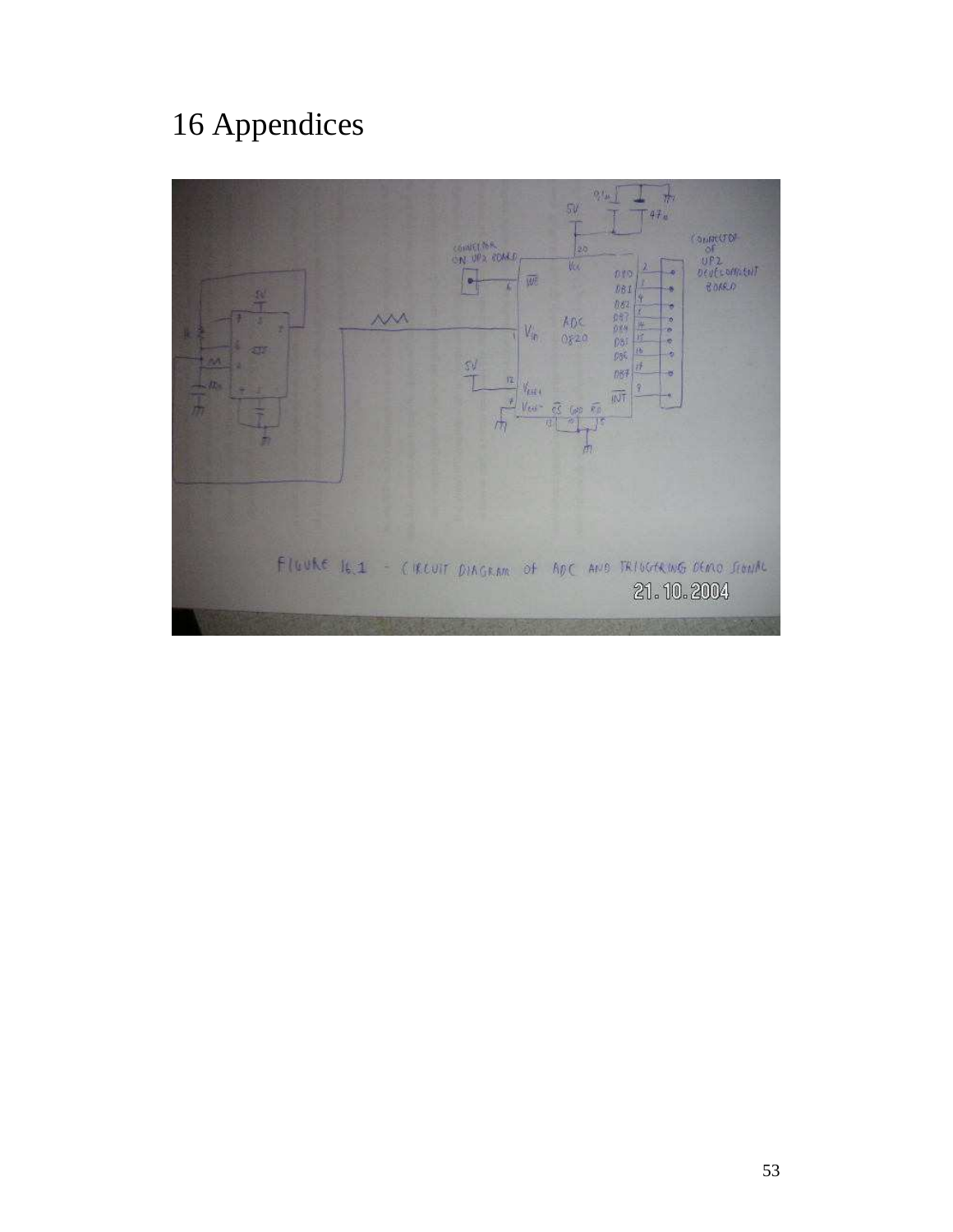

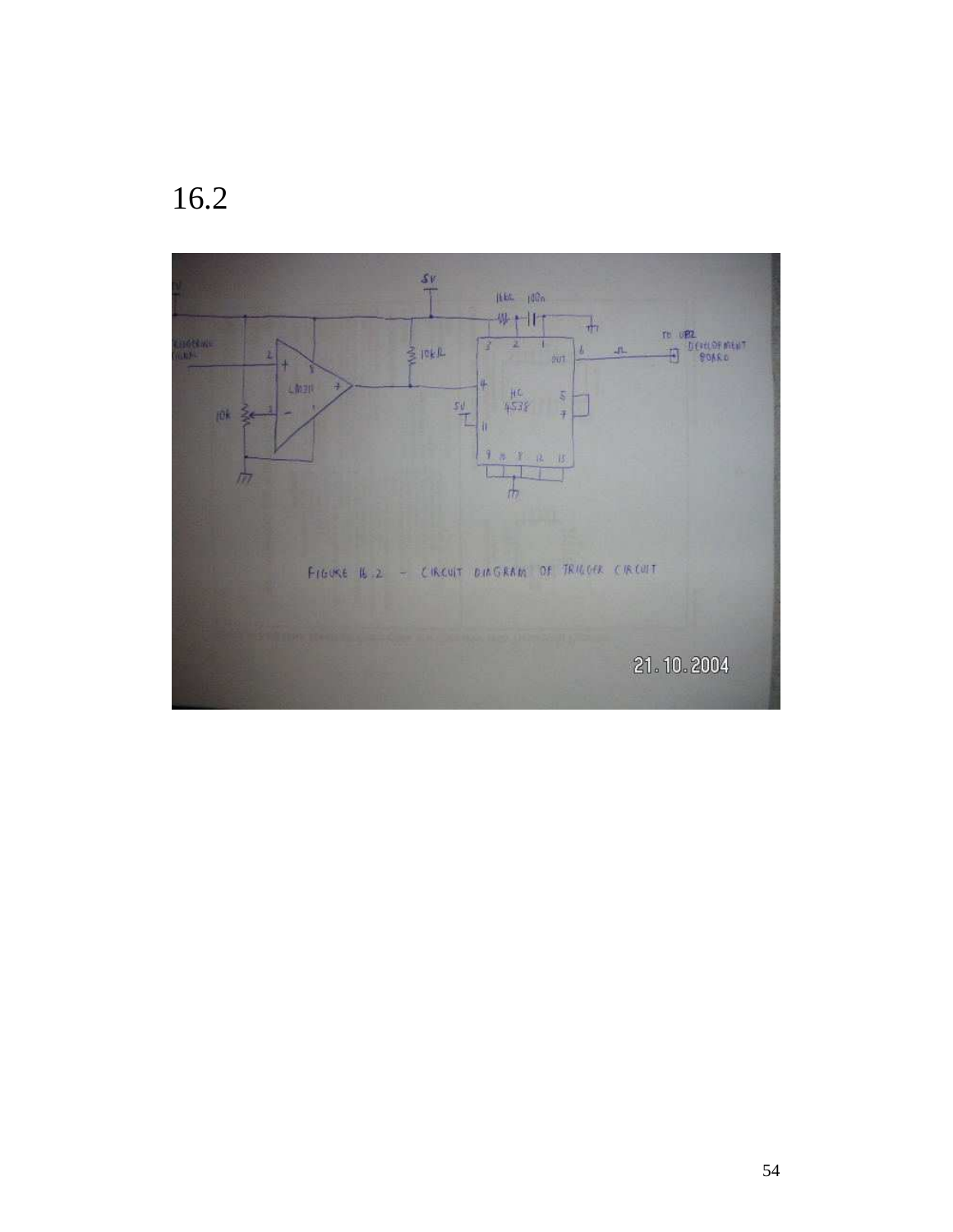## 6.3 ADC



ADC0820 8-Bit High Speed µP Compatible A/D Converter with Track/Hold Function

www.national.com